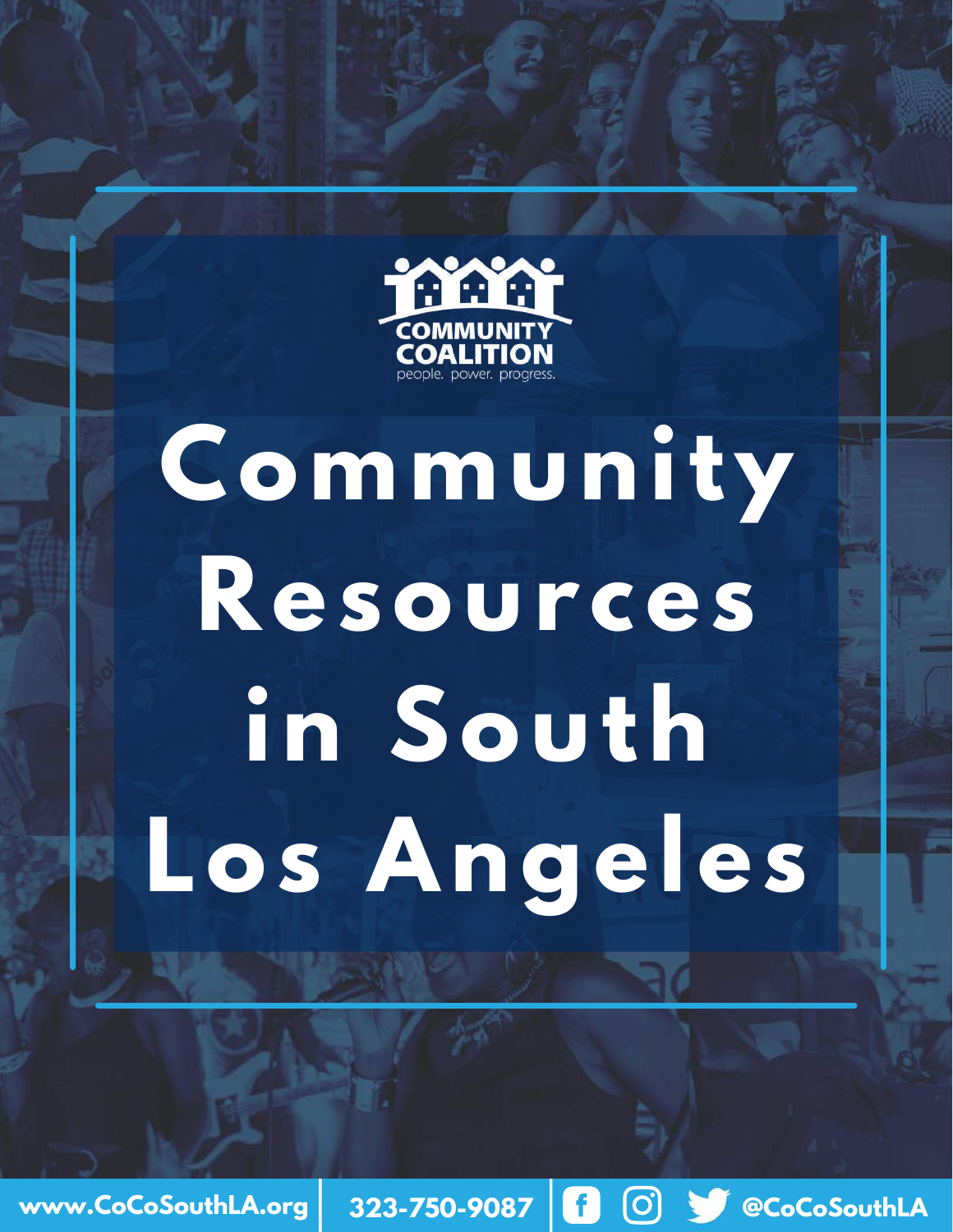

## Dear South LA residents:

With the COVID-19 pandemic impacting our everyday life, Community Coalition created a resource guide outlining local organizations that provide a variety of services ranging from housing, legal support, mental health and much more.

We encourage you to call or visit the website of organizations you are interested in. Please note that this resource guide will be updated periodically. If you have any questions, please email preventionnetwork@cocosouthla.org

Last Updated: Nov. 2021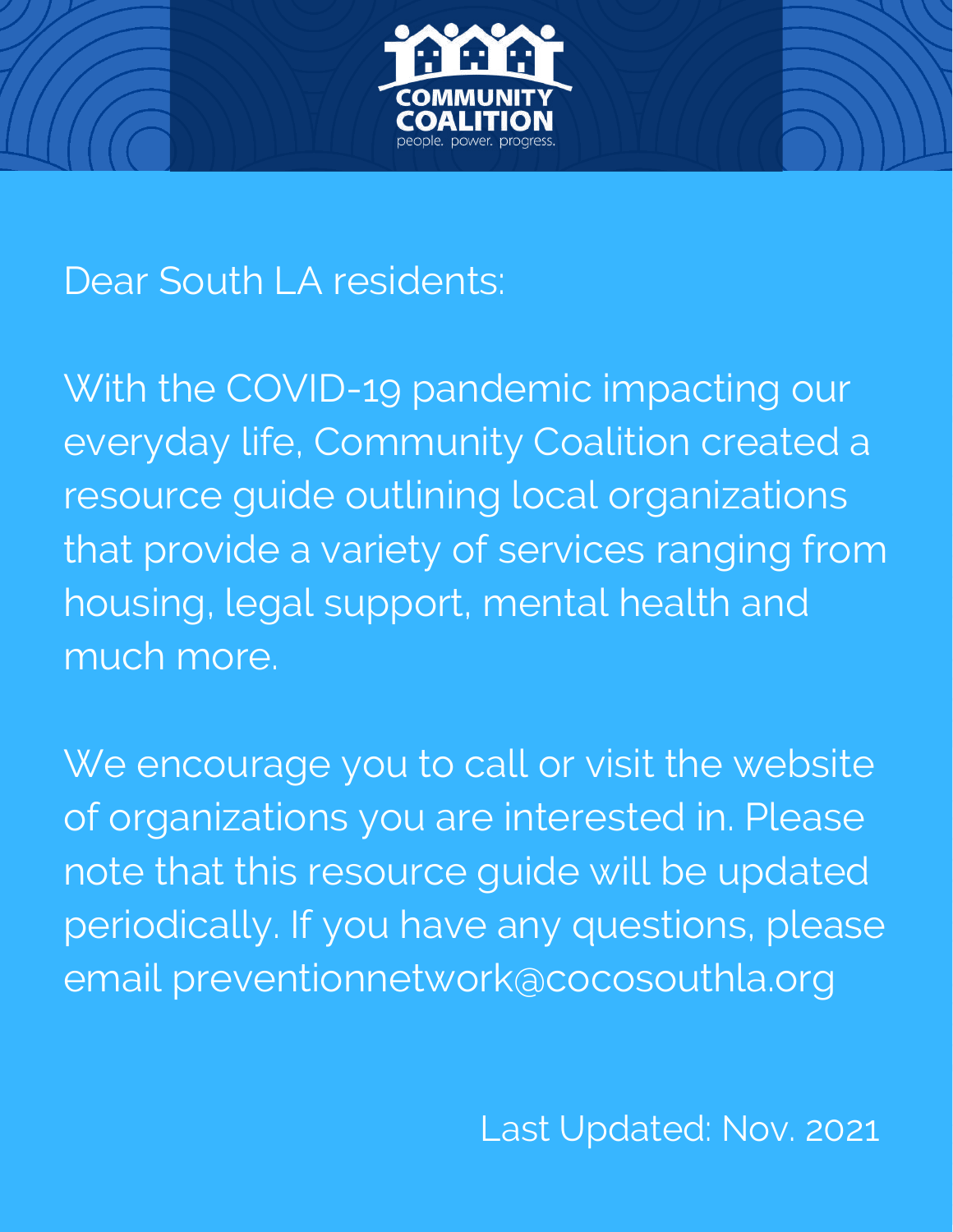

## TABLE OF CONTENTS

| <b>TOPIC</b>                                          | <b>PAGE</b>    |
|-------------------------------------------------------|----------------|
| Healthcare Services                                   | $\overline{4}$ |
| Comprehensive Services____________________ 8          |                |
|                                                       |                |
| Los Angeles County Resources____________              | 13             |
|                                                       | 14             |
| Substance Use Prevention/Treatment______              | 16             |
|                                                       | 18             |
| Re-Entry Services____________________________ 23      |                |
| Employment Resources___________________               | 27             |
|                                                       | 28             |
| Domestic Violence Support________________             | 31             |
| LGBTQ Support Services____________________32          |                |
| Helpful Hotlines__________________________________ 33 |                |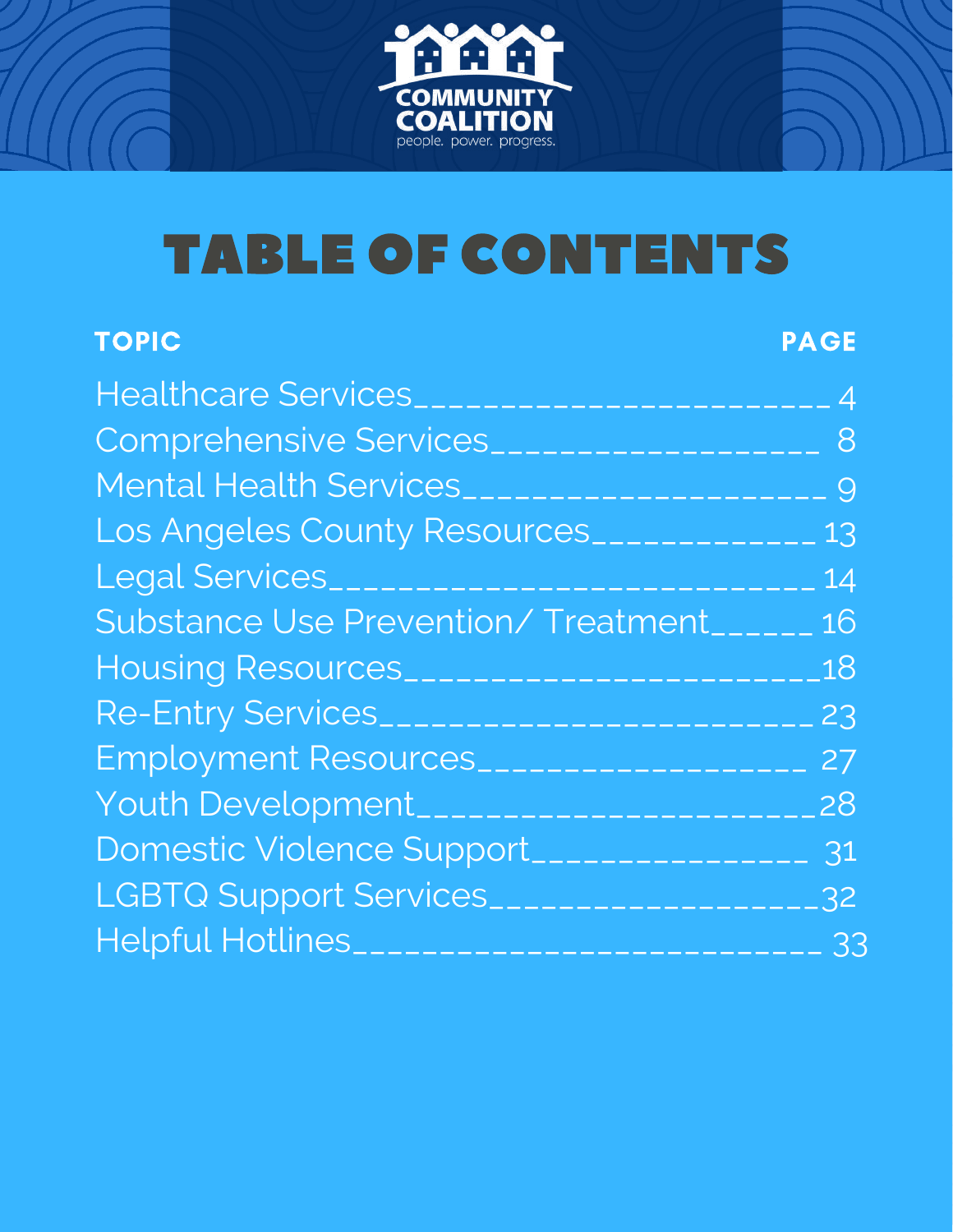



## HEALTHCARE SERVICES

#### **U M M A CL I N IC**

Affordable comprehensive medical care, free membership services to enroll in healthcare, and a sliding fee discount program to support lowincome households **Call** (323) [789-5610](tel:323-789-5610) | **Visit** <https://www.ummaclinic.org/>

#### SOUTH CENTRAL FAMILY HEALTH CENTER

Comprehensive medical care, including physical, dental, and mental health care **Call** (323) [908-4200](https://www.google.com/search?q=south+central+family+health+center&oq=south+central+family+health+center&aqs=chrome.0.69i59j69i61.134j0j4&sourceid=chrome&ie=UTF-8#) **| Visit** <https://www.scfhc.org/>

#### ST. JOHN'S [WE](https://www.wellchild.org/)LL CHILD AND FAMILY CENTER

Comprehensive primary medical care for all life stages, management of chronic medical conditions, podiatry, optometry, and Senior/Disability services **Call** (323) 541-1600 **| Visi[t](https://www.wellchild.org/mental-health/)** <https://www.wellchild.org/mental-health/>

#### $F$  **LORENCE WESTERN MEDICAL CLINIC**

Offers the following services for free for those who qualify: Immigration and DMV Physicals, pediatrics, hearing tests, vision exams, vaccinations, and more

**Call** (323) 778-2131 **| Visit** <http://www.florencewesternmc.com/>

#### TO HELP EVERYONE (T.H.E.) CLINIC

Affordable healthcare services including preventive, primary, behavioral, and women's health care **Call** (323) [730-1920](https://www.tohelpeveryone.org/locations/#) **| Visit** <https://www.tohelpeveryone.org/>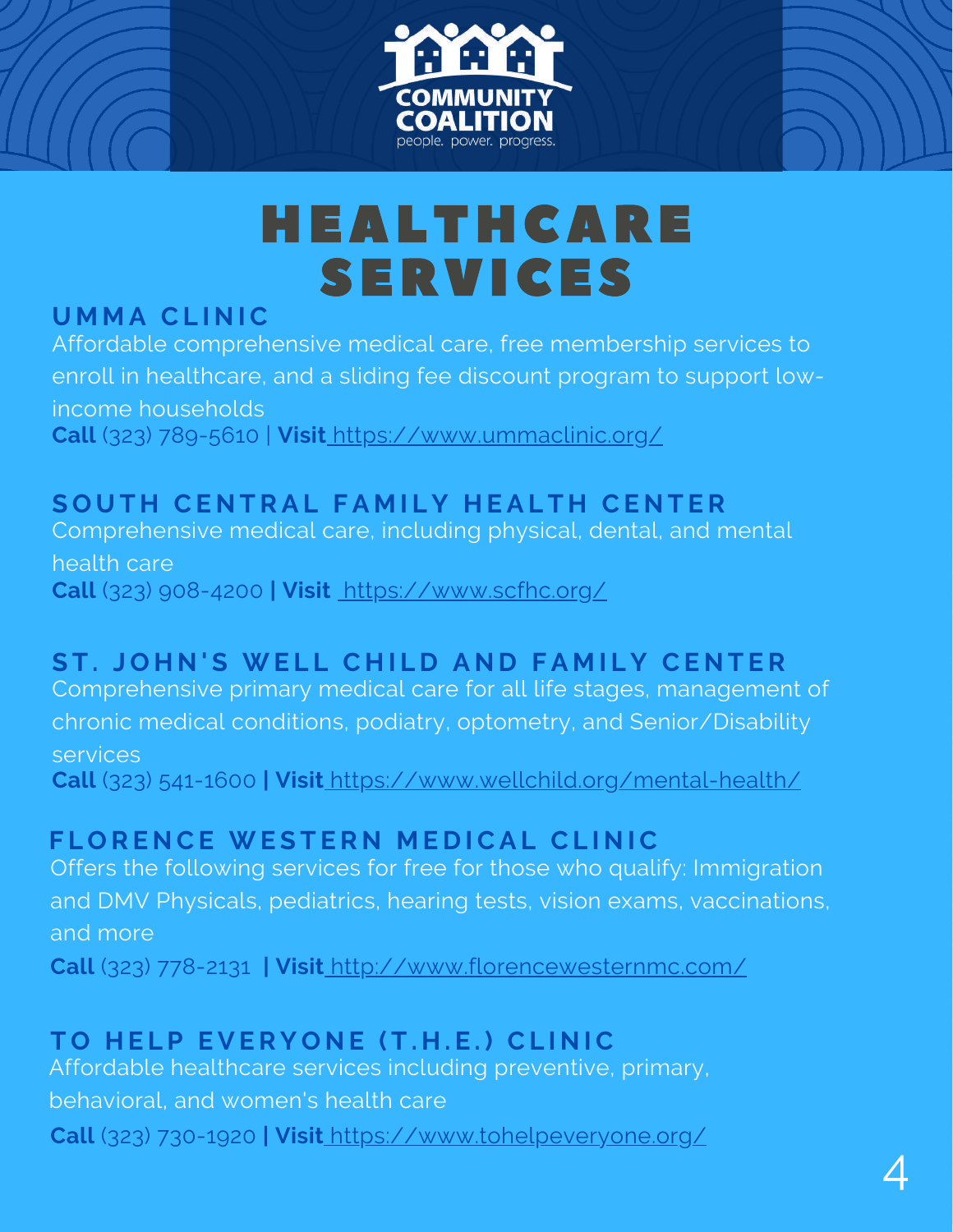



#### **C H A R L E S D R EW U N I V E R S I T Y**

Clinical care focusing on HIV/AIDS, includes referrals to follow-up care, community resource programs, health Education, risk reduction rervices and more **Call** (323) [563-480](tel:3235634800) **| Visit** <https://www.cdrewu.edu/community/ClinicalCare>

#### CHILDREN'S HOSPITAL LOS ANGELES

Comprehensive pediatric health care **Call (**[323\)660-2450](tel:+1-323-660-2450) **| Visit** <https://www.chla.org/>

#### $M$  **LK** COMMUNITY HOSPITAL

Comprehensive medical care **Call** (424) [529-6755](tel:+1424-529-6755) **| Visi[t](https://www.ummaclinic.org/)** <https://www.mlkch.org/home>

#### THE VILLAGE HEALTH FOUNDATION

Affordable health care treatment, including acupuncture, nutritional and psychological counseling **Call** 323-733-0471 **| Visit** <https://holisticintegrativeacupuncture.org/>

#### SOUTH CENTRAL LOS ANGELES REGIONAL **CE N T E R**

Comprehensive resources for evaluation, diagnosis, treatment, advocacy and support for people diagnosed with developmental disabilities, including being partnered with a caring service coordinator **Call** (213) [744-7000](tel:+12137447000) **| Visit** <https://sclarc.org/>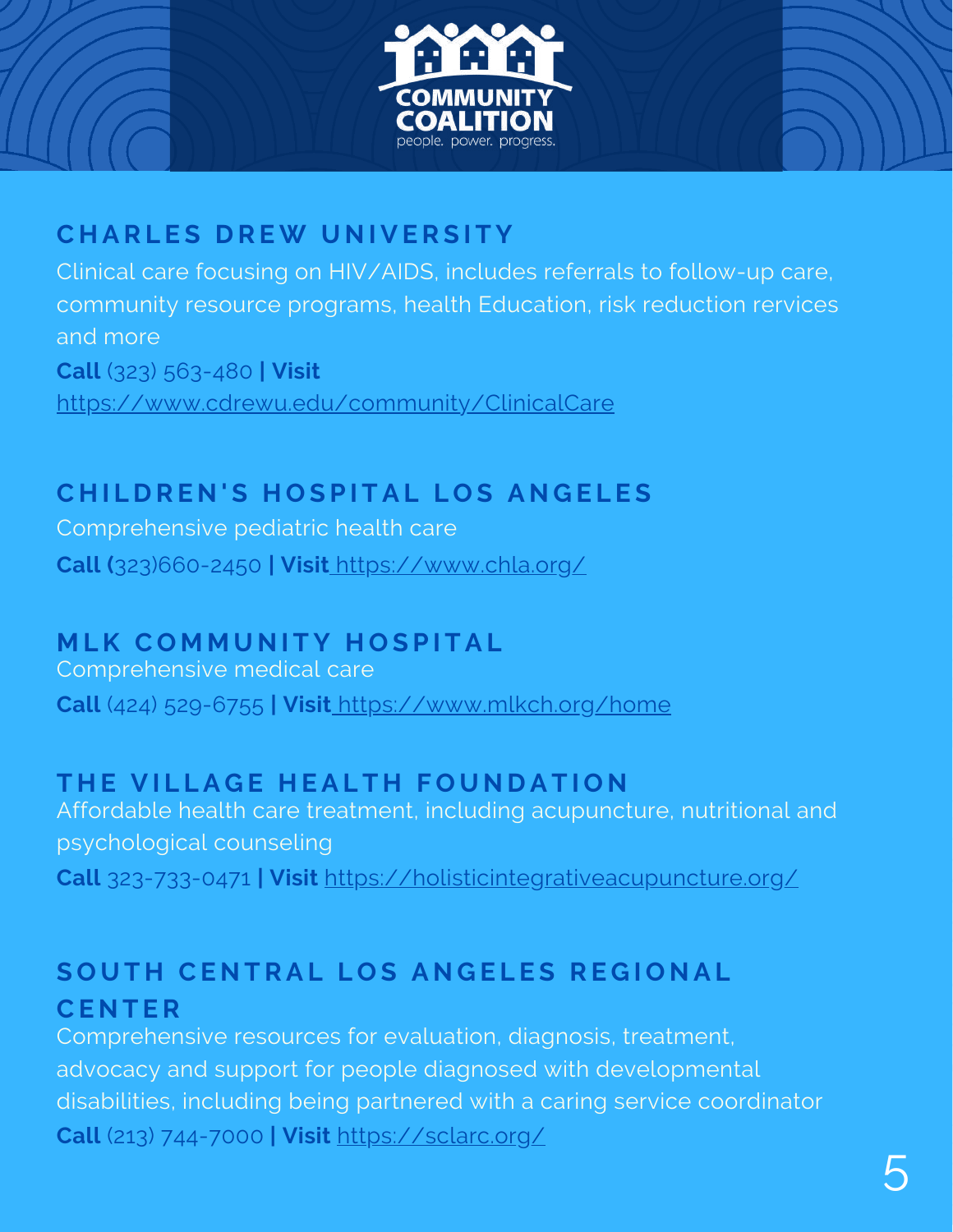

#### AIDS PROJECT LOS ANGELES (APLA) HEALTH

Comprehensive health care services for LGBT and other underserved communities and people living with and affected by HIV **Call** ([213\)201-1600](tel:2132011600) **| Visit** <https://aplahealth.org/>

#### **M I N O R I T Y A I D S P R O J ECT**

Rapid HIV Testing. Prevention Services include STD Prevention/Education, HIV/AIDS Prevention/Education, and HIV Test Counseling. Support Services include PrEP Navigation, Housing Services, and Case Management **Call** (323) 936-4949 **| Visit** <http://minorityaidsproject.org/>

#### ALZHEIMER'S ASSOCIATION - LOS ANGELES

Free care programs and support services for those with Alzheimer's or dementia and their families **Call (**844)HELP-ALZ (844.435.7259) **| Visit** <https://www.alzheimersla.org/>

#### **BL ACK WO M E N F O R WE L L N E S S**

Comprehensive health education programs for Black women on a range of topics, including sex education, maternal and infant health, and other wellness resources

**Call** (323) 290-5955 **| Visit** <https://www.bwwla.org/>

#### **A H F WE L L N E S S CE N T E R - WE S T A D A M S**

Free STD testing and free clinic / infectious disease care. Services also include STD treatment, blood testing services, pharmacy services, case management, community referrals

**Call** (888) [836-5946](tel:+1888-836-5946) **| Visit** <https://www.freestdcheck.org/>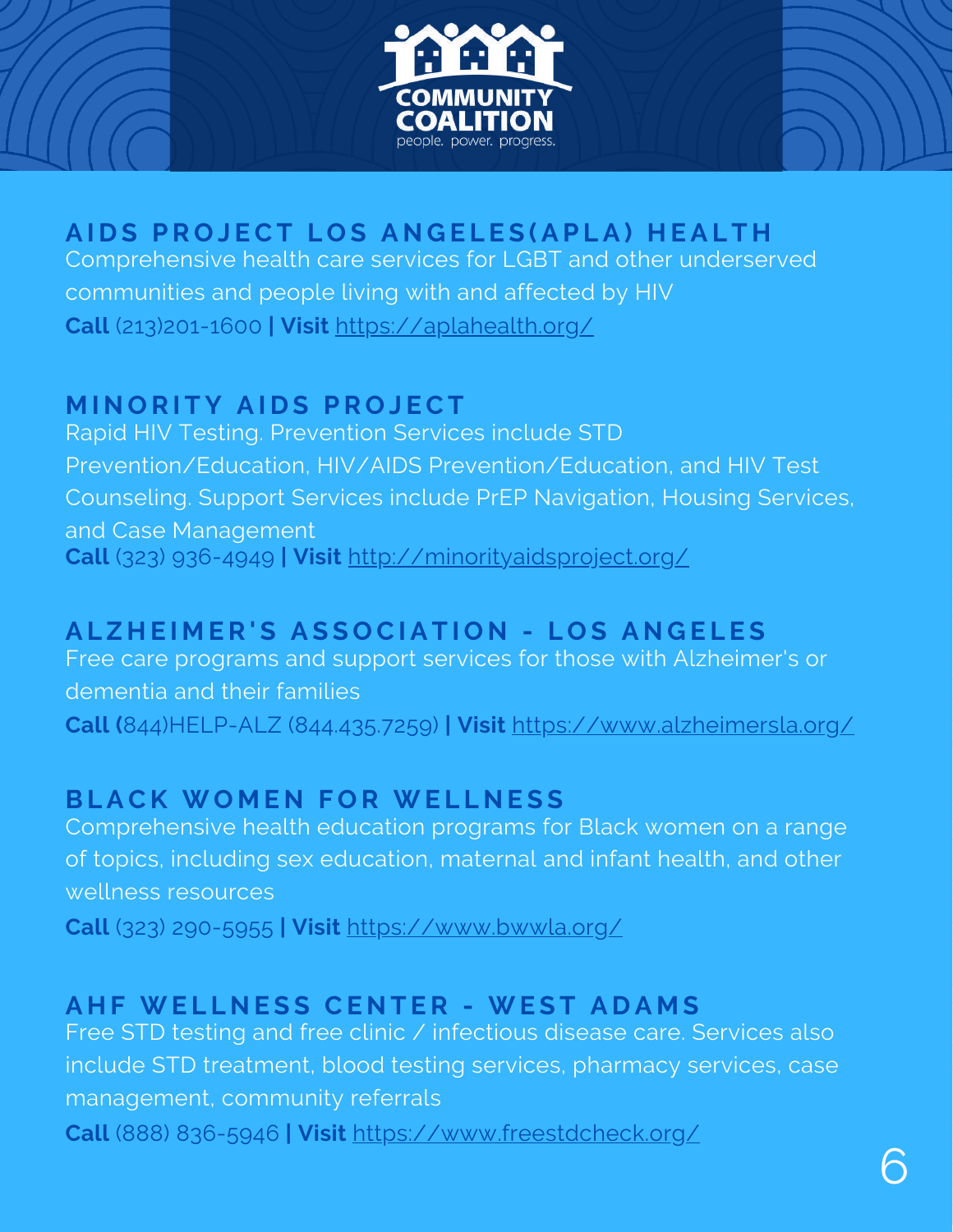

#### **WA T T S H E A L T H CA R E**

Comprehensive primary, clinical, preventative, and specialty healthcare services at little to no cost, to those with or without medical insurance **Call** (323) 564-4331 **| Visit** <https://www.wattshealth.org/>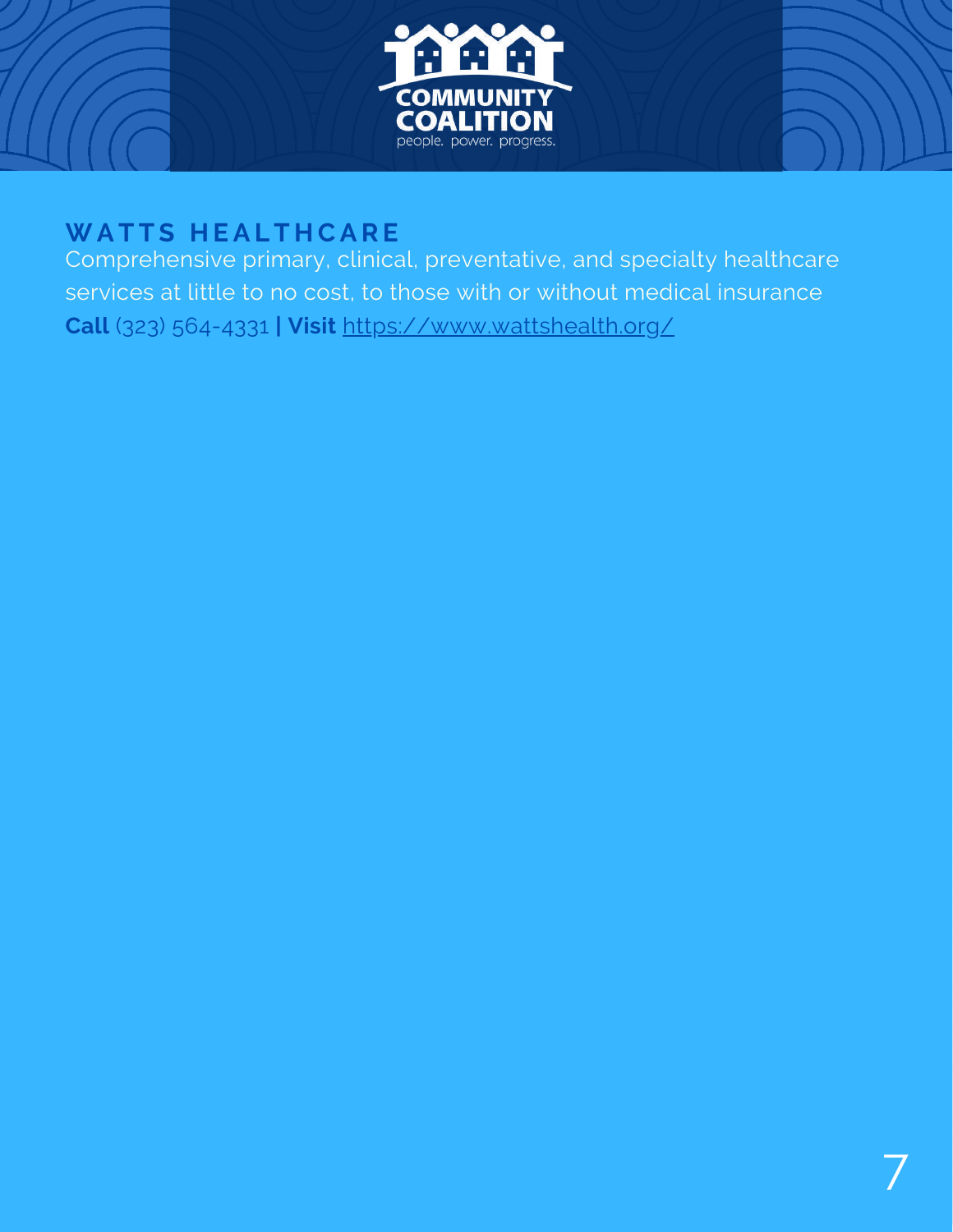



**(mental health, housing, family services, nutrition etc)**

#### **H O P ICS**

Substance use treatment, primary healthcare services, housing support, job training for re-entry population, and supportive services **Call** (323) 948-0444 **| Visit** <https://www.hopics.org/>

#### **S H I E L D S F O R F A M I L I E S**

Mental health support, family services, child welfare services, substance use treatment, housing, food distributions, legal services **Call** (323) 242-5000 **| Visi[t](https://www.wellchild.org/mental-health/)** <https://www.shieldsforfamilies.org/>

#### **S T . J O S E P H CE N T E R**

Housing, mental health services, vocational training, food assistance, substance use treatment **Call** (323) 905-1140 **| Visit** <https://stjosephctr.org/>

#### **WEBE R C O M M U N I T Y CE N T E R**

Mental health services, substance use treatment, support groups, courtmandated classes, yoga, dance classes, and more **Call** (323) [234-4445](tel:3232344445) **| Visit** <https://ssgweber.org/>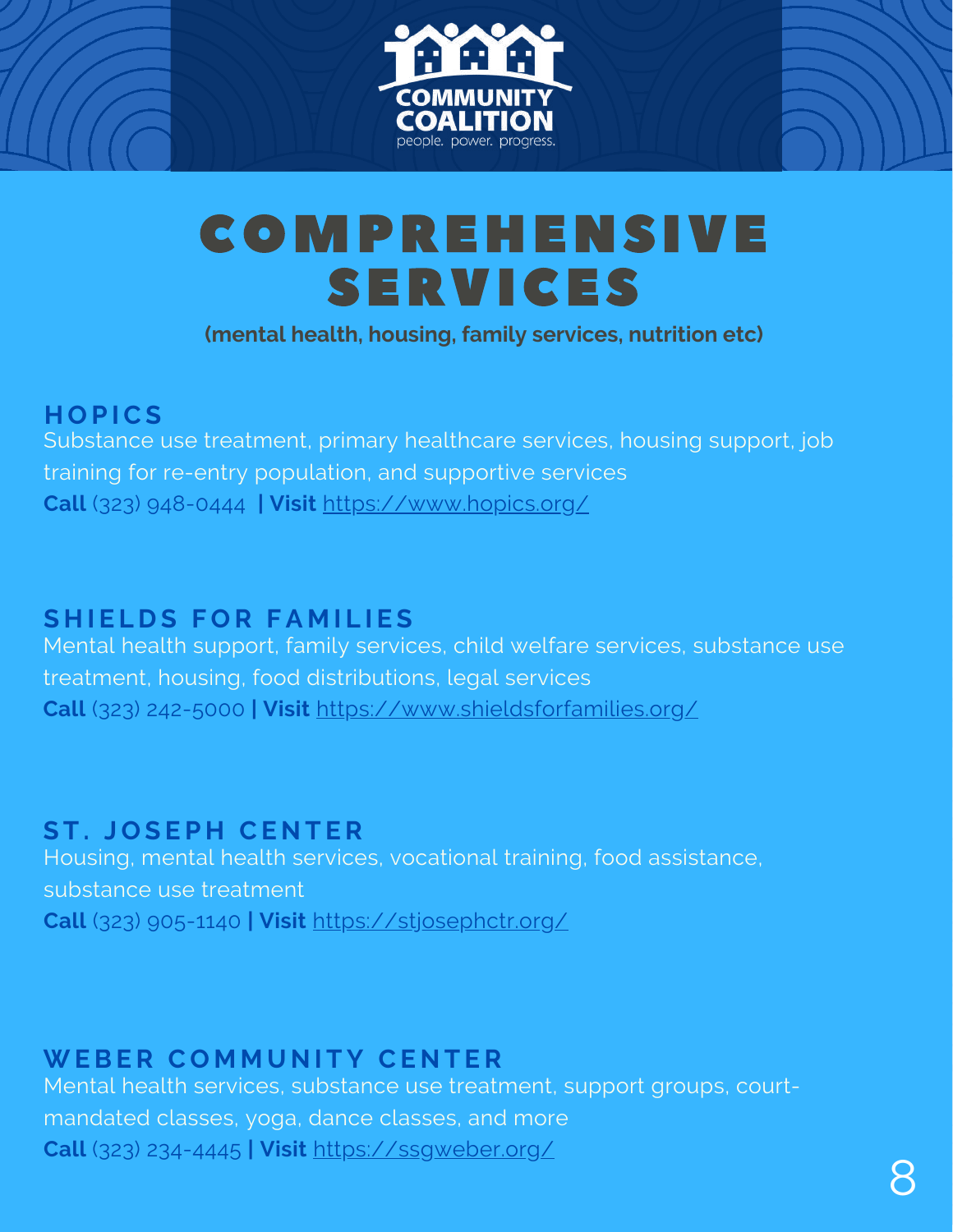



## MENTAL HEALTH SERVICES

#### **E M M A D A P S YC H O L O G Y CE N T E R**

Culturally informed mental health services that integrate spirituality, psychology, and Christianity for children and adults

**Call** (866) 863-4645 **| Visit:** <https://www.emmadapsych.com/>

#### **ANTIOCH UNIVERSITY COUNSELING CENTER ( A U CC)**

Specialized psychotherapy services to individuals, couples, families, and groups serving adults, adolescents, and children. Fees are based on a sliding scale **Call** (310) 574-2813, ext. 366 **| Visit** [www.antiochla.edu](http://www.antiochla.edu/)

#### **KEDREN BEHAVIORAL HEALTH CLINIC**

Individual, family, and group therapy, case management, rehabilitation services, peer support, and medication support for adults. For children (0- 24) with emotional and behavioral issues that require specialized care are provided case management **Call** (323) [234-0616](https://www.kedren.org/services/behavioral-health/adult-services/general-services/#) **| Visit** [www.kedren.org](http://www.kedren.org/)

#### WELLNEST ACCESS AND WELLNESS CENTER

No-fee center links individual or family to crisis intervention, therapy, and/or community resources. Childcare available for families. Must bring: Medi-Cal ID card, Social Security card, and caregiver documentation for children **Call** (323)766-2345 for the Exposition Office **| Visit** [www.wellnestla.org](http://www.wellnestla.org/)

#### BARBOUR & FLOYD MEDICAL ASSOCIATES

Comprehensive mental health for homeless mentally ill individuals and those who are unable to access traditional mental health outpatient services **Call** (310) [627-4525](tel:+13106274525) **| Visit** <https://bafma.org/services/>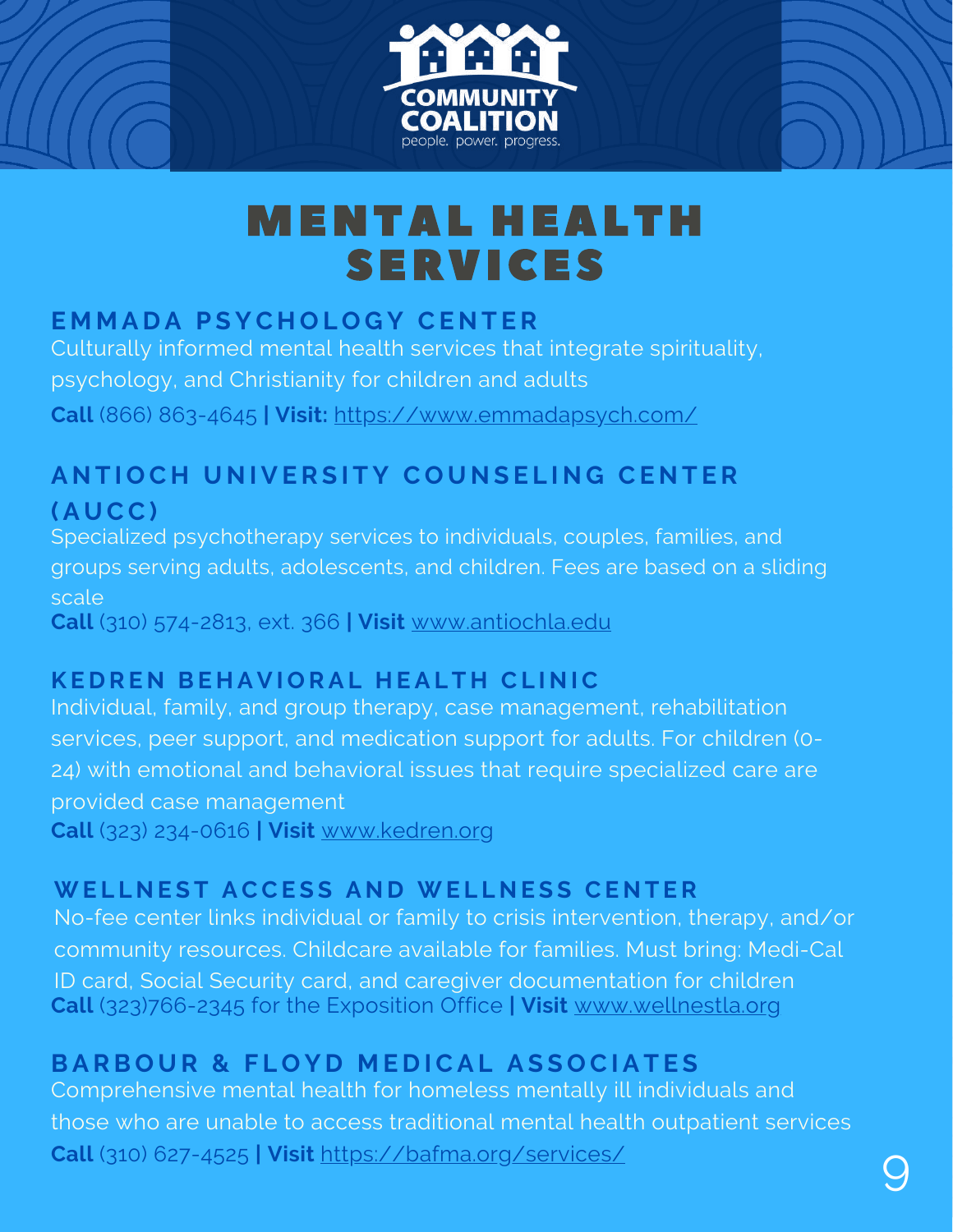

#### COALITION FOR MENTAL HEALTH PROFFESIONALS

Counseling services, domestic violence services and sexual assault services

**Call** (323) 777-3120 **| Visit** [https://locator.lacounty.gov/lac/Location/3178685/coalition-of-mental](https://locator.lacounty.gov/lac/Location/3178685/coalition-of-mental-health-professionals-inc)health-professionals-inc

#### **D I D I H I R SC H**

Comprehensive outpatient mental health services for adults, teens, and children. Services include psychiatric medication management, individual, group, and family counseling **Call** (888) 807-7250 **| Visit** [https://didihirsch.org/services/mental](https://didihirsch.org/services/mental-health/)health/

#### **EUBANK ON WELLNESS, LLC.**

Tailor fit holistic wellness options that encourage clients to learn to listen to their bodies, including Individual, group, family, and cognitive behavioral therapy as well as LGBT Affirmative therapy **Call** (310) 896-3946 **| Visit** [https://www.eubankonwellness.com/services](https://www.eubankonwellness.com/services-ebire)ebire

#### WESTSIDE INFANT-FAMILY NETWORK

Free, in-home mental health therapy and in-home comprehensive support to vulnerable families with young children **Call** (310) 574-2813, ext. 366 **| Visit** <https://winla.org/>

#### **P ACI F IC CL I N ICS**

Prevention and early intervention services, mental health and behavioral health treatment, and wellness services to children, youth, transitional age youth, adults, and older adults **Call** (310) 574-2813, ext. 366 **| Visit** <https://www.pacificclinics.org/>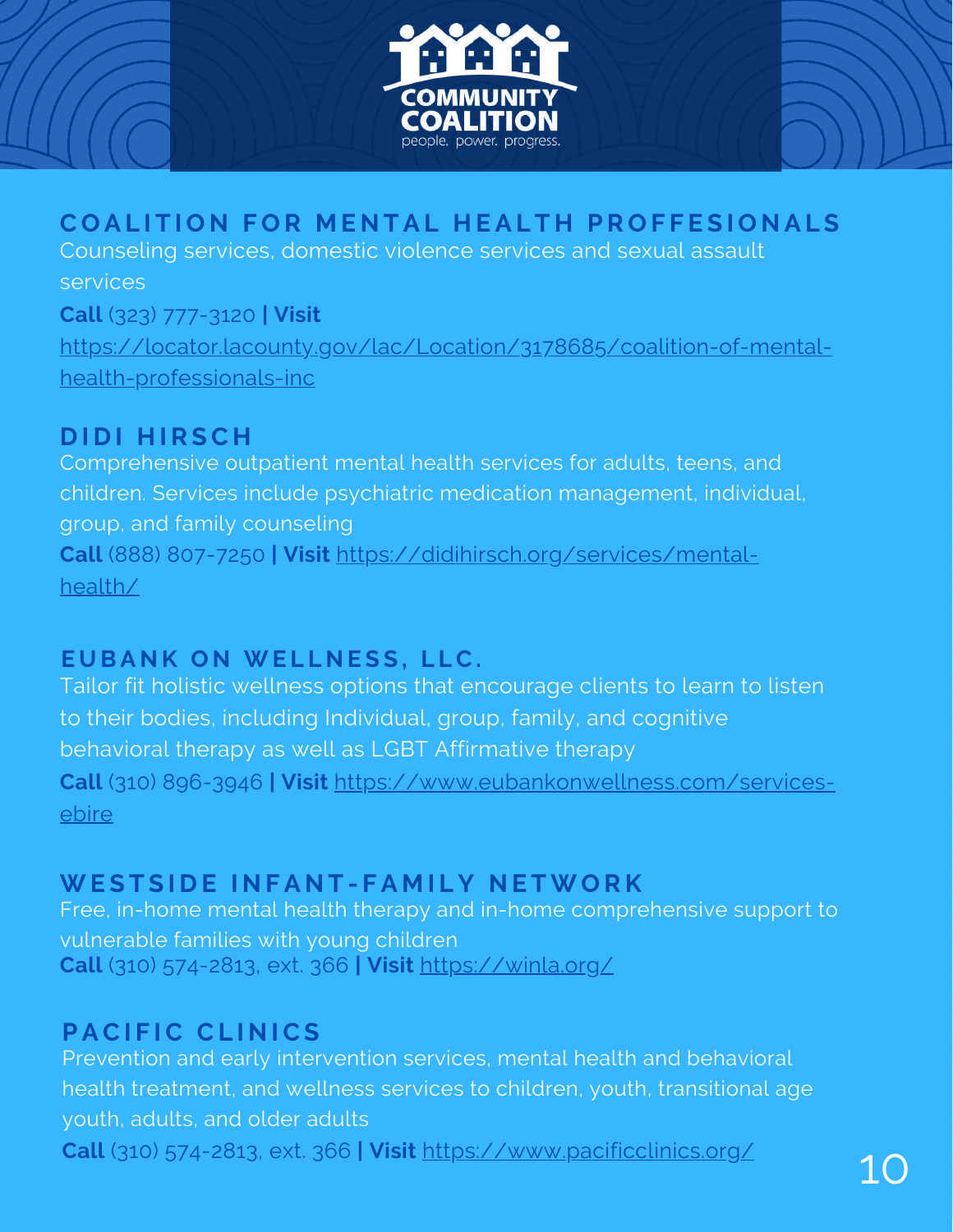



#### PSYCHOLOGICAL CARE & HEALING CENTER

Psychotherapeutic and holistic treatments, including psychological treatment, assessment, and family therapy for depressive and bipolar states, anxiety and OCD, personality and relational issues, psychotic states, psychological trauma, and co-occurring substance use issues **Call** (310) 574-2813, ext. 366 **| Visit** <https://www.pchtreatment.com/>

#### **S T . F R A N CI S M E D ICA L CE N T E R**

Comprehensive behavioral health services, including personalized care plan **Call** (310) 574-2813, ext. 366 **| Visit** <https://www.stfrancismedicalcenter.com/services/behavioral-health/>

#### VIEW HEIGHTS CONVALESCENT HOSPITAL

Skilled nursing facility for adults with mental health disorders **Call** (310) 574-2813, ext. 366 **| Visit** <https://viewheights.com/>

#### **WE S T M O N T C O U N S E L I N G CE N T E R**

Affordable comprehensive mental health services, including individual and couples counseling and support and therapy groups. Fees for individual therapy are based on income and ability to pay. Groups are provided on a donation basis. No one is turned away for lack of funds **Call** 323-531-0565 **| Visit** <https://www.westmontcounseling.org/>

#### AUGUSTUS F. HAWKINS MENTAL HEALTH **CE N T E R**

Comprehensive mental health center **Call** (310) 668-4271 **| Visit** [https://locator.lacounty.gov/lac/Location/3181003/augustus-f-hawkins](https://locator.lacounty.gov/lac/Location/3181003/augustus-f-hawkins-mental-health-center)mental-health-center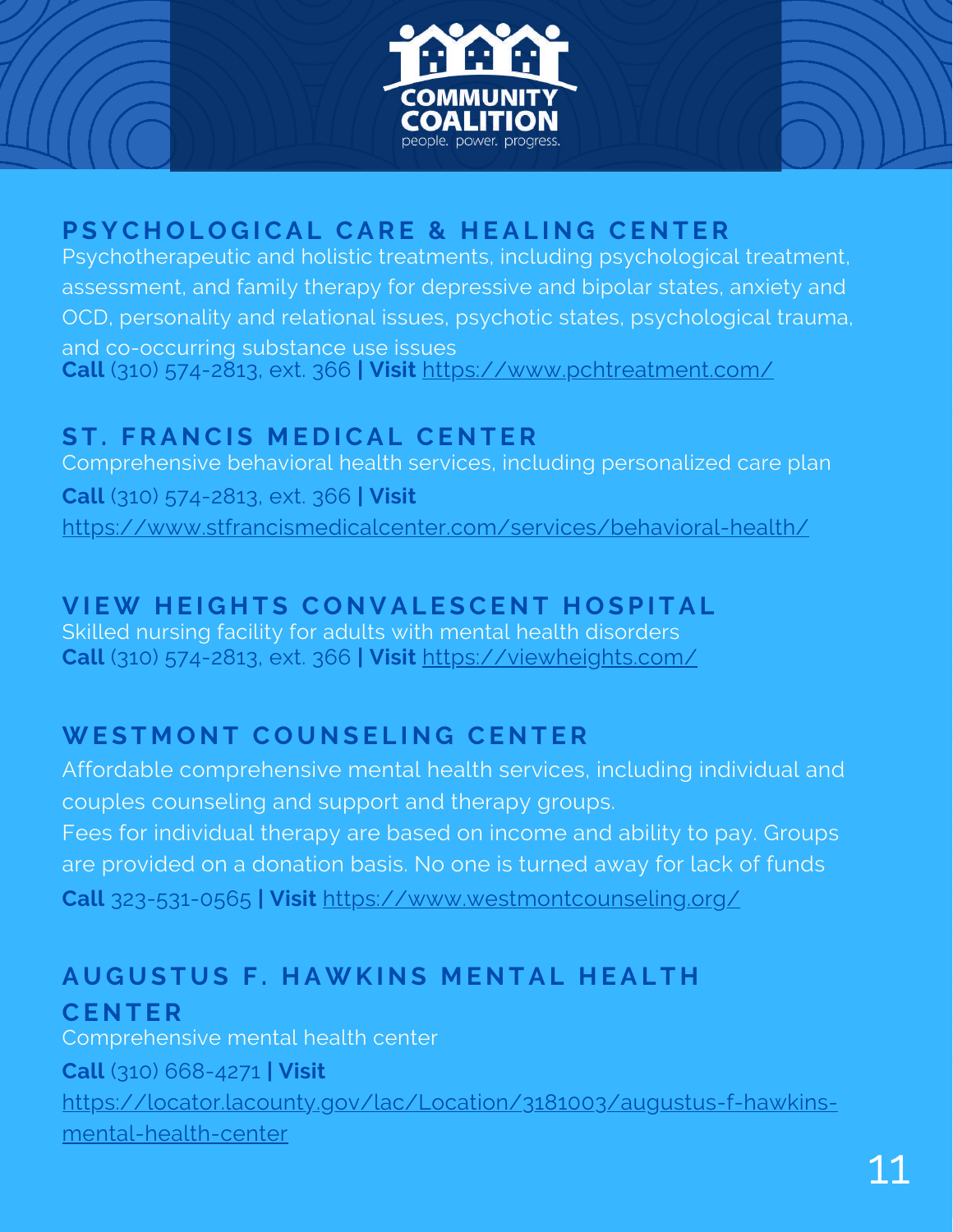



#### **N A M I U RBA N L O S A N G E L E S**

Mental Health education programs and helpline that responds personally to mental health service requests by providing free information and support **Call** (Helpline) [800-950-NAMI](tel:1-800-950-NAMI) **| Visit** [https://nami.org/About-NAMI/What-](https://nami.org/About-NAMI/What-We-Do)We-Do

#### NATIONAL ALLIANCE ON MENTAL ILLNESS (NAMI):  $LOS$  ANGELES GUIDE

A helpful guide to different mental health resources throughout Los Angeles

**Visit** <https://www.namiurbanla.org/resources>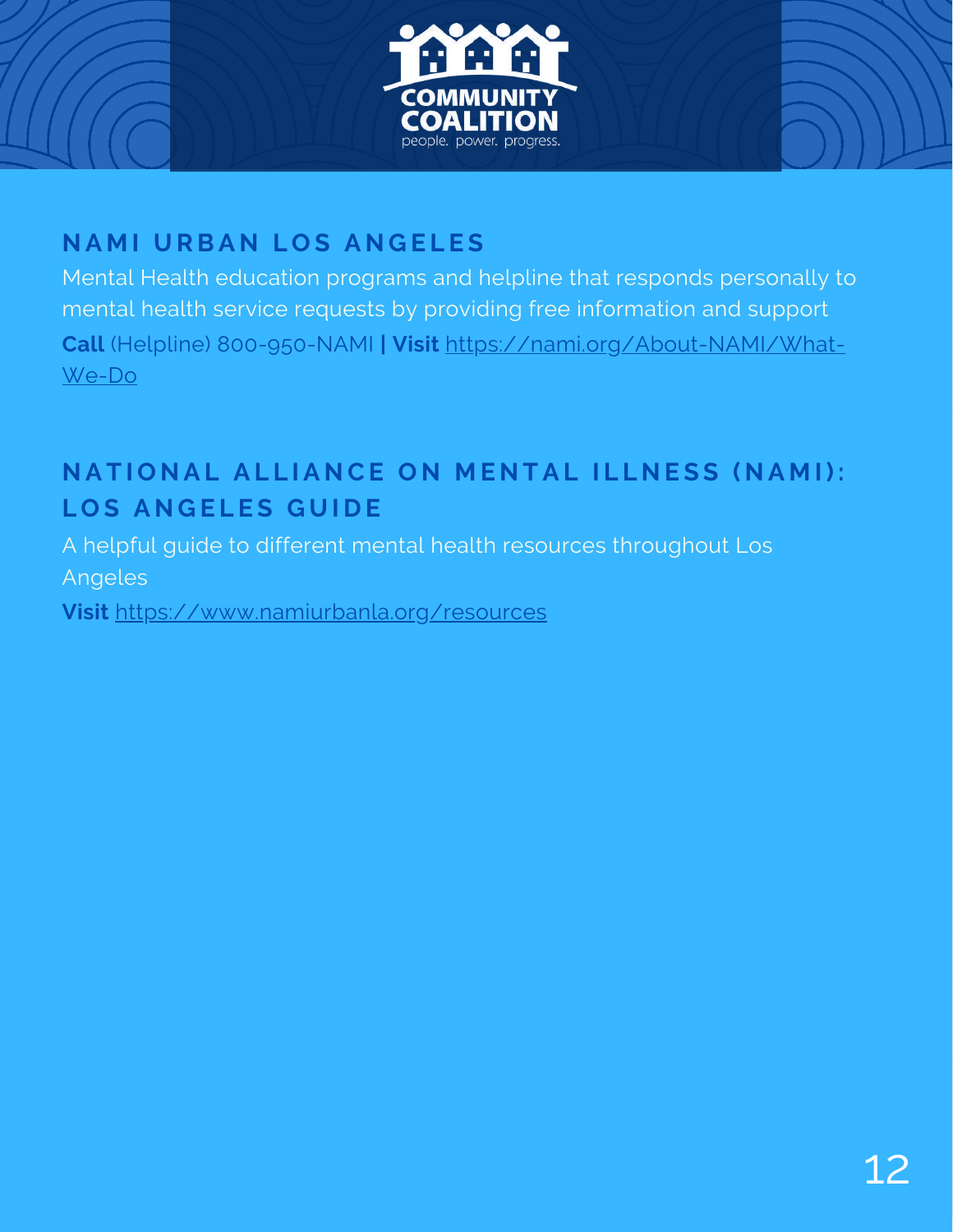

## LOS ANGELES COUNTY RESOURCES

#### **C O V I D - 1 9 T E S T I N G A N D V ACCI N E S**

<https://covid19.lacounty.gov/>

#### $D$  **EPARTMENT OF HEALTH SERVICES**

Healthcare services, specialty care, emergency services, and pharmacy **Call** (844) 804-0055 or **Visit** <https://dhs.lacounty.gov/>

#### $P$  **DEPARTMENT OF MENTAL HEALTH**

Mental health screenings, assessments, referrals to service providers and resources **Call** (800) 854-7771 or **Visit** <https://dmh.lacounty.gov/>

#### $P$  **DEPARTMENT OF PUBLIC HEALTH**

Public health clinic services and COVID-19 updates. **Call** (213) 240-8040 or **Visit** <http://publichealth.lacounty.gov/chs/phcenters.htm>

#### DEPARTMENT OF PUBLIC SOCIAL SERVICES

Food assistance, homeless services, seniors and persons with disabilities, and more **Call** (866) 613-3777 or **Visit** <https://dpss.lacounty.gov/en.html>

#### **L A C O U N T Y 2 1 1 L I N E**

A guide to services, resources, & information in Los Angeles 24/7 **Dial** 2-1-1 or **Visit** [https://www.211la.org](https://www.211la.org/)

#### **L A F O O D F I N D E R**

Find a local food pantry, sign up for CalFresh, or hot meals for seniors Visit <https://covid19.lacounty.gov/get-support/>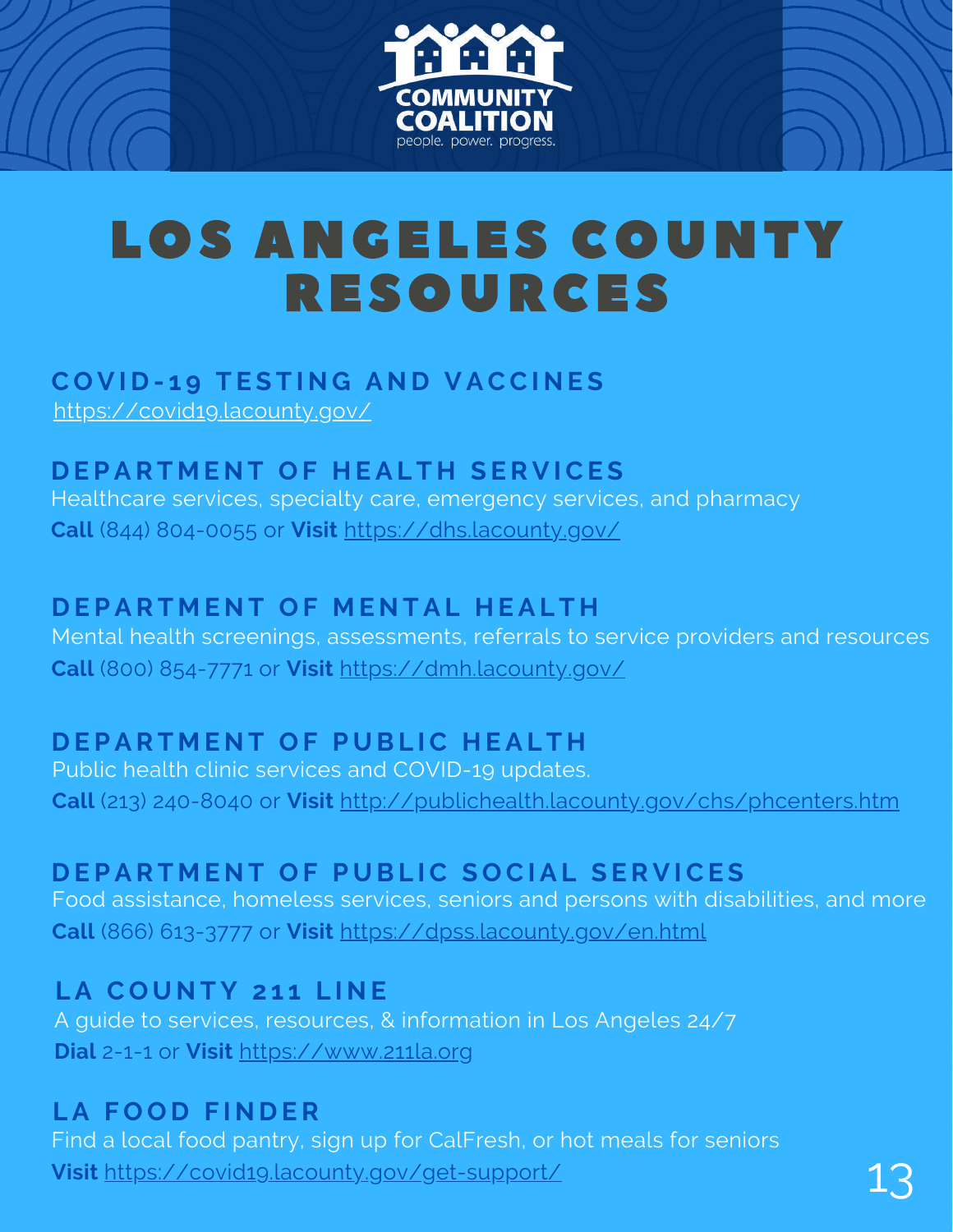



(includes immigration services)

#### LEGAL AID FOUNDATION OF LOS ANGELES

Legal services for domestic violence, employment, family law, expungement, immigration, veterans, and eviction defense **Call** (800) 399-4529 **| Visit** <https://lafla.org/>

#### **P U BL IC C O U N S E L**

Legal Services about guardianship, consumer issues, government benefits, women and girls, immigration, veterans, land use **Call** (213) 385-2977 **| Visit** <http://www.publiccounsel.org/home>

#### CARECEN (CENTRAL AMERICAN RESOURCE CENTER)

Low-cost immigration legal services, community organizing, and policy advocacy in immigration **Call** (213) 385-7800 **| Visit** <https://www.carecen-la.org/>

#### CHIRLA (COALITION FOR HUMANE IMMIGRANT  $R$  **IGHTS LOS ANGELES**

Legal services for immigrants, deportation defense, and DACA support **Call** (888) 624-4752 **| Visit** <https://www.chirla.org/>

#### CHILDREN'S LAW CENTER OF CALIFORNIA

Legal representation for children ages 0-21 in the foster care systems **Call** (323) 980-1700 **| Visit** <https://www.clccal.org/>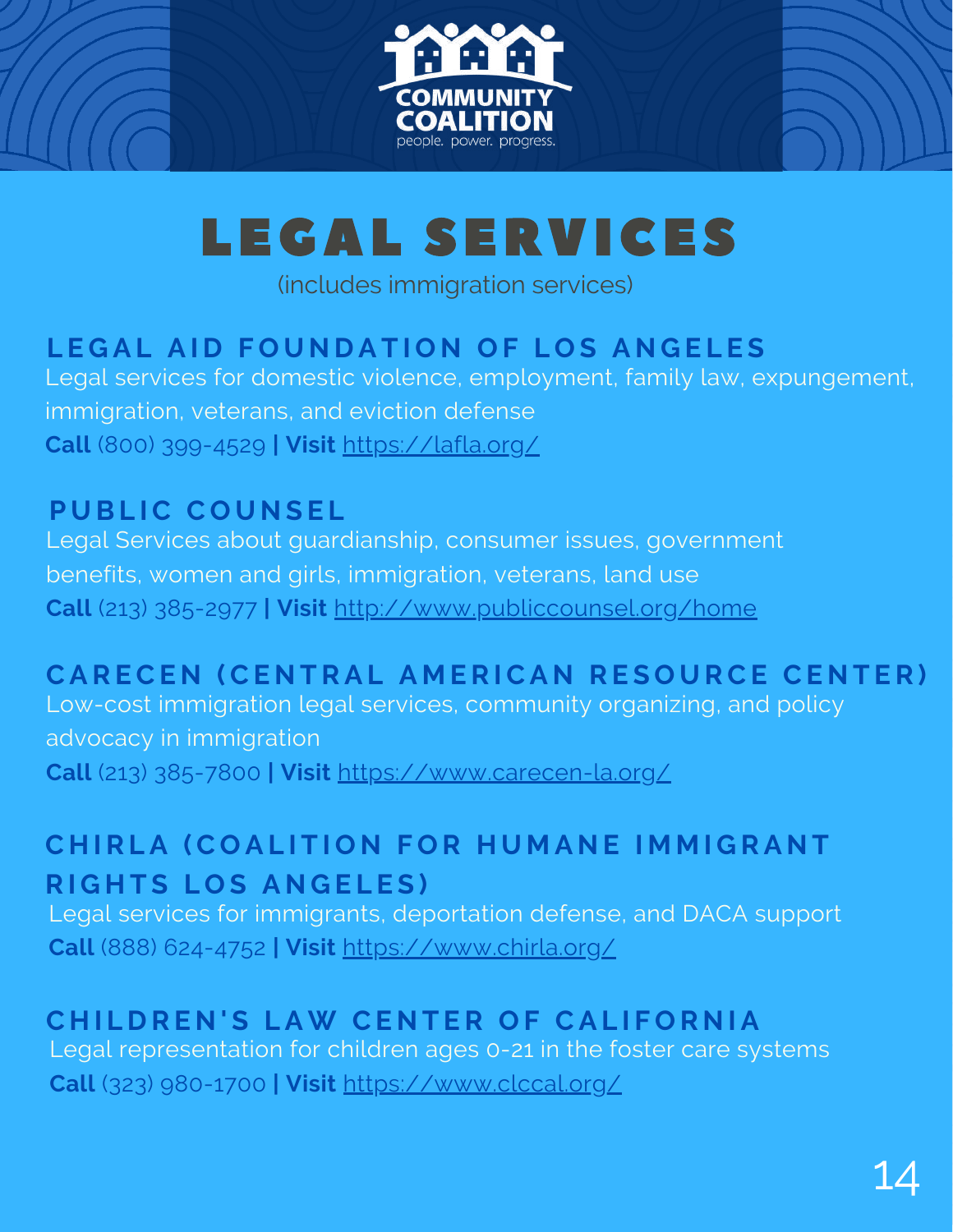



#### ALLIANCE FOR CHILDREN'S RIGHT

Free legal and social [services](https://allianceforchildrensrights.org/programs) for children and young adults impacted by foster care. Additional services include access to mental and medical healthcare, educational services, benefits, housing, and adoption and legal guardianship

**Call** (213)368-6010 **| Visit** <https://allianceforchildrensrights.org/>

#### **Y O U T H J U S T ICE C O A L I T I O N**

Participatory defense and legal clinic. Every second and fourth Saturday of the month

**Call [\(](tel:+1-323-235-4243)**323) [235-4243](tel:+1-323-235-4243) **| Visit** <https://youthjusticela.org/legal-clinic/>

#### USC GOULD SCHOOL OF LAW IMMIGRATION **CL I N IC**

Free legal service and representation for immigration-related cases **Call** (213) 821-9627 **| Visit** <https://uscimmigrationclinic.org/>

#### LOYOLA LAW SCHOOL IMMIGRATION CLINIC

Free immigration consultations the first and third Thursday of the month **Call** (213) 252-7409 **| Visit** [https://www.lls.edu/academics/experientiallearning/clinics/loyolaimm](https://www.lls.edu/academics/experientiallearning/clinics/loyolaimmigrantjusticeclinic/)

igrantjusticeclinic/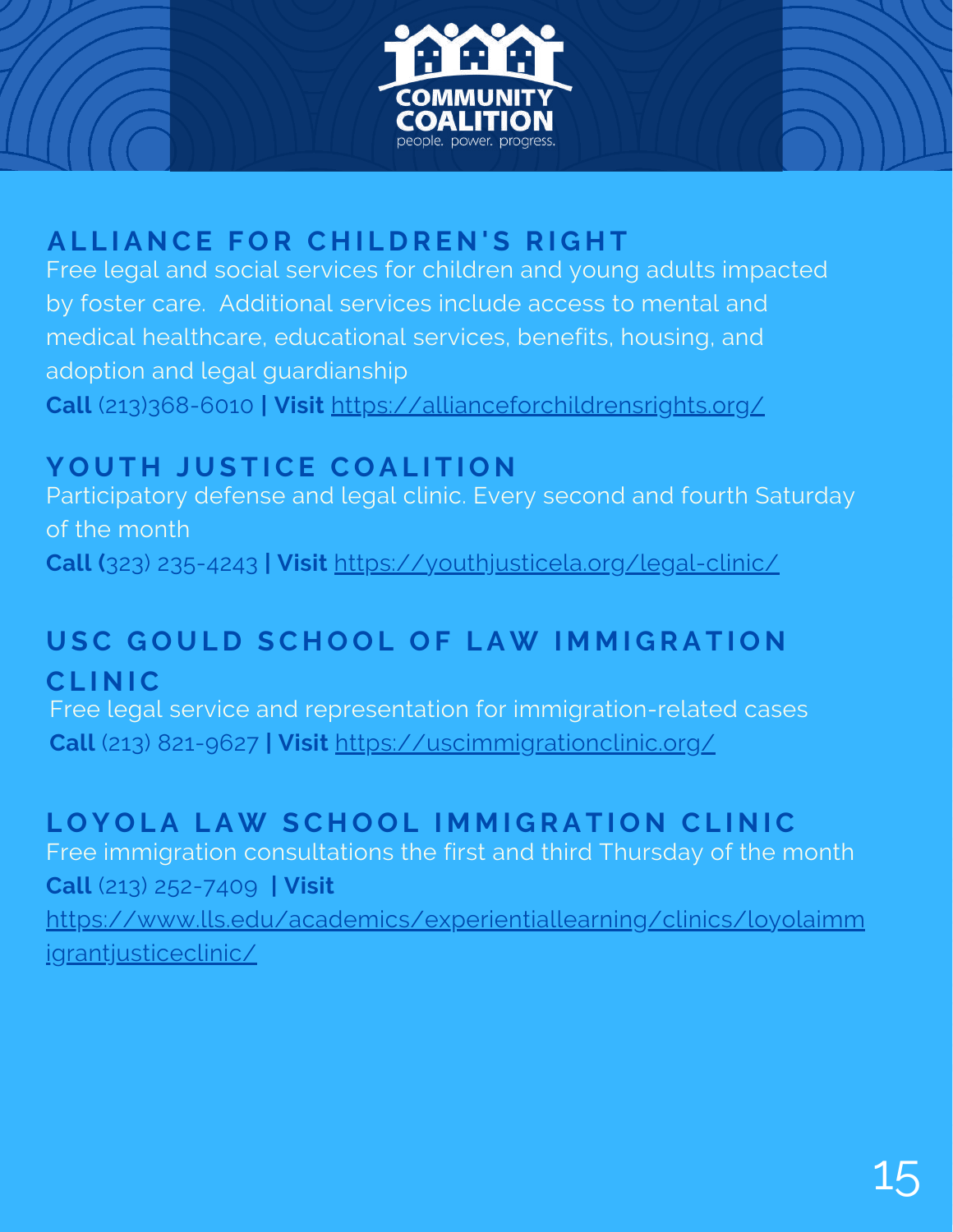

## SUBSTANCE USE PREVENTION/TREATMENT

#### AVALON CARVER COMMUNITY CENTER

Substance use prevention services, education support services, and more **Call** (973) 622-2002 **| Visit** <https://www.avalon-carver.org/>

**L . A . CA D A** Substance use outpatient treatment for youth and adults and residential treatment services **Call** 562-777-7500 **| Visit** <https://www.lacada.com/>

#### SOUTH CENTRAL PREVENTION COALITION

Comprehensive substance use prevention campaigns/programs, including life skills training for youth and young adults and parenting education **Call** [323-291-6212](tel:5555555555) **| Visit** <https://www.southcentralprevention.org/>

**VOLUNTEERS OF AMER[ICA](https://voala.org/)- POSITIVE ALTERNATIVES** Support services including, re-entry, recovery, housing, and job development for families, youth, adults, and veterans **Call** (213) [389-1500](tel:213-389-1500) **| Visit** <https://voala.org/services/families/>

#### **E X O D U S R EC O V E R Y**

Psychiatric and chemical dependency treatment services, including outpatient, inpatient, and mental health programs **Call** (310) [945-3350](tel:(310)%20945-3350) **| Visit** <https://www.exodusrecovery.com/>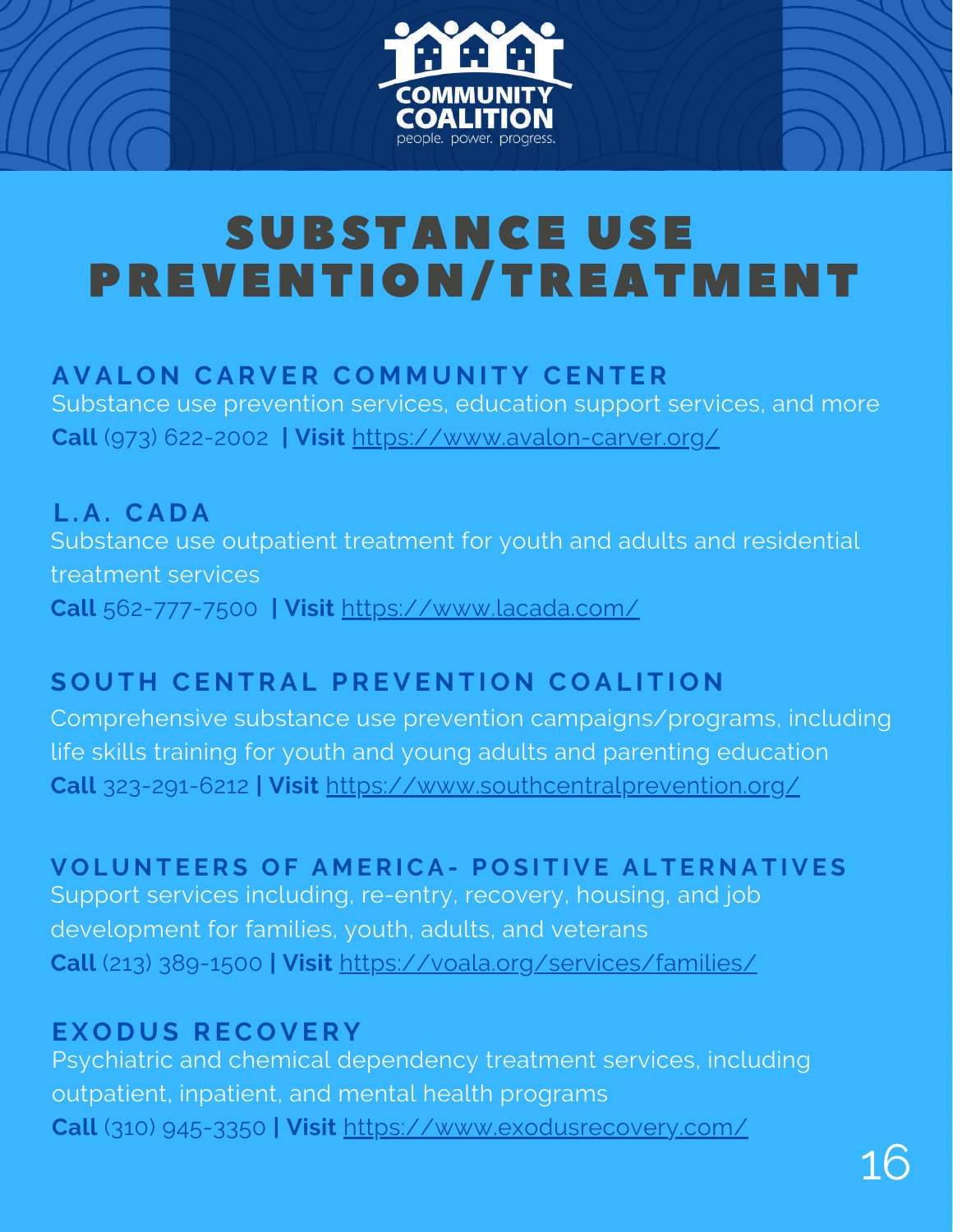



#### $C$ ANON HUMAN SERVICES CENTER, INC.

Drug-free counseling and support services both on an outpatient basis and in a residential setting. Outpatient is open to both men and women. Residential services are currently available only to male applicants

**Call** (323) [249-9097](tel:3232499097;) **| Visit** <https://canonhumanservices.com/>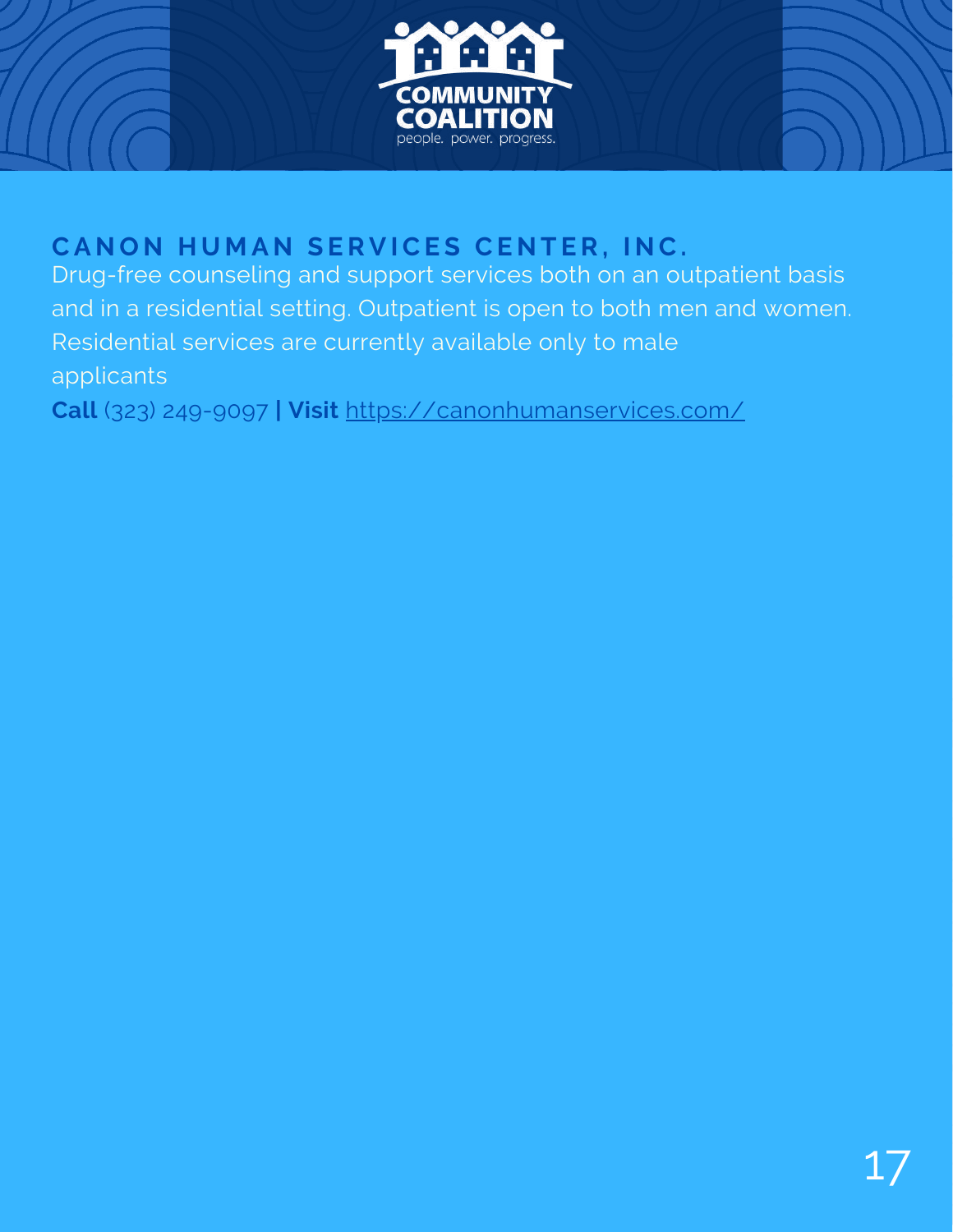



## HOUSING RESOURCES

#### **T H E G O O D S E E D**

Services for homeless youth between the ages of 18-25 who are SED/SPMI or transitioning young adults **Call [\(](tel:8559688452)**855) [YOUTH-LA](tel:8559688452) **| Visit** <https://goodseedcdc.org/>

 $H$  **OUSING RIGHTS CENTER** Housing services including [landlord/tenant](https://www.housingrightscenter.org/) counseling, outreach and education, and [discrimination](https://www.housingrightscenter.org/) investigation **Call** 1 (800) 477-5977 **| Visit** <https://www.housingrightscenter.org/>

#### **VOLUNTEERS OF AMERICA- PATHWAYS TO HOME**

Emergency housing for families, single men, and women, including comprehensive case management services, affordable housing assistance, transitional housing programs, permanent housing placement **Call** (323) 231-1711 **| Visit** [https://www.lapl.org/stable-living/resource](https://www.lapl.org/stable-living/resource-centers/volunteers-america-pathway-home)centers/volunteers-america-pathway-home

#### **A C O M M U N I T Y O F F R I E N D S**

Permanent affordable housing with onsite supportive services, including individual case management, referral services, life skills classes, substance abuse recovery assistance, family support and programming, childcare assistance, transportation assistance, and employment

**Call** (213) [480-0809](https://www.google.com/search?gs_ssp=eJzj4tFP1zc0MjOyKMjKtjRgtFI1qLAwSDZKsrAwSU4ySjG1tEiyMqgwTLRMNbOwMDQzSDS0SDM38RJLVEjOz80tzcssqVTIT1NIK8pMzUspBgAsfBar&q=a+community+of+friends&oq=a+comm&aqs=chrome.1.69i57j46i175i199i512j0i512l2j0i433i512j0i512j46i175i199i512j69i60.2421j0j4&sourceid=chrome&ie=UTF-8#) **| Visit** <https://www.acof.org/>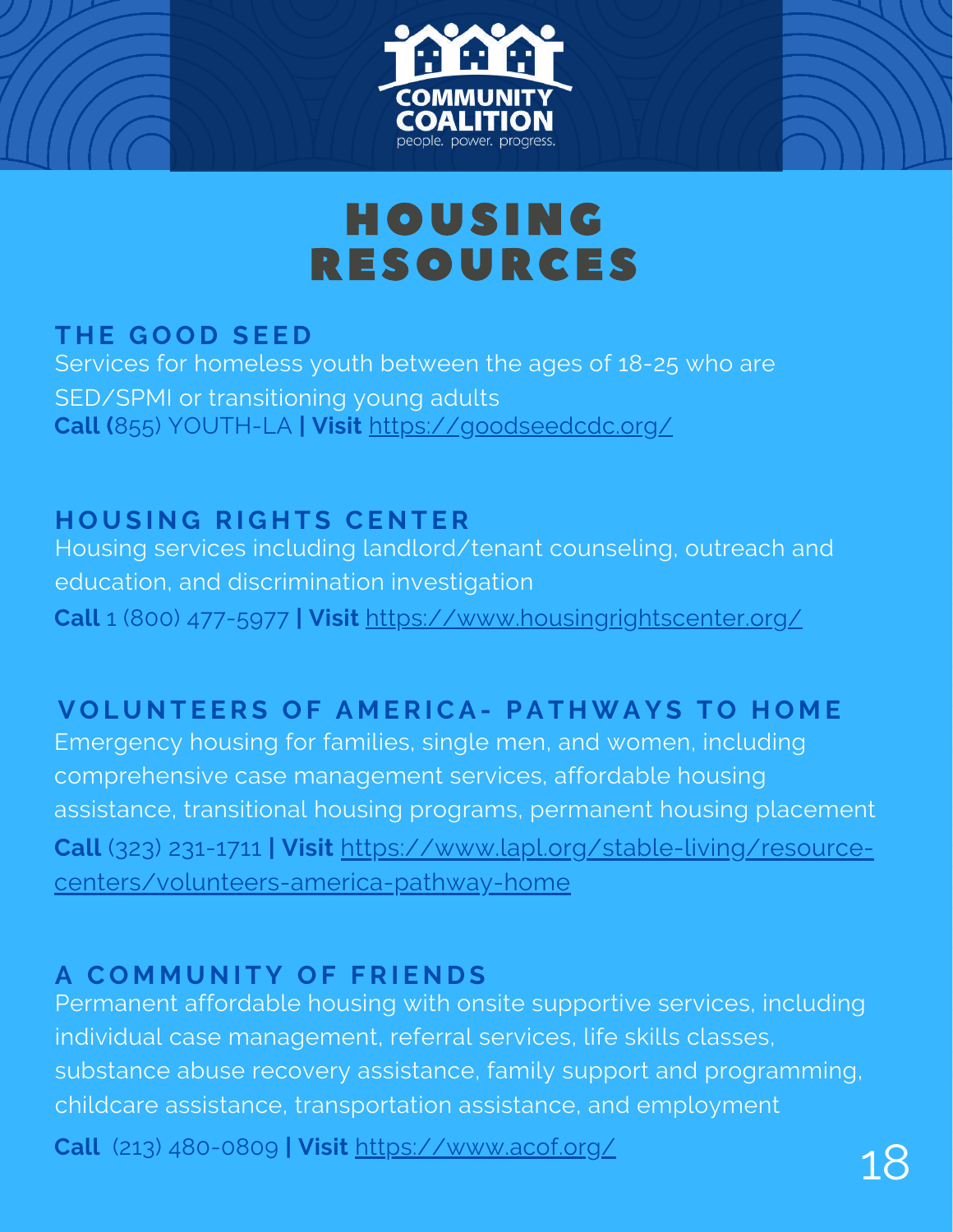



#### $B$  **GRATEFUL TO GIVE FOUNDATION**

Transitional housing units across South LA and other sustainable resource connections **Call** (562) 280-9881

#### **H I S S H E L T E R I N G A R M S**

Supportive housing with mental health and healthcare services for women and women with small children **Call** (323) 755-3922 **| Visit** <https://www.hisshelteringarms.org/>

#### **L O V E H O M E I N C**

Sober and Transitional Living for Recovering Men & Women 18 & Older **Call** (855) [243-5683](tel:8559688452) **| Visit** <https://www.lovehomeinc.org/>

#### **S T . J O S E P H CE N T E R**

Rapid re-housing services with short-term rental assistance, referrals, and case [management](https://stjosephctr.org/program/housing/) to assist families in securing permanent housing **Call** (310) 396 6468 **| Visit** <https://stjosephctr.org/program/housing/>

#### $T$ **DD SUPPORTIVE LIVING INC.**

Housing services including sober living, re-entry, and family housing. Services include group facilitation services, outpatient services, and treatment process support

**Visit** <https://tddsupportivelivinginc.org/>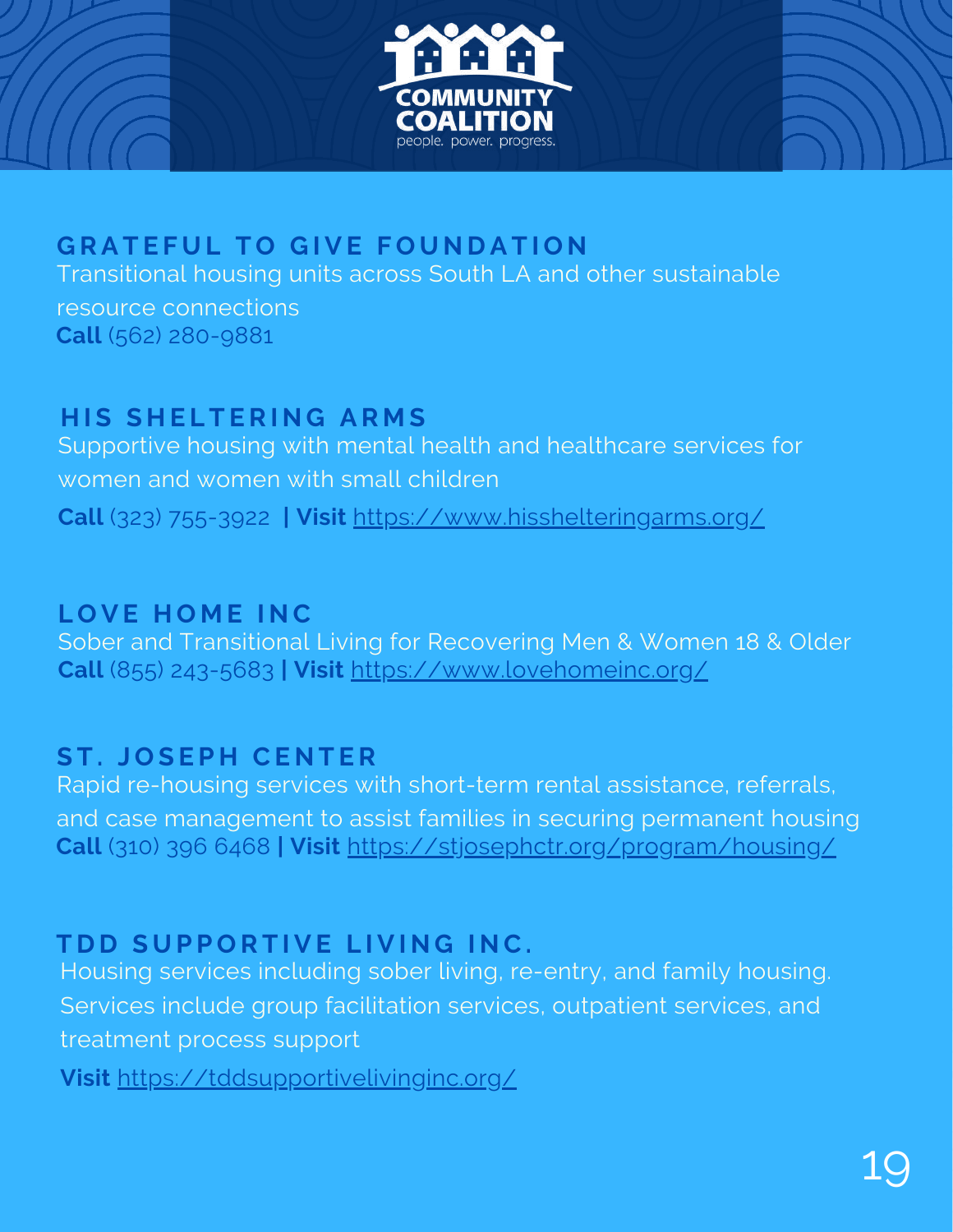



Transitional Housing Services **Call** (323) 403-8112 **| Visit** <https://uniteanation.org/>

#### WATTS LABOR COMMUNITY ACTION COMMITTEE

Subsidized low-income affordable housing for low-income individuals and families, senior citizens, formerly homeless individuals and families, and formerly incarcerated individuals. Some sites include wrap-around social services **Call** (323) 563-5639 **| Visit** [http://www.wlcac.org/community-](http://www.wlcac.org/community-development.htm)

development.htm

#### **H O U S I N G I S K E Y**

Housing resources for renters, landlords, and homeowners. Resources include rental assistance, eviction protection information, and foreclosure assistance for homeowners **Call (**833) 430-2122 **| Visit** <https://housing.ca.gov/>

#### LOS ANGELES HOMELESS SERVICES AUTHORITY

Housing-related information and resource connections for those experiencing homelessness, including individuals, families, and youth **Call (Hotline)** (213) [225-6581](tel:+12132256581) **| Visit** <https://www.lahsa.org/get-help>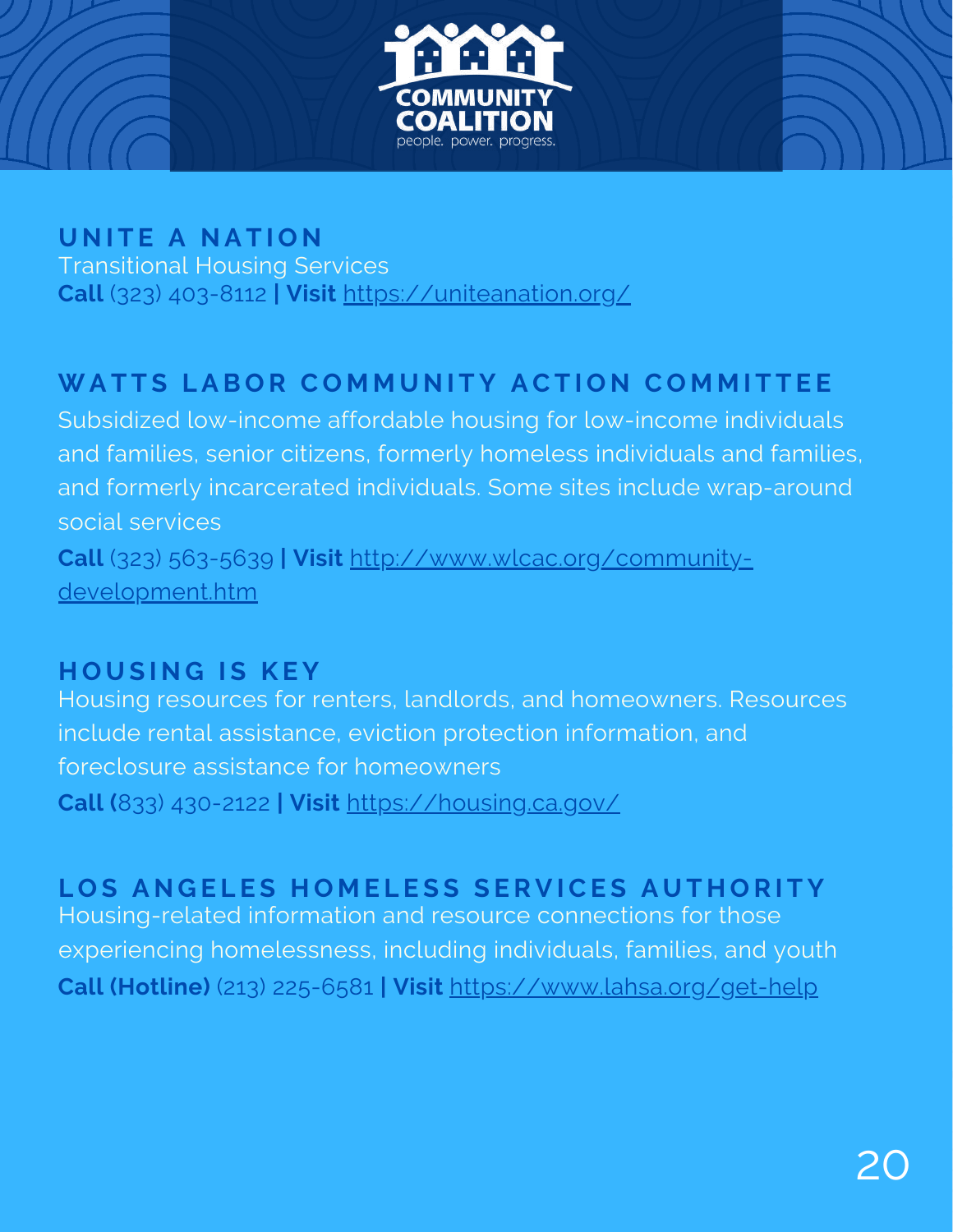



#### **S A F E P A R K I N G - L O S A N G E L E S**

Safe parking location program for those who are unhoused and sleeping in their vehicles at night. All locations include a restroom facility and a security guard. Must have a valid driver's license and apply online **Call /Text (**323) 210-3375 **| Visit** <https://www.safeparkingla.org/>

#### **2 1 1 L A H O U S I N G R E S O U RCE S**

Housing resources including emergency housing and shelters, housing expense assistance, home improvement/accessibility, crisis shelters, and more

**Call** 211 **| Visit** <https://www.211la.org/resources/subcategory/housing>

#### COVID 19 RENTER PROTECTIONS - CITY OF LOS **A N G E L E S**

Housing resource information for tenants and landlords, focusing on housing concerns due to COVID-19

**Visit** <https://coronavirus.lacity.org/Rent>

#### UNION STATION HOMELESS SERVICES

Comprehensive housing services and programs, including outreach, shelter, interim and permanent housing, and employment services for individual adults and families

**Call** (626) 240-4550 **| Visit** <https://unionstationhs.org/>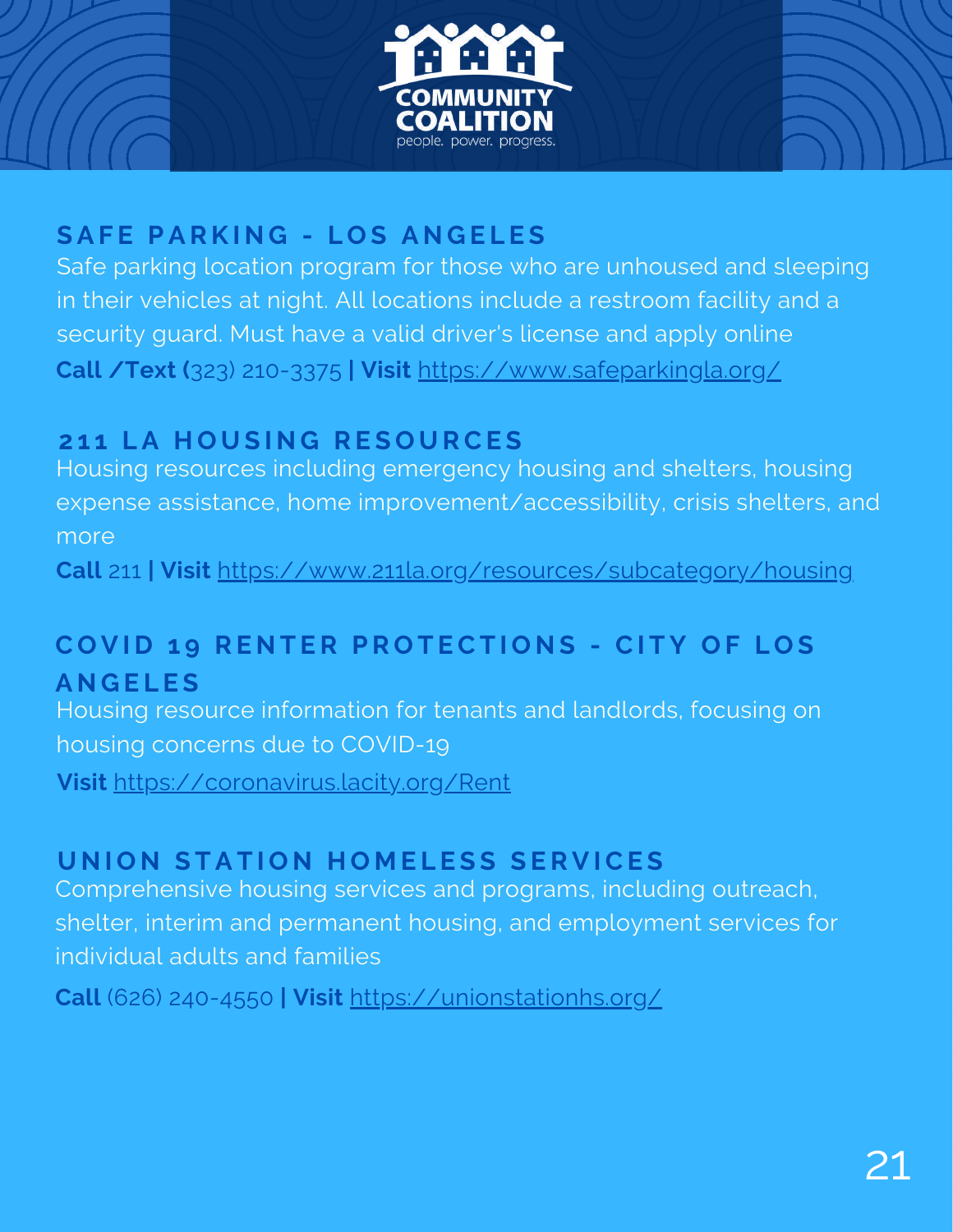



#### NEIGHBORHOOD HOUSING SERVICES OF LOS **A N G E L E S C O U N T Y ( N H S )**

Affordable homeownership opportunities and services, including financial education classes, mortgage relief fund, and foreclosure prevention counseling

**Call (**888) 895-2647 **| Visit** <https://nhslacounty.org/>

#### **I N N E R CI T Y L AW CE N T E R**

Legal representation related to housing and homelessness, including decent housing for low-income tenants, working poor families, veterans, people living with HIV/AIDS, immigrants, and people who are living with disabilities or experiencing homelessness. If eligible, legal services are free

**Call /Text (**323) 210-3375 **| Visit** [https://innercitylaw.org//](https://innercitylaw.org/)

#### THE COUNTRYWIDE BENEFITS ENTITLEMENTS **S E R V ICE S T E A M (C. B . E . S . T )**

Comprehensive benefits advocacy services for individuals who are homeless or at risk of homelessness. Services include assistance for the SSI/SSDI application process, legal consultation for complex claims, internal quality assurance reviews, and more

**Call** (323) 432-4363 **| Visit** https://dhs.lacounty.gov/juvenile-court[health-services/our-services/jchs/homeless-high-risk-2/countywide](https://dhs.lacounty.gov/juvenile-court-health-services/our-services/jchs/homeless-high-risk-2/countywide-benefits-entitlement-services-team-cbest-program/)benefits-entitlement-services-team-cbest-program/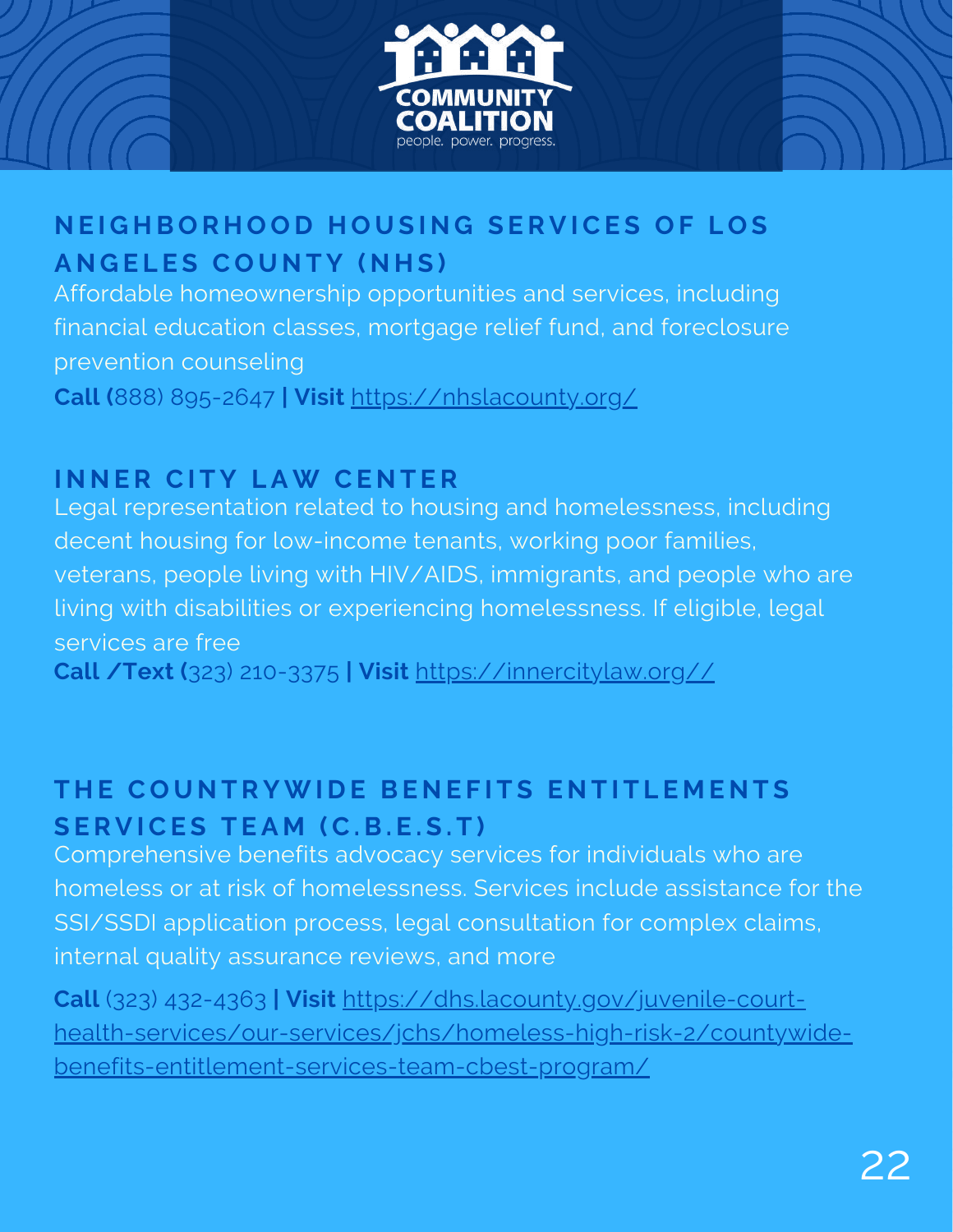



#### **2 N D CA L L**

Services for the personal development of high-risk individuals, proven offenders, ex-felons, parolees, and others whom society disregards **Call** (323) 763-2888 **| Visit** <https://www.2ndcall.org/>

#### **T H E F R A N CI SC O H O M E S**

Holistic reentry support services and transitional housing for formerly incarcerated "lifers" on parole

**Call** (323) 293-1111 **| Visit** <http://thefranciscohomes.org/>

#### FRIENDS OUTSIDE IN LOS ANGELES COUNTY

Supportive re-entry services for incarcerated and formerly incarcerated individuals as well as for families impacted by immediate and long-term effects of incarceration

**Call** (626) 795-7607 **| Visit** <http://www.friendsoutsidela.org/>

#### **A N EW WA Y O F L I F E**

Housing, case management, pro bono legal services, advocacy and leadership development for women rebuilding their lives after prison **Call** (323) 563-3575 **| Visit** <https://anewwayoflife.org/>

#### **P R O J ECT 1 8 0 ( S O U T H )**

Case management, group meetings, supportive employment, and other health resources for Angelenos involved in the criminal justice system .**Call** (213) 223-5922 **<sup>|</sup> Visit** <https://www.project180la.com/> 23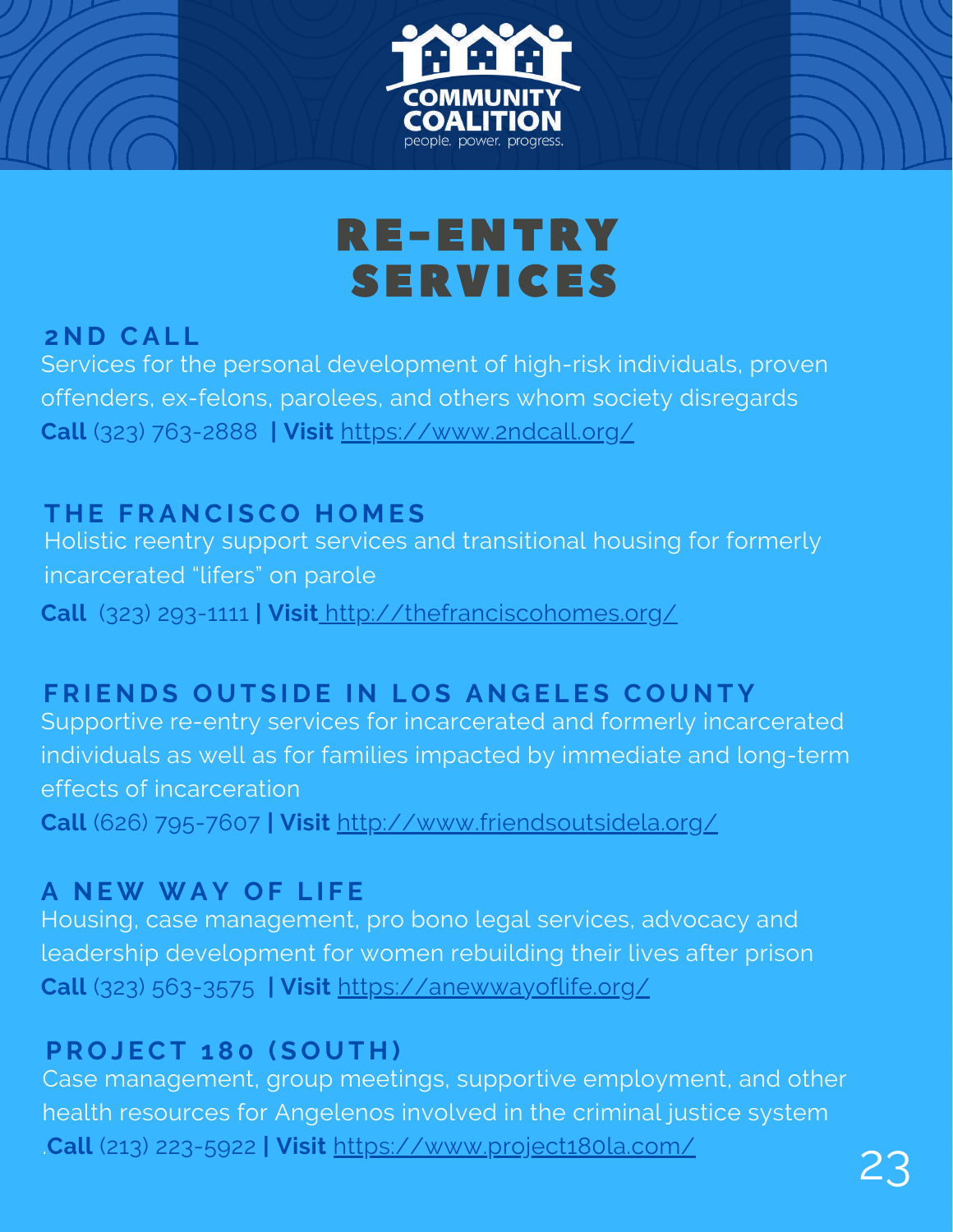

#### YOUNG WOMEN'S FREEDOM CENTER (IFFY)

Economic opportunity support and services for cis and trans young women, trans young men, and gender-expansive young people who have been disproportionately impacted by incarceration, the juvenile and criminal justice systems, and/or the underground street economy **Call** (415) 703-8800 ext 215 **| Visit** <https://www.youngwomenfree.org/>

#### AFILLIATES AND OFFENDERS RECOVERY **P R O G R A M**

Self-help correspondence program for inmates who are unable to receive basic California Department of Corrections and [Rehabilitation](https://en.wikipedia.org/wiki/California_Department_of_Corrections_and_Rehabilitation) (CDCR) inside programs. Courses are [acceptable](http://www.cdcr.ca.gov/victim_services/docs/bphhandbook.pdf) by Board of Prison Hearings (BPH). Program covers the 12 steps of Criminal Gang [Anonymous](http://www.angelfire.com/id/CGAnonymous/) (CGA)

**Call** (323)736-1183/ 626-239-8310 **| Visit** <https://affiliatesandoffendersrecoveryprogram.com/>

#### WOMEN'S COMMUNITY REINTEGRATION & **E D U CA T I O N CE N T E R**

Re-entry, diversion, and reintegration services for adult women diagnosed with a mental illness who are getting out of jail or are at risk of incarceration. Services include mental health treatment, case management services, employment, housing, and financial benefits **Call** (323) 525-6400 **| Visit**

[https://locator.lacounty.gov/dmh/Location/3181371/womens](https://locator.lacounty.gov/dmh/Location/3181371/womens-community-reintegration-and-education-center)community-reintegration-and-education-center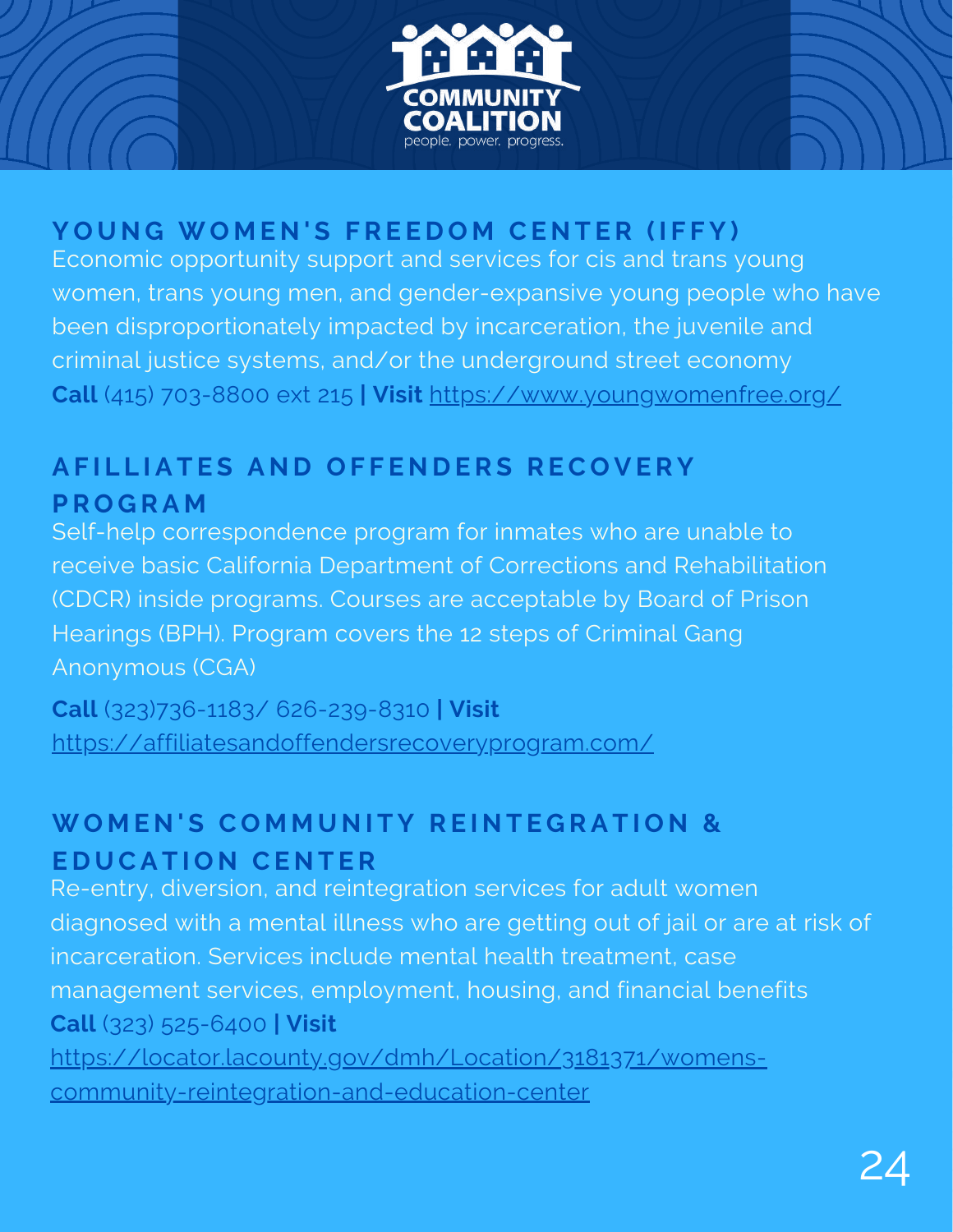

#### **H O M EB O Y I N D U S T R I E S**

Gang rehabilitation and re-entry program. Services include mental health, education, legal, workforce development, tattoo removal, case management, and more **Call** (323) [526-1254](https://www.google.com/search?q=homeboyindustries&oq=homeboyindustries&aqs=chrome..69i57j46i10i175i199i512j0i10l2j46i10i175i199j69i60l3.258j0j4&sourceid=chrome&ie=UTF-8#) **| Visit** <https://homeboyindustries.org/>

#### **F L I N T R I D G E CE N T E R**

Reintegration services and support. Service includes individualized support to connect individuals to mental health and substance use treatment, housing, transportation, legal support, life skills, resource fairs, and employment development

**Call** (626)449-0839 **| Visit** <https://www.flintridge.org/>

#### **I N V E S T P R O G R A M (WD ACS )**

Employment opportunity programs for Adult Probationers in L.A. County. Services include comprehensive career and training services **Call** ([866.931.2222](tel://18669312222) **| Visit** [https://probation.lacounty.gov/invest](https://probation.lacounty.gov/invest-program/)program/

#### **CE N T E R F O R E M P L O Y M E N T** OPPORTUNITIES(CEO) - L.A OFFICES

Comprehensive employment and training services help individuals recently returned home from incarceration and/or are on probation or parole connect to a job and career **Call** [\(323\)](tel:+12137447000) 357 - 6305 **| Visit** <https://ceoworks.org/locations/los-angeles>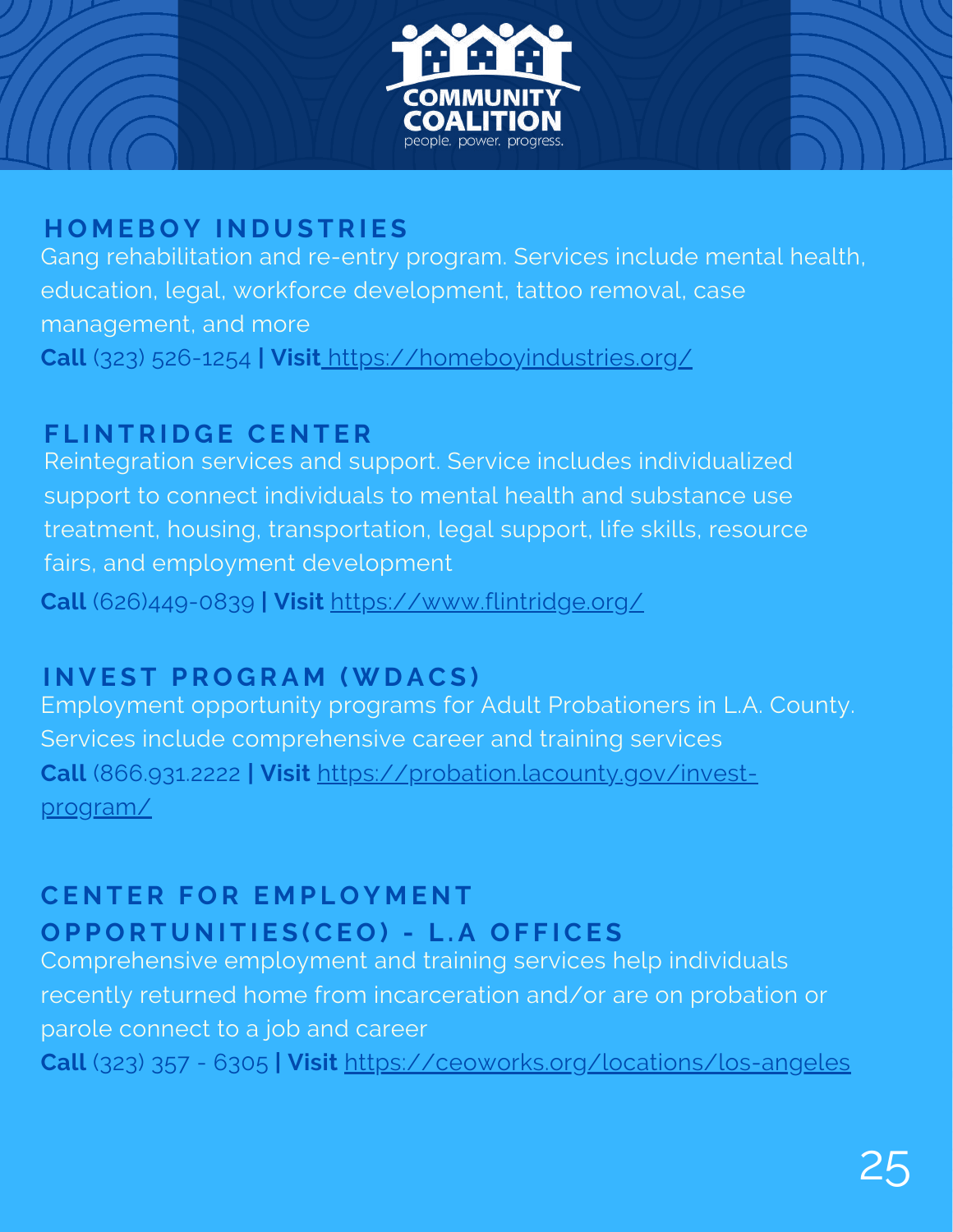

#### DEVELOPING OPPORTUNTIES AND OFFERING REENTRY SOLUTION (D.O.O.R.S)

Comprehensive reentry supportive services to address the barriers to reentry for justice-involved individuals, particularly those on adult felony supervision and their families. Services include housing, employment, legal aid, educational support, mental health assessment and linkage, substance use counseling, and health and healing through the art

**Call** (323) 730-4442 **| Visit** https://dhs.lacounty.gov/office-of-diversion[and-reentry/our-services/office-of-diversion-and-reentry/reentry](https://dhs.lacounty.gov/office-of-diversion-and-reentry/our-services/office-of-diversion-and-reentry/reentry-division/community-reentry-center-doors/)division/community-reentry-center-doors/

#### **T H E BA I L P R O J ECT - C O M P T O N**

Pay bail for people in need at no cost to them or their loved ones. Services are free of charge. The Bail Project - Compton is only able to accept referrals from the Compton Public Defender at this time **Call** (323) [366-0799](tel:+12137447000) **| Visit** <https://bailproject.org/>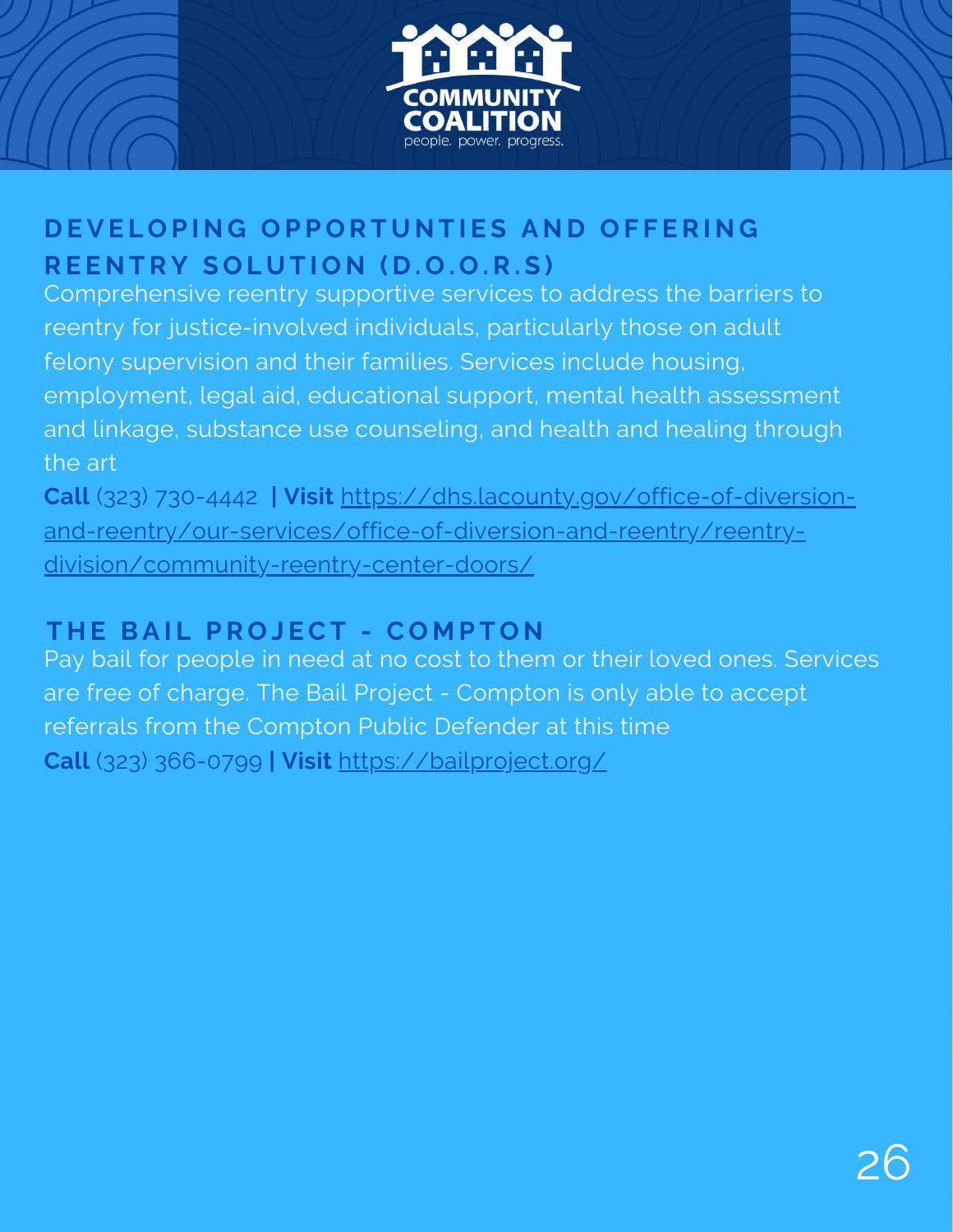



## EMPLOYMENT RESOURCES

#### **C H R Y S A L I S**

Individualized case management, evolving job-readiness program, and access to an array of supportive services **Call** (213) 394-2390 **| Visit** <https://www.changelives.org/>

#### ARCHDIOCESAN YOUTH EMPLOYMENT SERV[ICE](https://ayela.org/)S

Comprehensive employment services and programs for youth and adults **Call** (323) 241-5016 **| Visit** <https://ayela.org/>

#### **WI L L OWB R O O K A JCC**

No-cost job training, interview preparation, and employment support **Call** (888) 226 - 6300 **| Visit** [www.ajcc.lacounty.gov/ajcc/willowbrook](http://www.ajcc.lacounty.gov/ajcc/willowbrook-ajcc)ajcc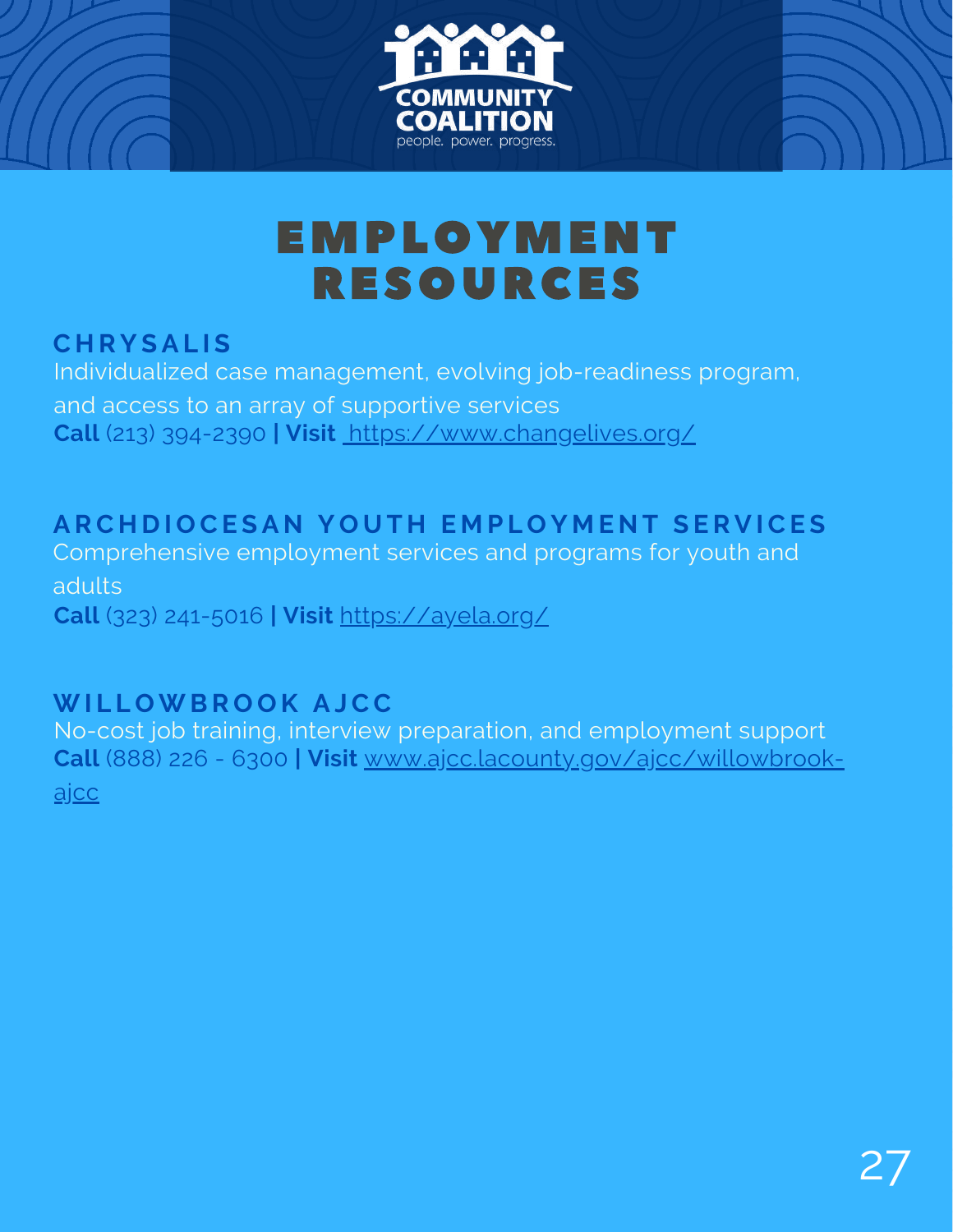



## YOUTH DEVELOPMENT

#### **C H A P T E R TWO**

Gang prevention and intervention services to youth and young adults between the ages of 14 – 25. Certified staff members work with youth and young adults **Call** (323) [750-8585](https://www.google.com/search?q=chapter+two+inc&oq=chapter+two+inc&aqs=chrome.0.0i355i512j46i175i199i512j0i22i30j0i10i22i30l2j69i60l2.2235j0j4&sourceid=chrome&ie=UTF-8#) **| Visit** <http://chaptertwoinc.org/>

#### **BR O T H E R H O O D CR U S A D E**

Multiple youth development, financial literacy, and business enrichment programs for low-income youth **Call (**323)846-1649 **| Visit** <https://brotherhoodcrusade.org/>

#### **D E V E L O P I N G O P T I O N S**

Training and development programs for youth for the purpose of decreasing gang activity and violence **Call** (323) [875-2444](https://www.google.com/search?sxsrf=AOaemvKdqHIaTME6RgtTTPDUnM4ZbtfktA:1636501455664&q=developing+options+developing+options+los+angeles+phone&ludocid=5596998455209983192&sa=X&ved=2ahUKEwjlp8H_uoz0AhViNn0KHVQJCxoQ6BN6BAg_EAI&biw=908&bih=969&dpr=2#) | **[Visit](http://www.developingoptions.org/)** <http://www.developingoptions.org/>

#### **C O M M U N I T Y B U I L D**

Comprehensive gang reduction and youth development programs for gang (crew) involved youth, foster youth, and general youth population **Call (**323) 290-6560 **| Visit** <https://www.communitybuildinc.org/>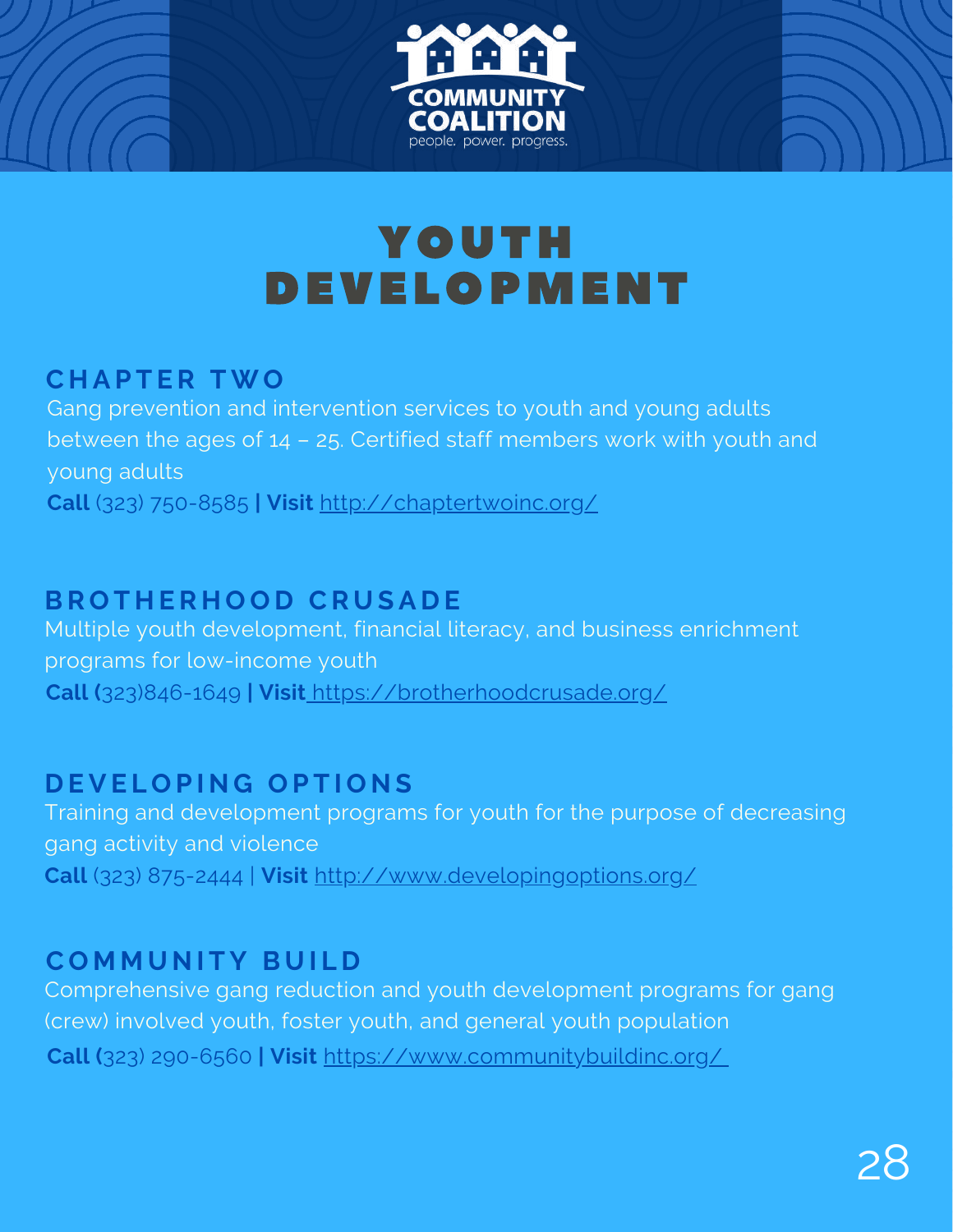

#### **A P L ACE CA L L E D H O M E**

Comprehensive support resources and services for youth and their families. Services include educational services, mental health counseling, art programs, food, college preparation programs, and more **Call** (323) 232-7653 **| Visit** <https://apch.org/>

#### **BRIDGE BUILDERS FOUNDATION**

Free comprehensive programs focusing on youth mentoring and tutoring, scholarships, and STEM (science, technology, engineering, and math) education for children ages 8-14 **Call** (888) 355-0917 **| Visit** <https://www.bridgebuildersla.org/>

#### **WO O T E N CE N T E R**

Free after-school and low-cost summer programs for students in grades 3- 12. Services include private tutoring, STEM, culture with cooking, performing and visual arts, leadership and life skills development, sports and recreation, college tours and scholarships

**[Call](http://www.developingoptions.org/)** (323) [756-7203](http://www.developingoptions.org/) **| [Visit](http://www.developingoptions.org/)** <https://www.wootencenter.org/>

#### YMCA OF METROPOLITAN LOS ANGELES

Recreational programs & services for all ages, including state-of-the-art equipment, pools, education, food, distribution centers, teen scholarships, and equity & justice initiatives

**Call** (213) [380-6448](https://www.google.com/search?q=ymca+of+metropolitan+los+angeles&oq=YMCA+OF+METROPOLITAN+LOS+ANGELES&aqs=chrome.0.0i355i512j46i175i199i512j0i512l2j0i22i30l2j69i60.287j0j4&sourceid=chrome&ie=UTF-8#) **| Visit** <https://www.ymcala.org/>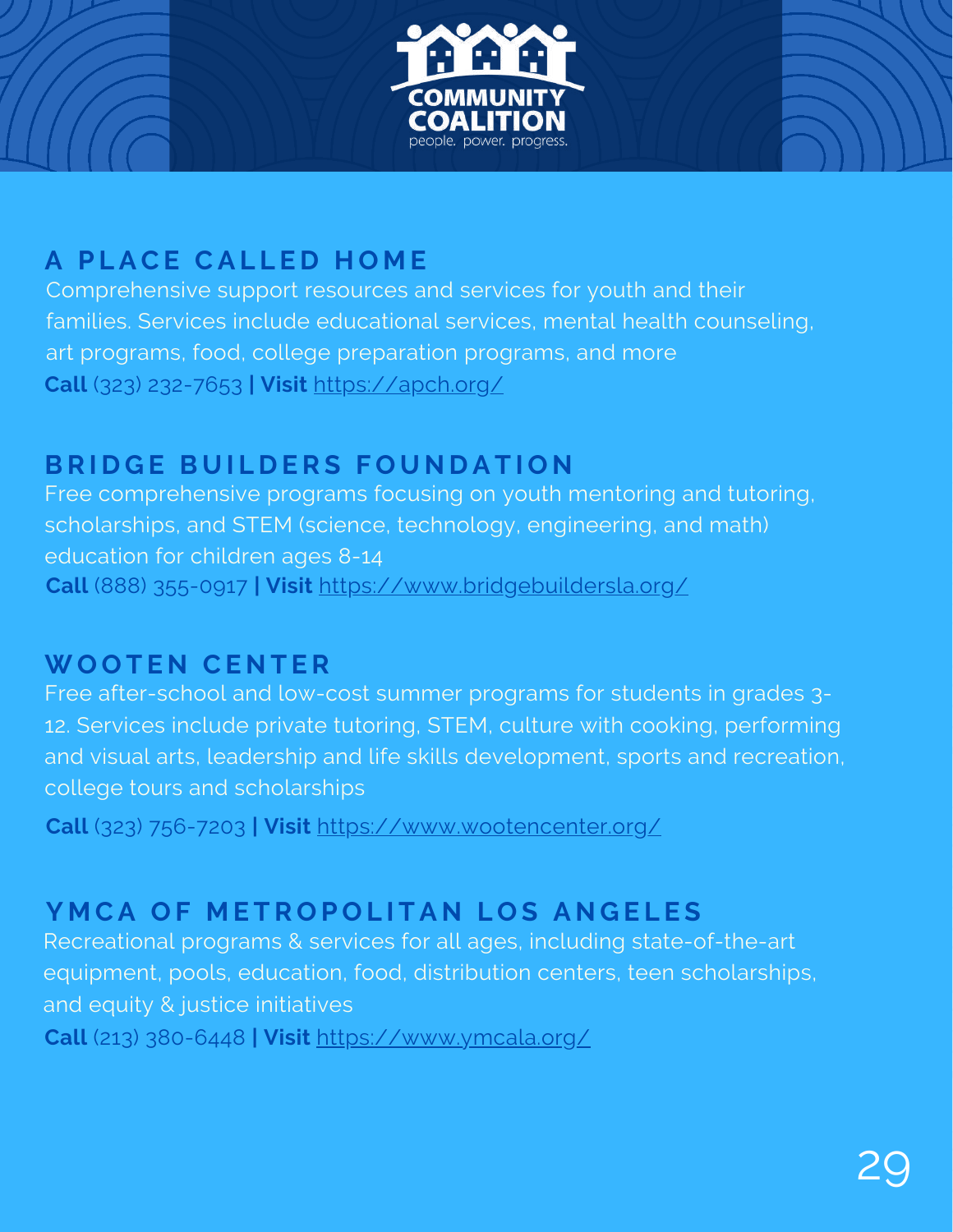

#### **U N I T E A N A T I O N**

Comprehensive education support services, including college and career prep, internship opportunities, life skills, financial literacy, men[t](https://www.changelives.org/)oring, and professional development **Visit** <https://uniteanation.org/>

#### **G I R L S CL U B L A**

Comprehensive youth programs focusing on early education, youth development, community engagement, training and advocacy, and resource connections. Programs include wellness, workforce readiness, and more **[Call](http://www.developingoptions.org/)** (323) [754-2122](http://www.developingoptions.org/) **| [Visit](http://www.developingoptions.org/)** <https://girlsclubla.org/>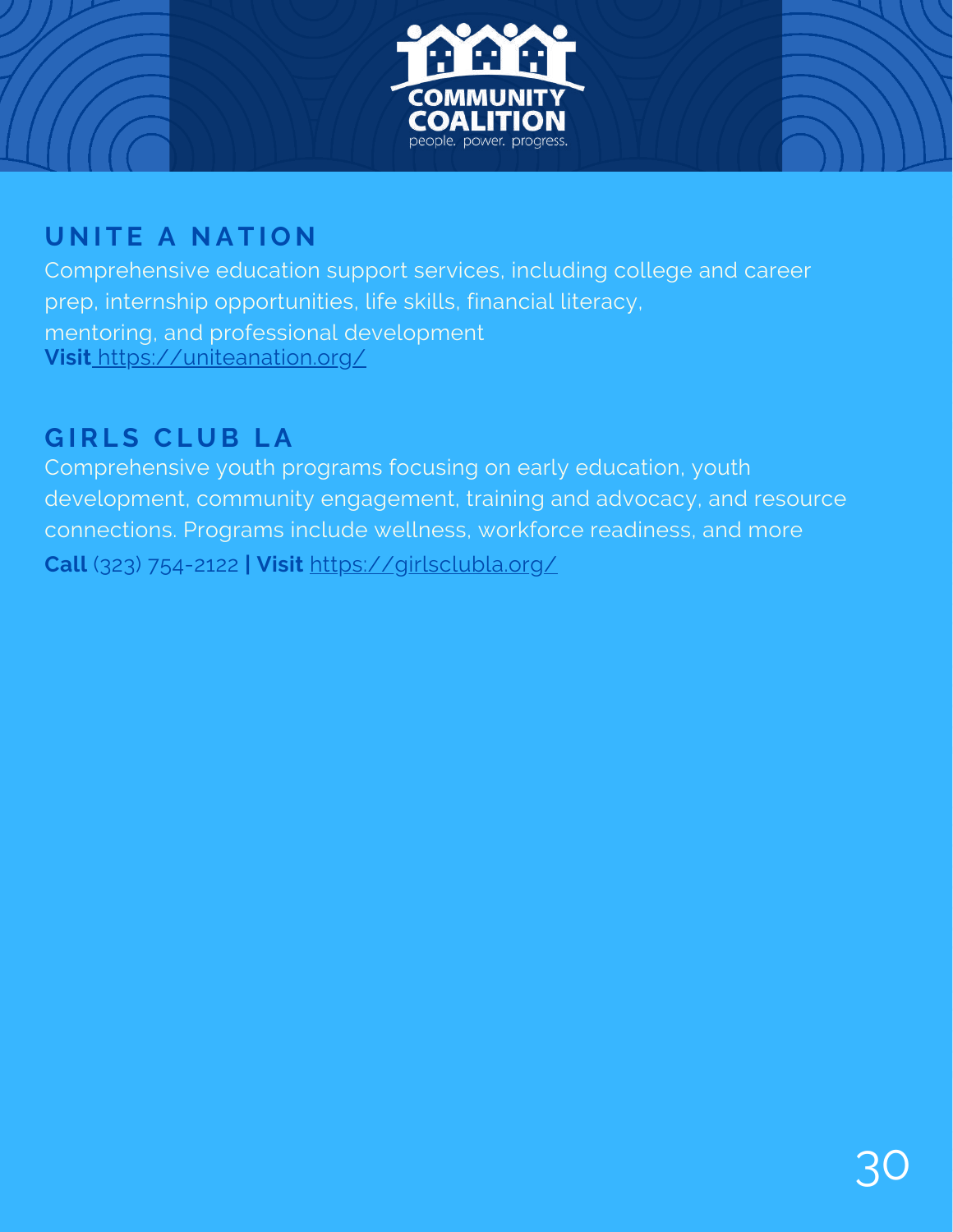

## DOMESTIC VIOLENCE SUPPORT

#### **J E N E S S E CE N T E R**

Violence intervention and trauma-informed, culturally responsive, holistic, comprehensive services to survivors and families impacted by domestic and sexual violence **Call** (HOTLINE) 800-479-7328 **| Visit** <https://jenesse.org/>

#### **1 7 3 6 F A M I L Y CR I S I S CE N T E R**

Free of charge emergency shelter and transitional shelter that includes development of a comprehensive individualized service plan **Call** (213) 745-6434 **| Visit** <https://1736familycrisiscenter.org/>

#### SU CASA DOMESTIC VIOLENCE SHELTER

Shelter and outpatient services for domestic violence survivors, including shelter, crisis counseling, and short-term financial assistance **Call** (562) 402-4888 **| Visit** <https://sucasadv.org/>

#### **PEACE OVER VIOLENCE**

Emergency, intervention, and prevention services dedicated to eliminating sexual and domestic violence, including emergency response teams, case management, counseling, and other pro-bono services

**Call** (310) 392-8381 **| Visit** <https://www.peaceoverviolence.org/>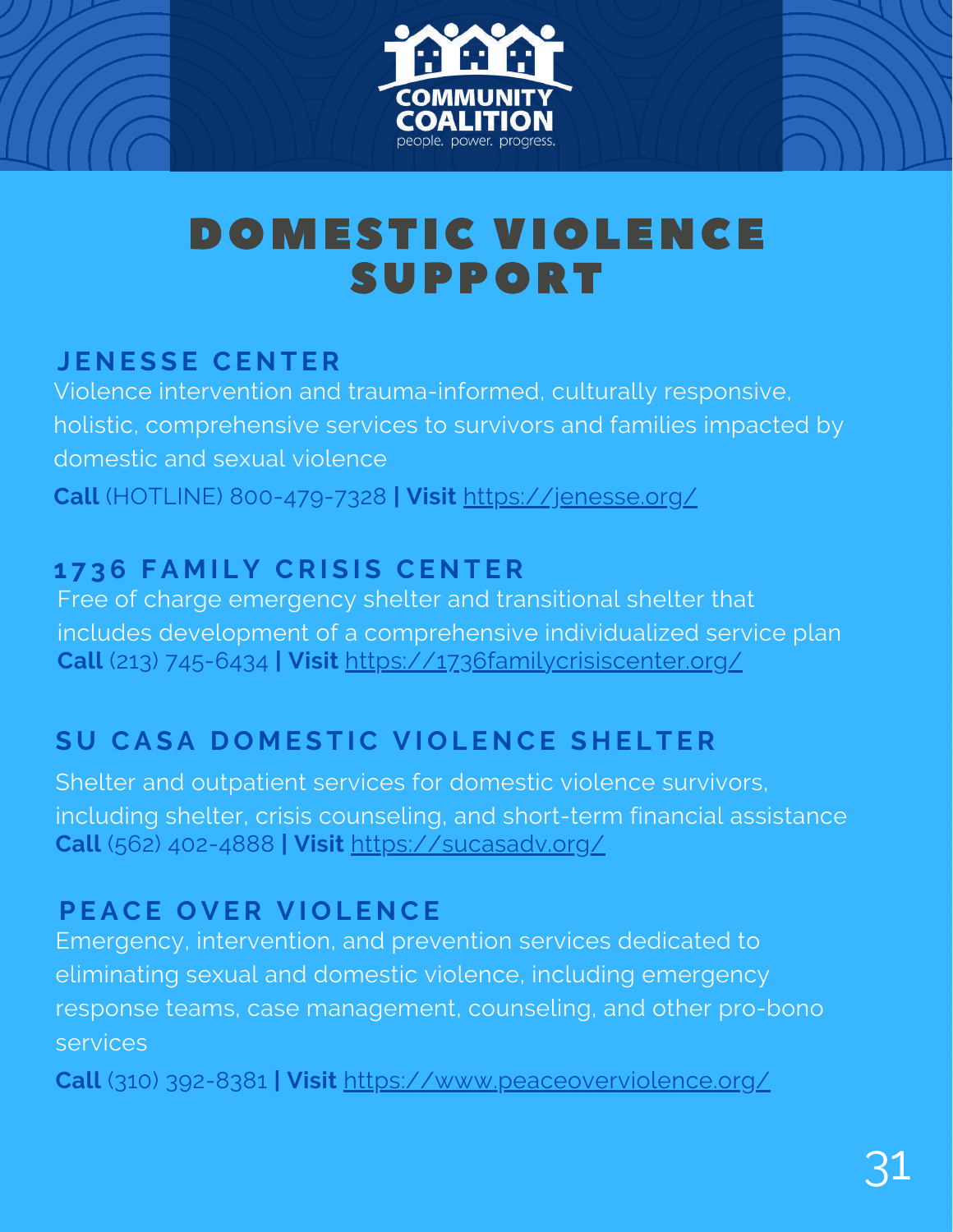



## LGBTQ SUPPORT SERVICES

#### **BI E N E S T A R**

Comprehensive health and social services primarily serving the Latino/LGBTQ populations, including full-service medical care, HIV/AIDS treatment and prevention, sexual health, mental health services, substance use counseling and medication-assisted treatment **Call** (866) [590-6411](tel:8665906411) **| Visit** <https://www.bienestar.org/>

#### **L A L G BT CE N T E R**

Comprehensive programs and services for lesbian, gay, bisexual and transgender people, including health care, housing, legal resources, case management, and more **Visit** <https://lalgbtcenter.org/>

#### **P F L A G**

Community meetings, education, advocacy, and resource sharing for LGBTQ individuals and their families **Call** (888) 735-2488 **| Visit** <https://www.pflagla.org/>

#### **T H E WA L L L A S M E M O R I A S P R O J ECT**

Community health and wellness organization dedicated to serving Latino, LGBTQ, and other underserved populations through health services, advocacy, education, substance use prevention, and youth leadership **Call** (323) 257-1056 **| Visit** <https://www.thewalllasmemorias.org/>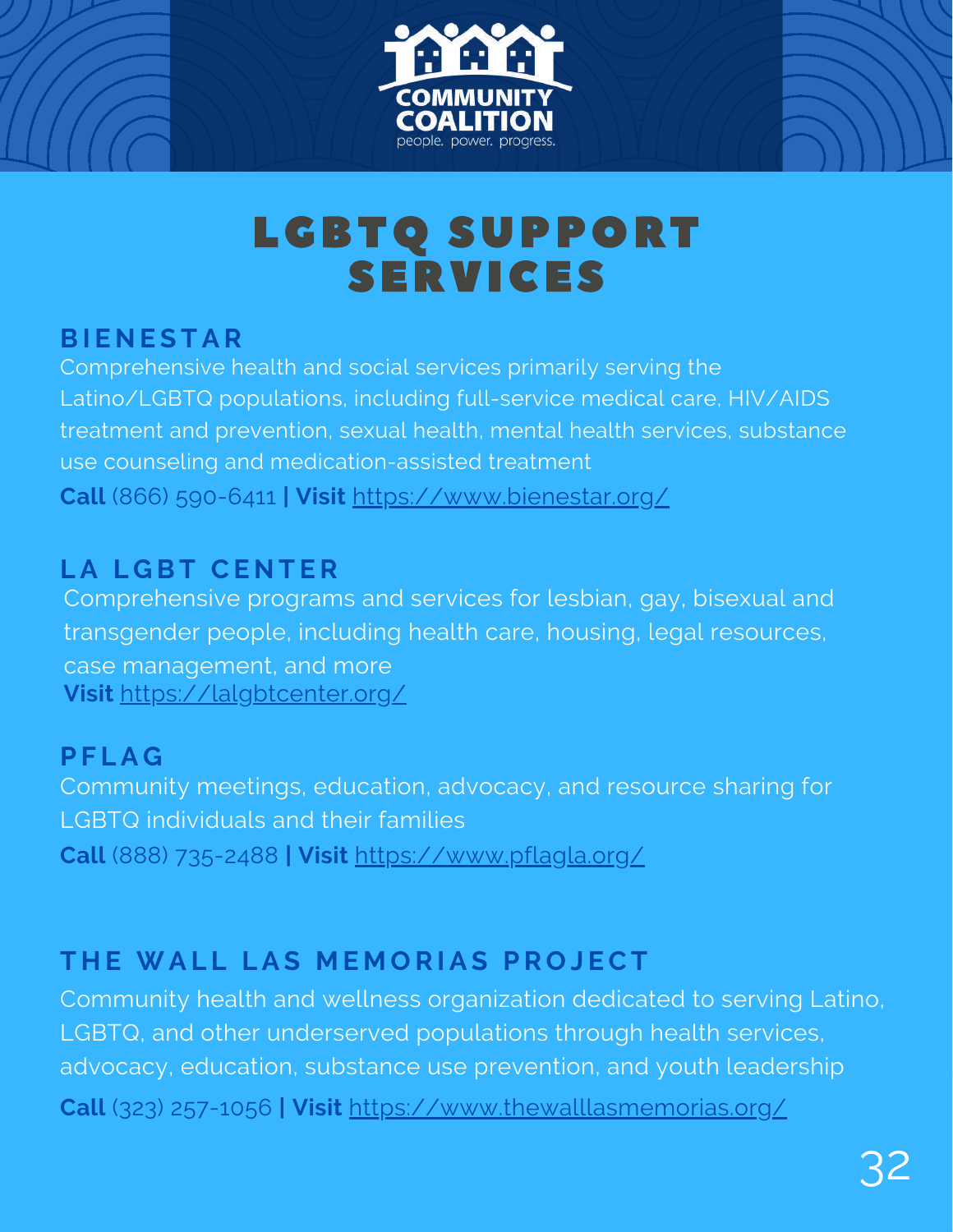

## HELPFUL HOTLINES

#### **Substance Abuse Hotline:**

1-844-804-7500

#### **Suicide Prevention Hotline:**

1-800-273-8255

## **Domestic Violence Hotline:**

1-800-978-3600

#### **Mental Health Hotline:** 1-800-854-7771

#### **L.A. County Resource Line:** 211

#### **COVID-19 Hotline:** 833-427-2736

#### **California Parent & Youth Helpline:** camorna Parent & Touth Retpune.<br>855-427-2736 33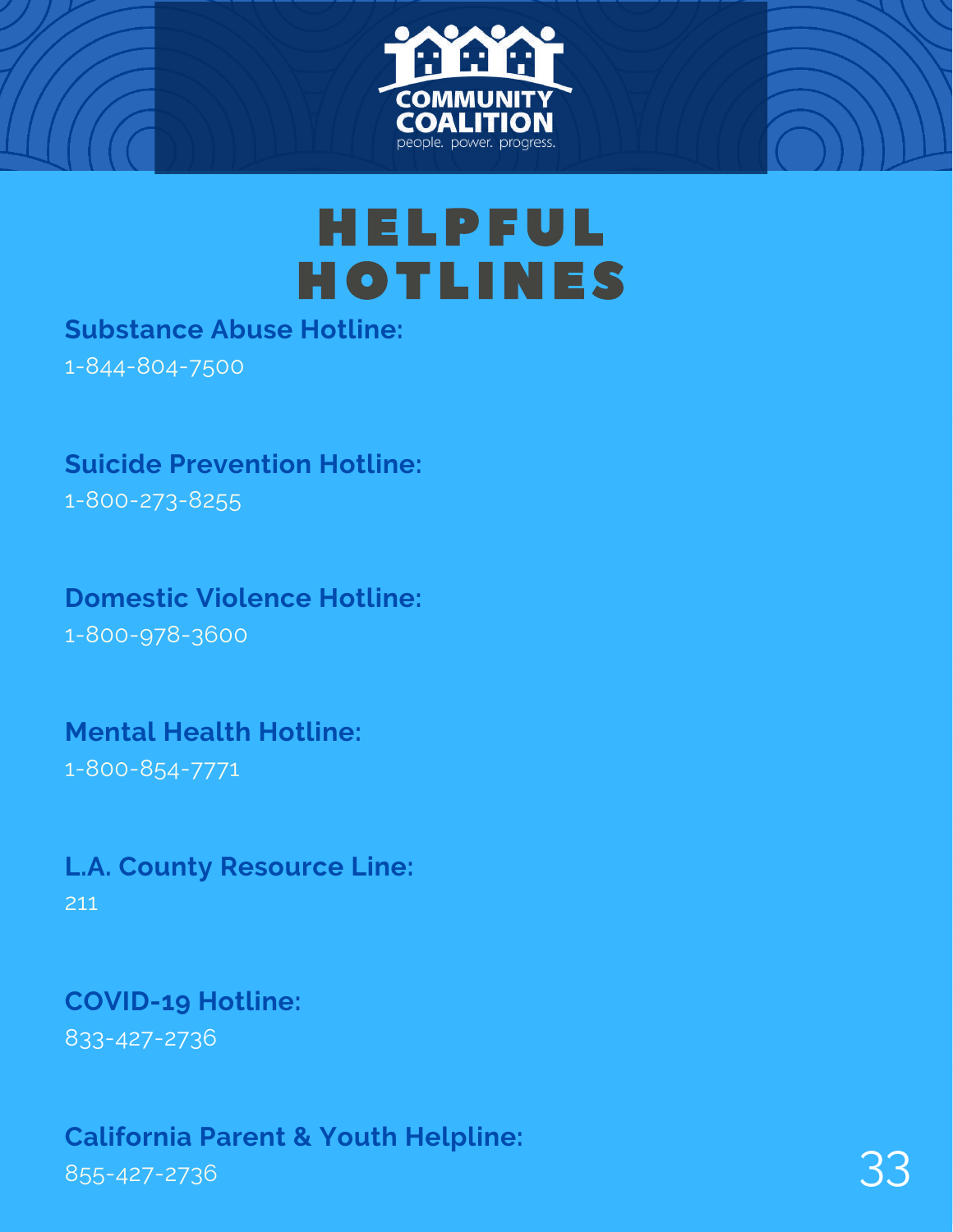

#### **Crisis Text tine:**

#### Text LA to 741741

Connect with a trained crisis counselor for free crisis support via text message

#### **L.A Found:**

(833) 569-7651 or LAFound@wdacs.lacounty.giv

Countrywide initiative to help locate individuals who wander due to dementia, Alzheimer's, autism, or other cognitive impairing conditions

#### **Remedy Live:**

Chat online 24/7 with a 'SoulMedic" OR text REMEDY to 494-949 for a text chat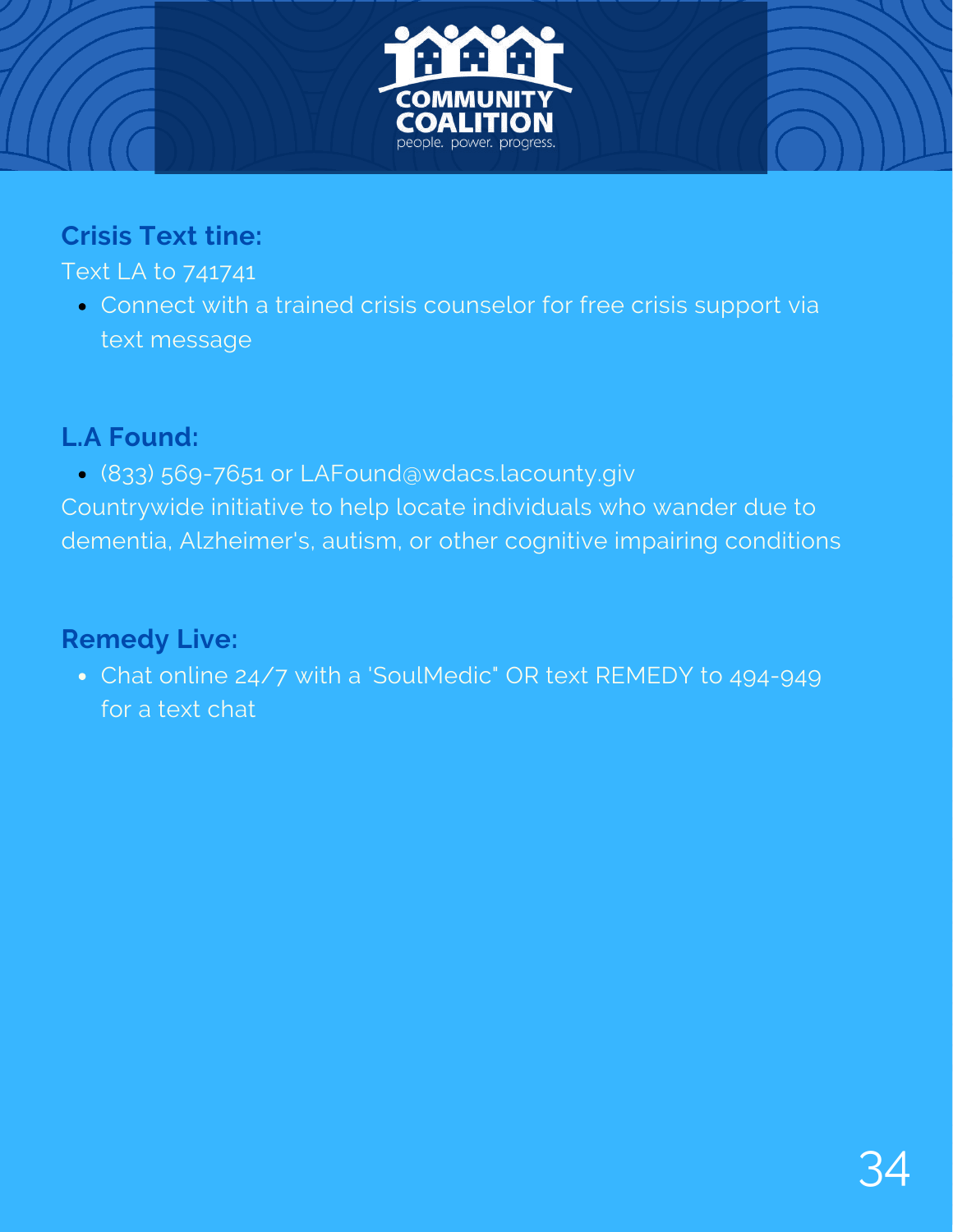

# **Recursos Comunitarios en el Sur de Los Angeles**

**www.CoCoSouthLA.org** 323-750-9087 <mark>[1</mark>  $\bigcirc$   $\bigcirc$  **S** @CoCoSouthLA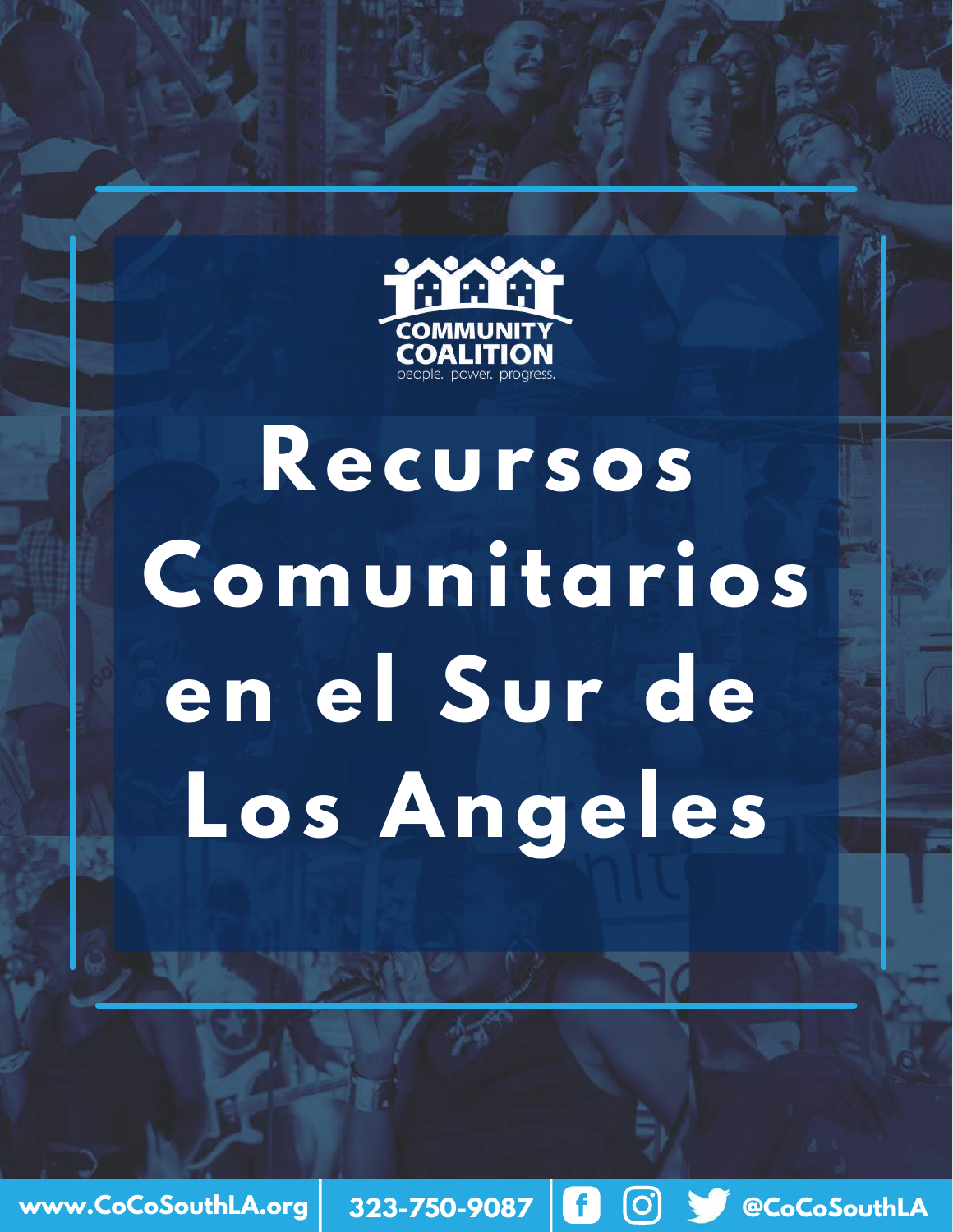

## Estimados residentes del Sur de Los Ángeles:

Con la pandemia de COVID-19 impactando nuestra vida cotidiana, Community Coalition creó una guía de recursos que describe las organizaciones locales que proporcionan una variedad de servicios que incluyen desde la vivienda, servicios legales, apoyo de salud mental y mucho más.

Le animamos a que llame o visite el sitio web de las organizaciones que le interesan. Tenga en cuenta que esta guía de recursos se actualizará periódicamente. Si tiene alguna pregunta, envíe un correo electrónico a preventionnetwork@cocosouthla.org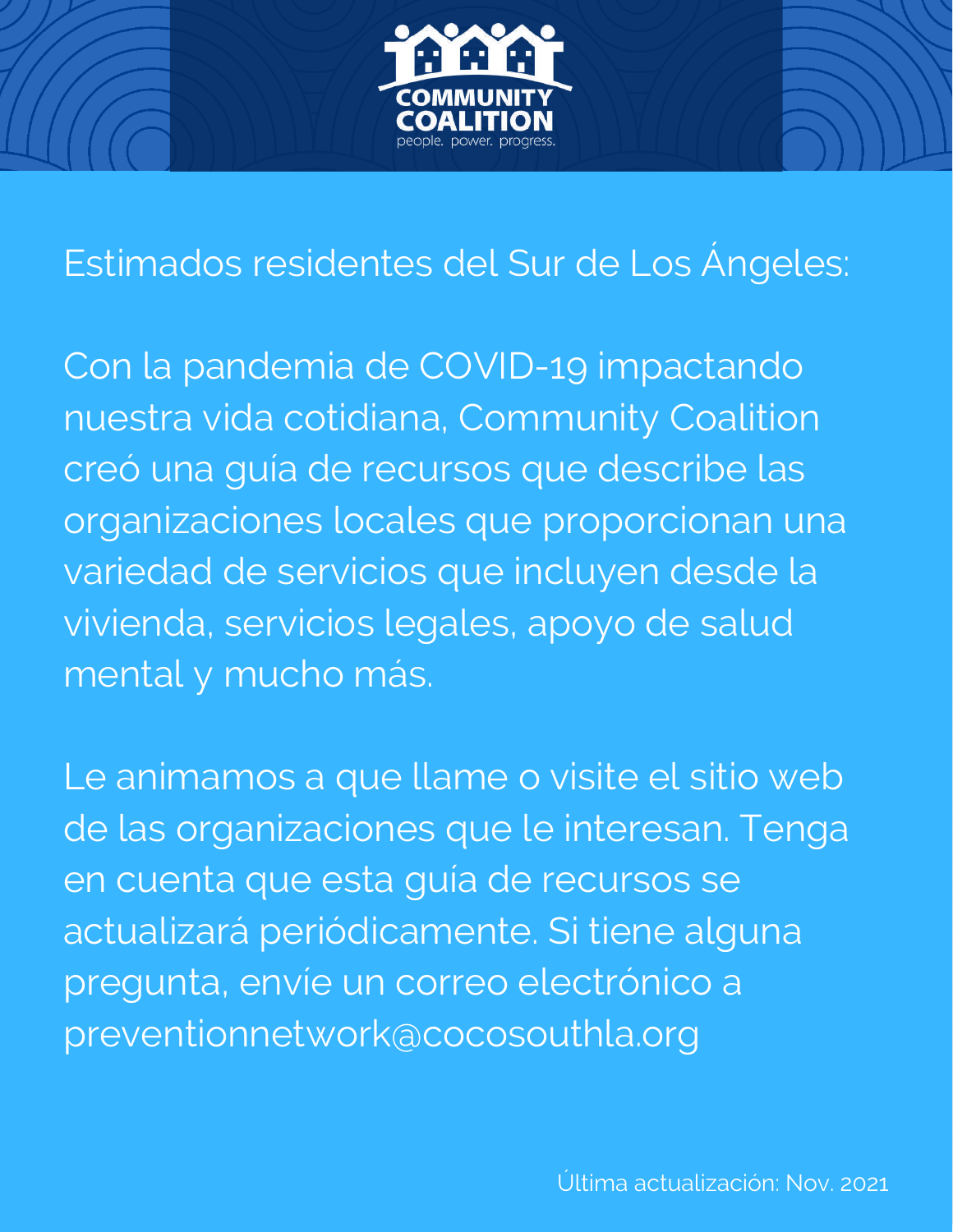



| <b>TEMA</b>                                            | <b>PÁGINA</b> |
|--------------------------------------------------------|---------------|
|                                                        |               |
|                                                        | 8             |
|                                                        |               |
| Recursos del Condado de Los Angeles________13          |               |
|                                                        |               |
| Prevención/tratamiento del consumo de                  |               |
|                                                        | $-16$         |
|                                                        | .18           |
|                                                        |               |
| Recursos de empleo __________________________          | 27            |
| Desarrollo juvenil ________________________________ 21 |               |
| Violencia doméstica ____________________________ 31    |               |
| Servicios de apoyo LGBTQ_____________________32        |               |
| Líneas directas de ayuda________________________33     |               |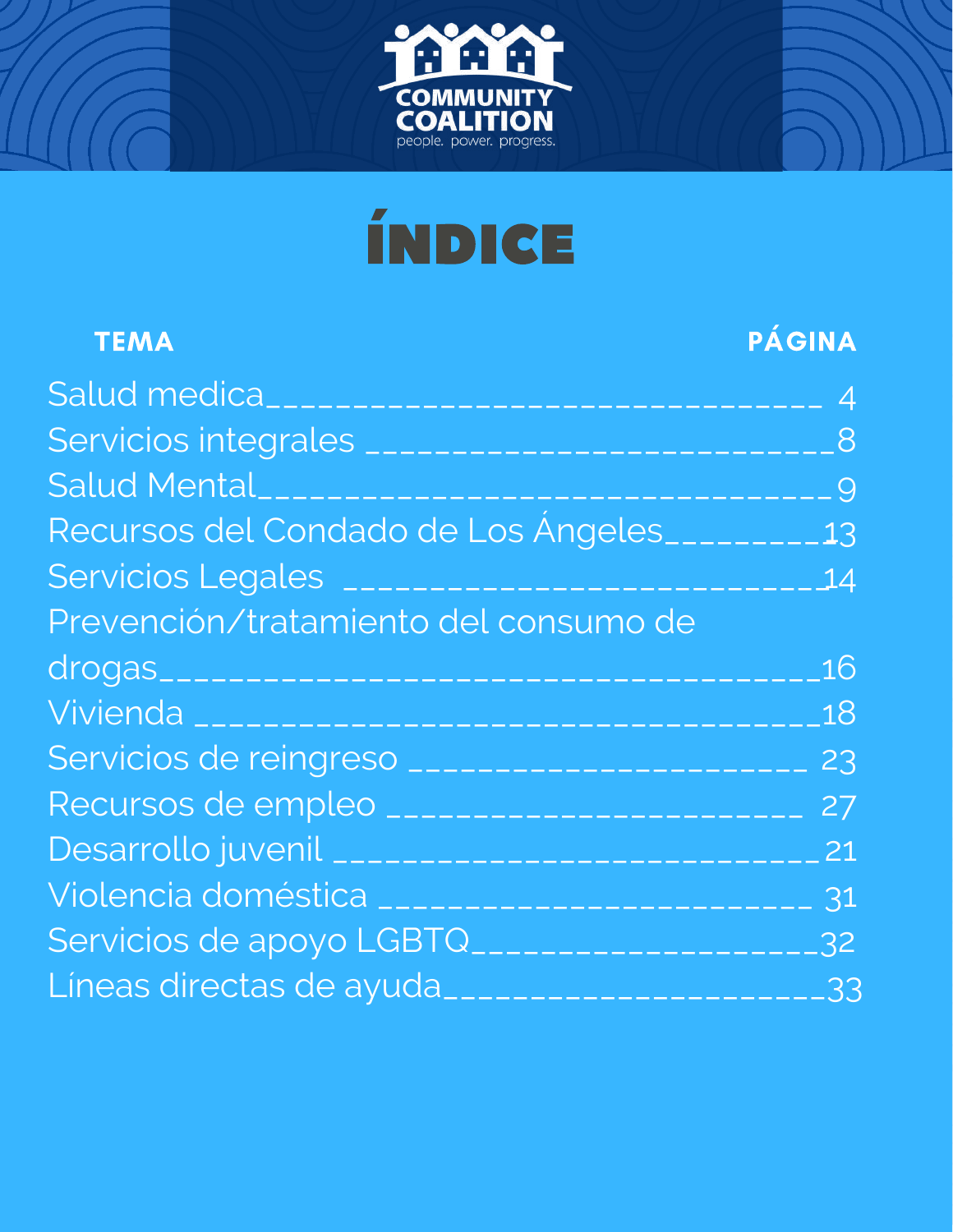

## RECURSOS DE SALUD MEDICA

#### **U M M A CL I N IC**

Servicios medicos y programa de bajo costo para ayudar a hogares de bajos ingresos **Llama** (323) [789-5610](tel:323-789-5610) | **Visita** <https://www.ummaclinic.org/>

SOUTH CENTRAL FAMILY HEALTH CENTER Atención médica integral, incluida la atención física, dental y de salud mental **Llama** (323) [908-4200](https://www.google.com/search?q=south+central+family+health+center&oq=south+central+family+health+center&aqs=chrome.0.69i59j69i61.134j0j4&sourceid=chrome&ie=UTF-8#) **| Visita** <https://www.scfhc.org/>

#### ST. JOHN'S [WE](https://www.wellchild.org/)LL CHILD AND FAMILY CENTER

Atención médica primaria integral para todas las etapas de la vida, manejo de enfermedades crónicas, podología, optometría y servicios para la tercera edad/discapacidad **Llama** (323) 541-1600 **| Visita** [https://www.wellchild.org/mental](https://www.wellchild.org/mental-health/)health/

#### **F L O R E N CE WE S T E R N M E D ICA L CL I N IC**

Ofrece los siguientes servicios de forma gratuita para los que reúnen los requisitos: Físicos de Inmigración y DMV, pediatría, pruebas de audición, exámenes de visión, vacunas y más **Llama** (323) 778-2131 **| Visita** <http://www.florencewesternmc.com/>

#### TO HELP EVERYONE (T.H.E.) CLINIC

Servicios de atención médica de bajo costo que incluyen atención preventiva, primaria, del comportamiento y de la salud de la mujer **Llama** (323) [730-1920](https://www.tohelpeveryone.org/locations/#) **<sup>|</sup> Visita** <https://www.tohelpeveryone.org/> 4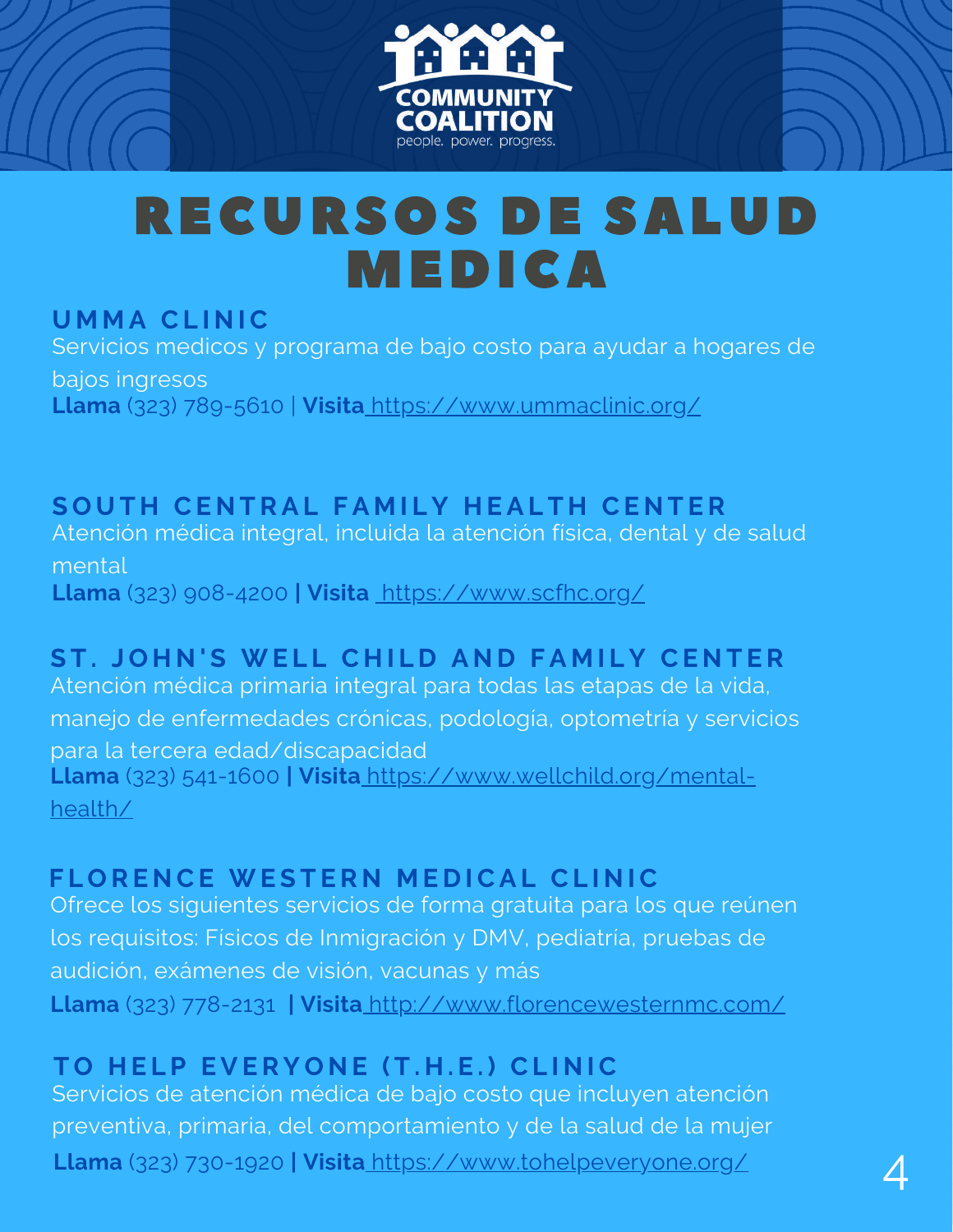



#### **C H A R L E S D R EW U N I V E R S I T Y**

Atención clínica para VIH/SIDA, incluye remisiones a la atención de seguimiento, programas de recursos comunitarios, educación sanitaria, servicios de reducción de riesgos y más **Llama** (323) [563-480](tel:3235634800) **| Visit** <https://www.cdrewu.edu/community/ClinicalCare>

#### CHILDREN'S HOSPITAL LOS ANGELES

Atención sanitaria pediátrica integral **Llama (**[323\)660-2450](tel:+1-323-660-2450) **| Visit** <https://www.chla.org/>

#### **M L K C O M M U N I T Y H O S P I T A L**

Atención médica integral **Llama** (424) [529-6755](tel:+1424-529-6755) **| Visit** <https://www.mlkch.org/home>

#### THE VILLAGE HEALTH FOUNDATION

Tratamiento medico de bajo costo, incluyendo acupuntura, asesoramiento nutricional y psicológico **Llama** 323-733-0471 **| Visit** <https://holisticintegrativeacupuncture.org/>

#### SOUTH CENTRAL LOS ANGELES REGIONAL **CE N T E R**

Recursos integrales para la evaluación, el diagnóstico, el tratamiento, la defensa y el apoyo a las personas diagnosticadas con discapacidades del desarrollo, incluida la asociación con un coordinador de servicios **Llama** (213) [744-7000](tel:+12137447000) **| Visit** <https://sclarc.org/>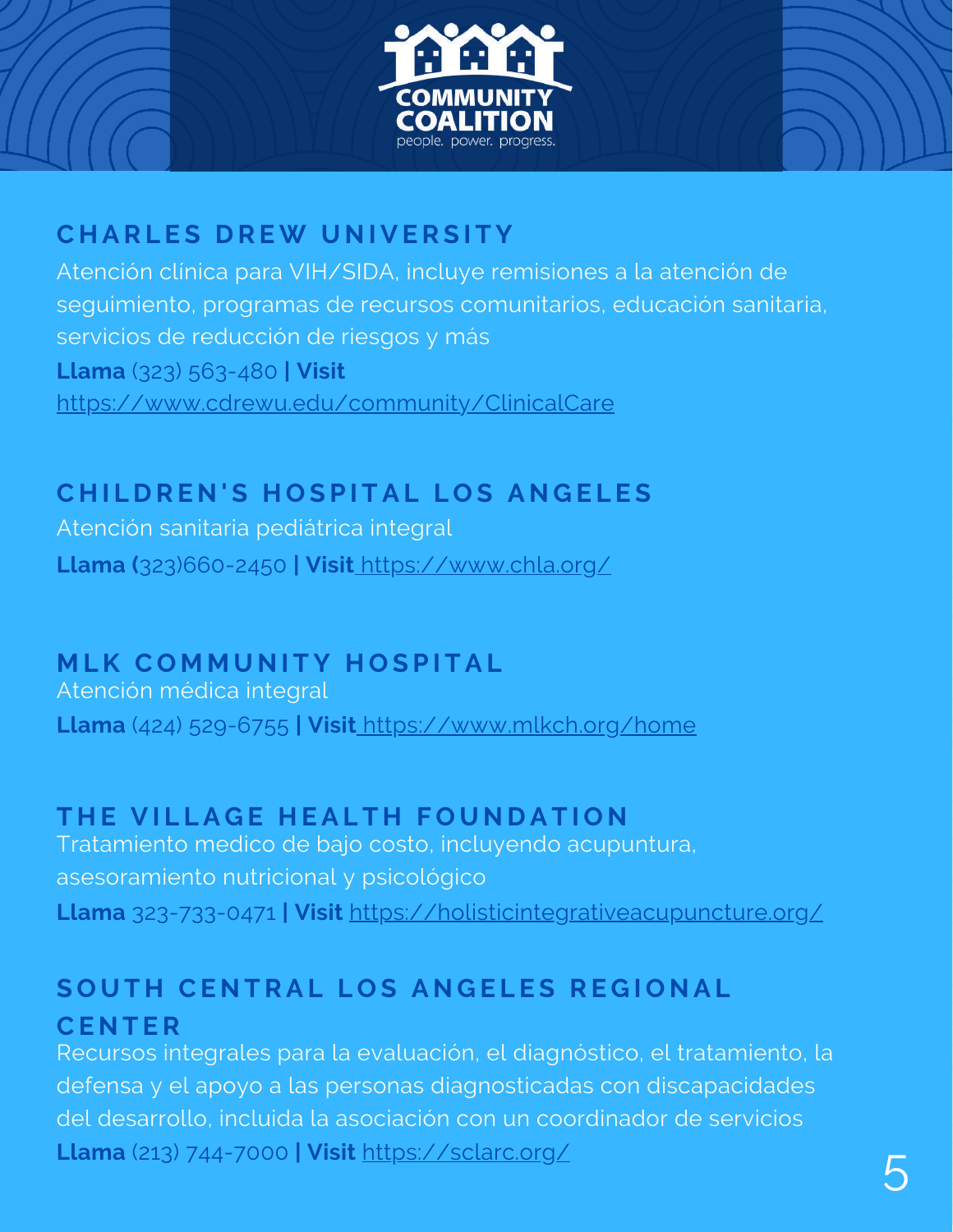

#### AIDS PROJECT LOS ANGELES (APLA) HEALTH

Servicios medicos para la comunidad LGBT y otras comunidades desatendidas, así como para las personas que viven y están afectadas por el VIH

**Llama** ([213\)201-1600](tel:2132011600) **| Visita** <https://aplahealth.org/>

#### **M I N O R I T Y A I D S P R O J ECT**

Pruebas rápidas del VIH. Los servicios de prevención incluyen la prevención/educación sobre las ETS, la prevención/educación sobre el VIH/SIDA y el asesoramiento sobre la prueba del VIH. Los servicios de apoyo incluyen la navegación por la PrEP, los servicios de vivienda **Llama** (323) 936-4949 **| Visita** <http://minorityaidsproject.org/>

#### ALZHEIMER'S ASSOCIATION - LOS ANGELES

Programas de atención y servicios de apoyo gratuitos para las personas con Alzheimer o demencia y sus familias **Llama (**844)HELP-ALZ (844.435.7259) **| Visita** <https://www.alzheimersla.org/>

#### **BL ACK WO M E N F O R WE L L N E S S**

Programas integrales de salud para mujeres negras sobre una serie de temas, como la educación sexual, la salud materno-infantil y otros recursos de bienestar

**Llama** (323) 290-5955 **| Visita** <https://www.bwwla.org/>

#### **A H F WE L L N E S S CE N T E R - WE S T A D A M S**

Pruebas gratuitas de ETS y atención clínica gratuita de enfermedades infecciosas. Los servicios también incluyen tratamiento de ETS, servicios de análisis de sangre, servicios de farmacia, manejo de casos, referencias a la comunidad **Llama** (888) [836-5946](tel:+1888-836-5946) **| Visita** <https://www.freestdcheck.org/>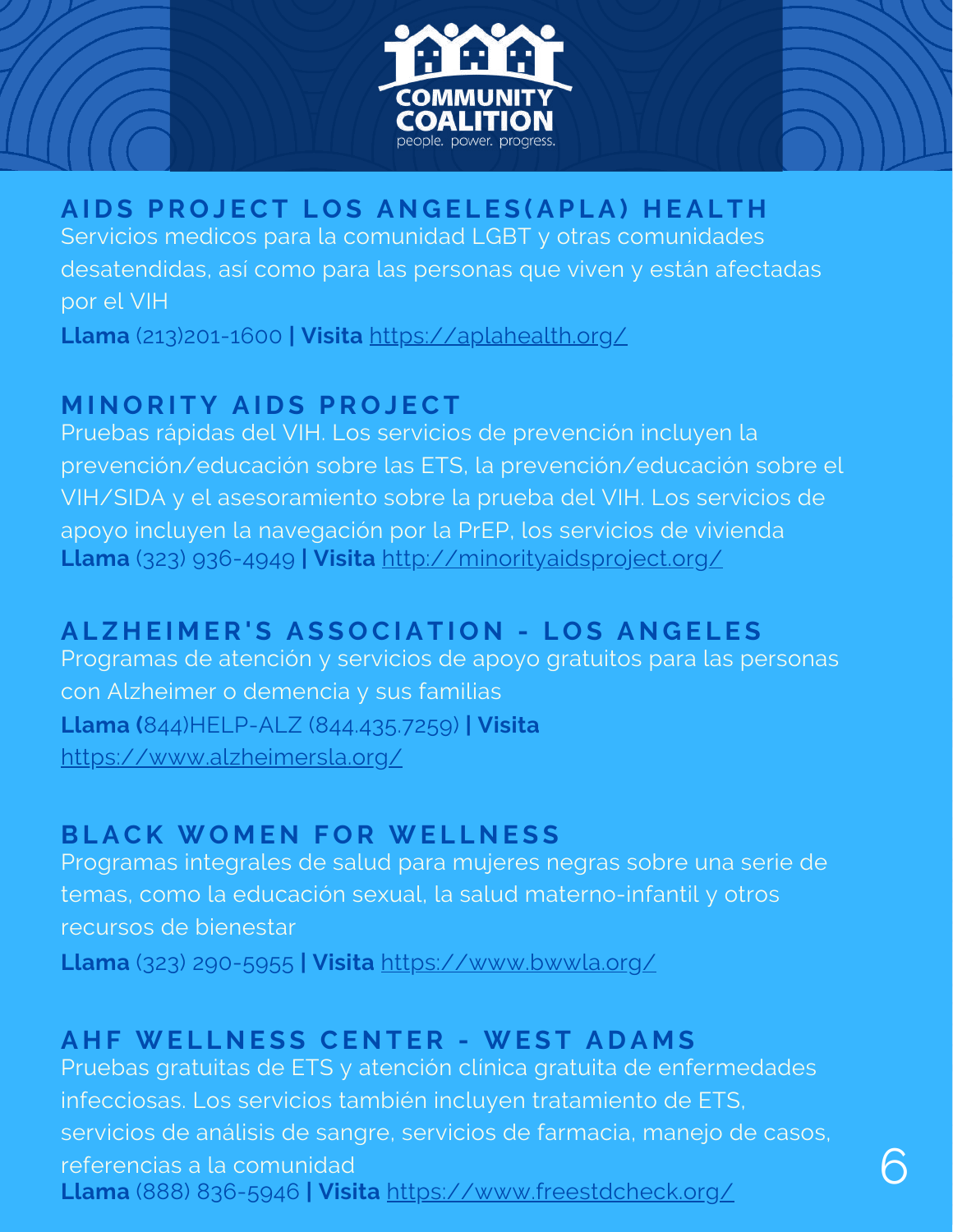

#### **WA T T S H E A L T H CA R E**

Servicios integrales de atención médica primaria, clínica, preventiva y especializada a bajo o ningún costo, para quienes tienen o no seguro médico

**Llama** (323) 564-4331 **| Visita** <https://www.wattshealth.org/>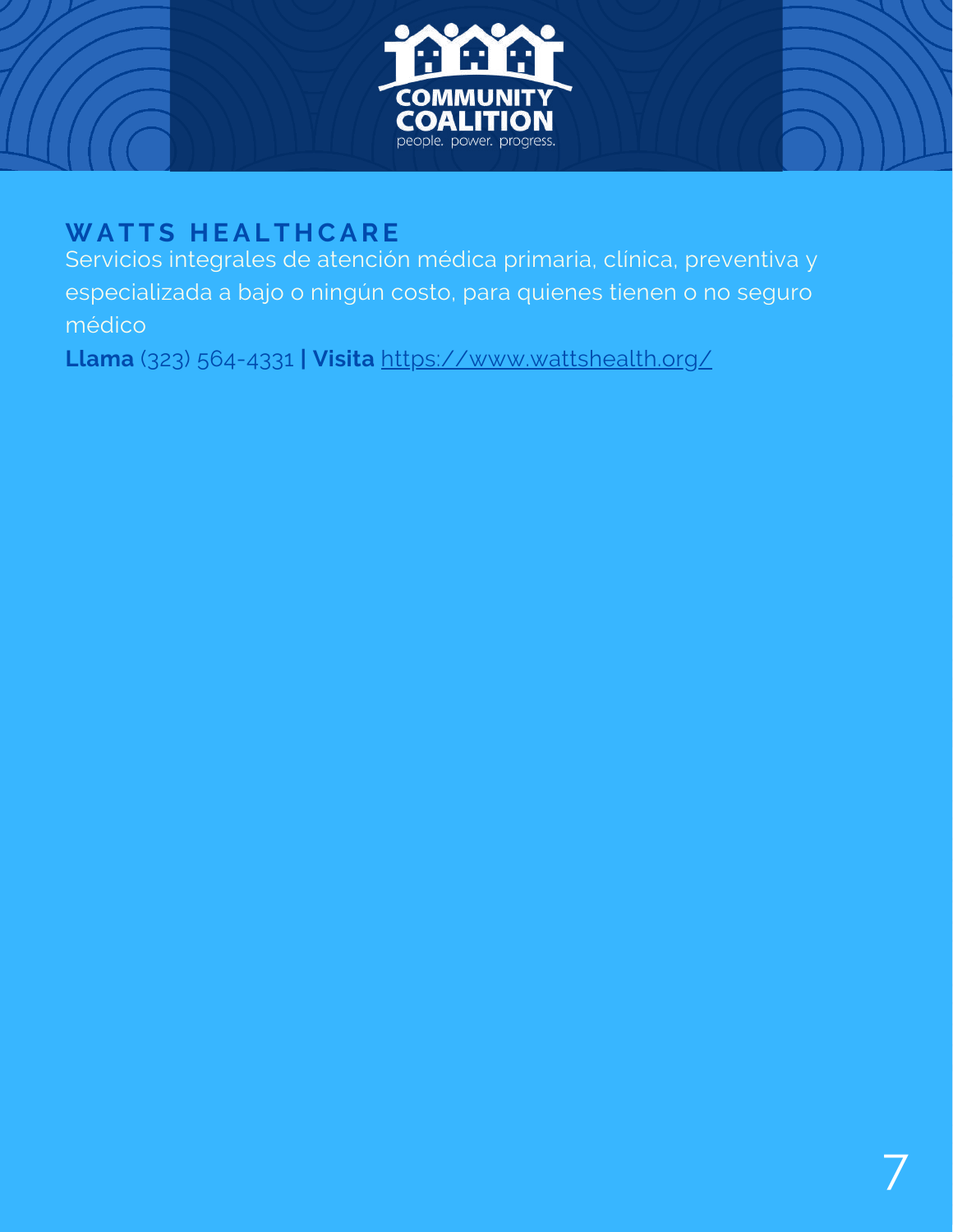



## SERVICIOS INTEGRALES

#### **(incluye salud mental, vivienda, servicios familiares, nutrición etc)**

#### **H O P ICS**

Tratamiento por consumo de drogas, servicios de atención medica primaria, apoyo de vivienda, formación laboral para personas anteriormente encarceladas y grupos de apoyo **Llama** (323) 948-0444 **| Visita** <https://www.hopics.org/>

#### **S H I E L D S F O R F A M I L I E S**

Apoyo de salud mental, servicios familiares, servicios de bienestar infantil, tratamiento del consumo de drogas, vivienda, distribución de alimentos, servicios jurídicos **Llama** (323) 242-5000 **| Visit[a](https://www.wellchild.org/mental-health/)** <https://www.shieldsforfamilies.org/>

#### **S T . J O S E P H CE N T E R**

Vivienda, servicios de salud mental, formación profesional, asistencia alimentaria, tratamiento del consumo de drogas **Llama** (323) 905-1140 **| Visita** <https://stjosephctr.org/>

#### **WEBE R C O M M U N I T Y CE N T E R**

Servicios de salud mental, tratamiento del consumo de drogas, grupos de apoyo, clases por mandato judicial, yoga, clases de baile, etc **Llama** (323) [234-4445](tel:3232344445) **| Visita** <https://ssgweber.org/>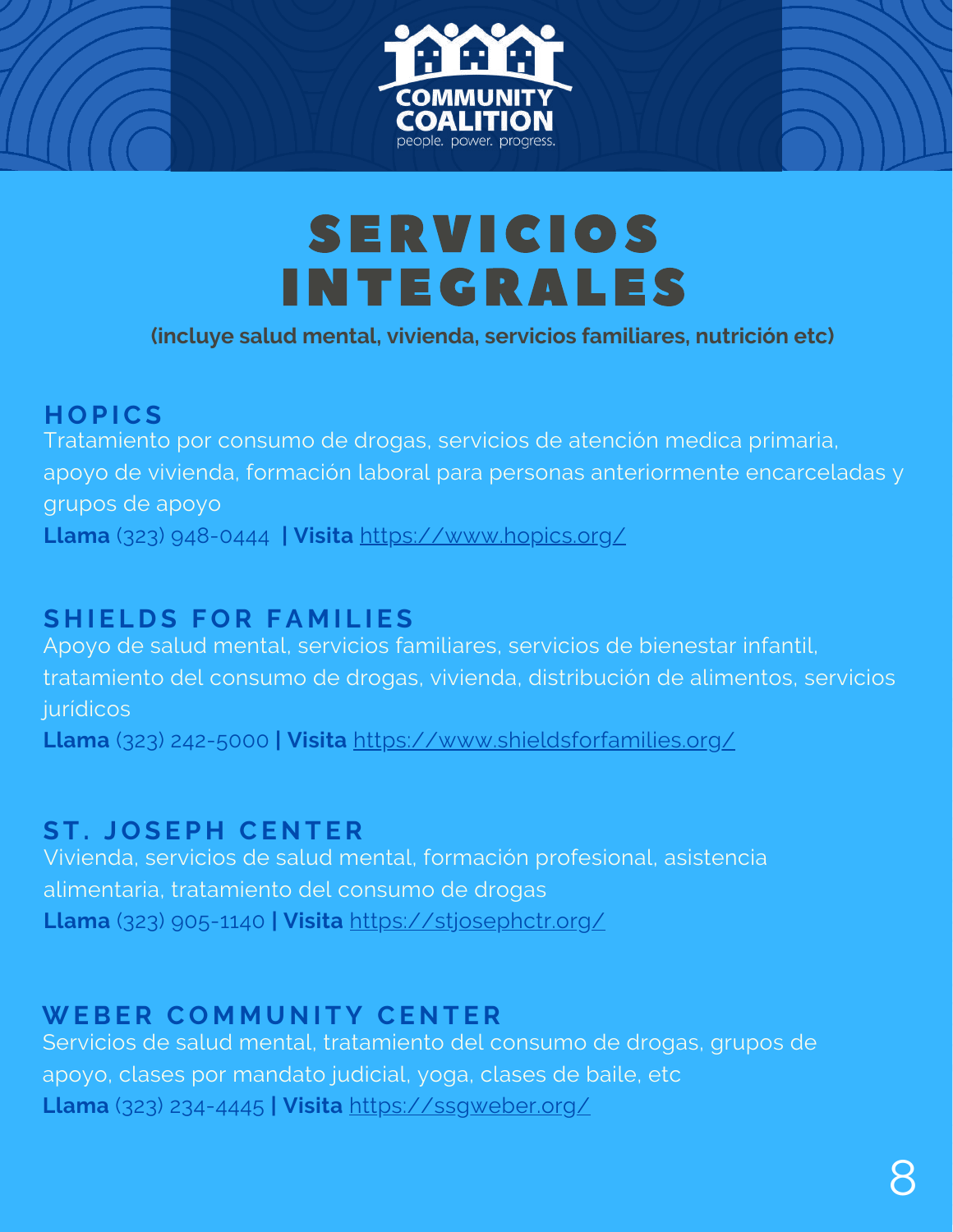

## RECURSOS DE SALUD MENTAL

#### **E M M A D A P S YC H O L O G Y CE N T E R**

Servicios de salud mental culturalmente informados que integran la espiritualidad, la psicología y el cristianismo para niños y adultos **Llama** (866) 863-4645 **| Visita** <https://www.emmadapsych.com/>

#### ANTIOCH UNIVERSITY COUNSELING CENTER **( A U CC)**

Servicios de psicoterapia especializada para individuos, parejas, familias y grupos que atienden a adultos, adolescentes y niños. **Llama** (310) 574-2813, ext. 366 **| Visita** [www.antiochla.edu](http://www.antiochla.edu/)

#### **KEDREN BEHAVIORAL HEALTH CLINIC**

Terapia individual, familiar y de grupo, manejo de casos, servicios de rehabilitación y apoyo con la medicación para adultos. A los niños (0-24) con problemas emocionales y de comportamiento que requieren atención especializada se les proporciona manejo de casos **Llama** (323) [234-0616](https://www.kedren.org/services/behavioral-health/adult-services/general-services/#) **| Visita** [www.kedren.org](http://www.kedren.org/)

#### WELLNEST ACCESS AND WELLNESS CENTER

El centro, sin coste alguno, provee al individuo o a la familia con la intervención en crisis, la terapia y/o los recursos comunitarios. Hay servicio de guardería para las familias. **Llama** (323)766-2345 for the Exposition Office **| Visita** [www.wellnestla.org](http://www.wellnestla.org/)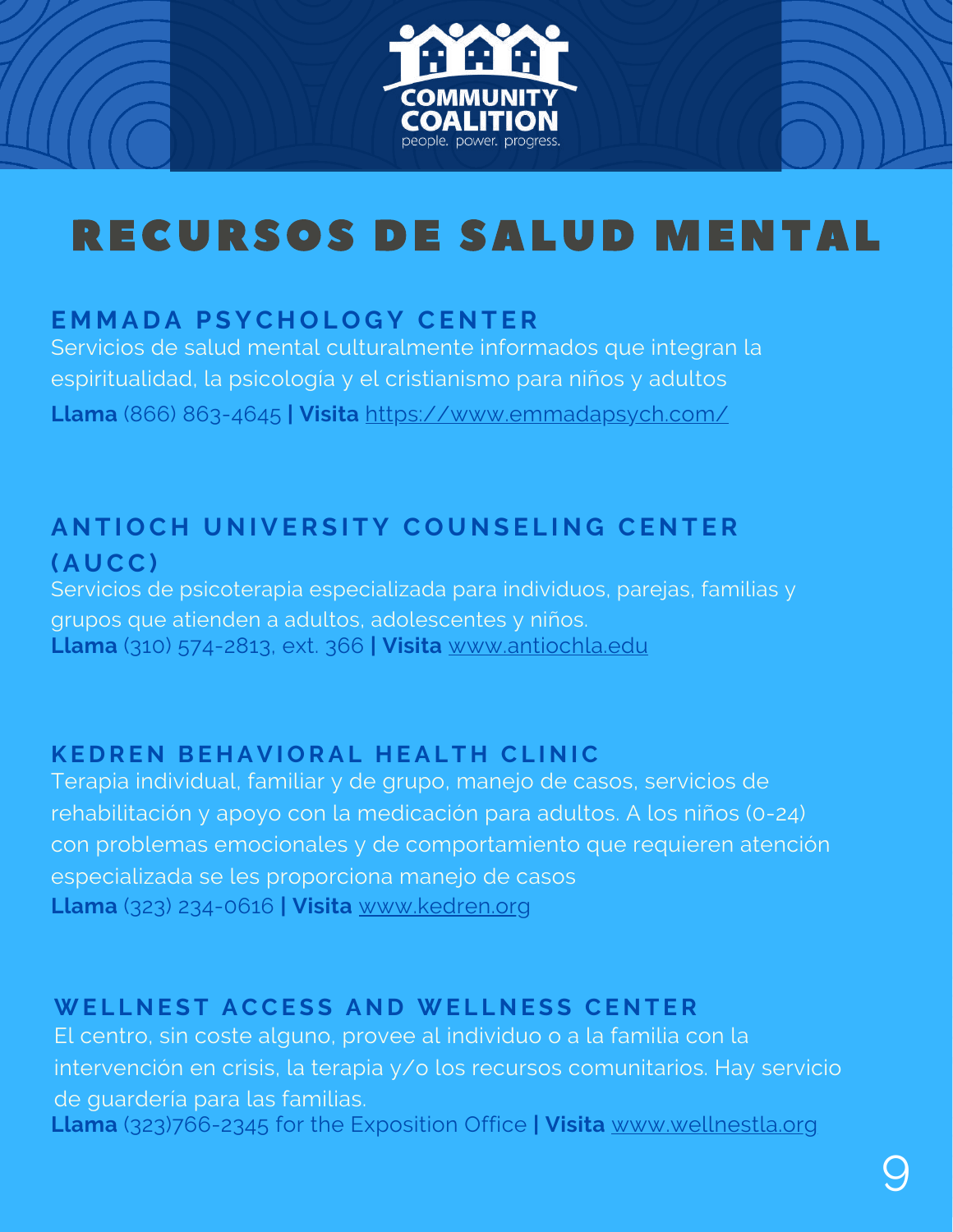



10

#### BARBOUR & FLOYD MEDICAL ASSOCIATES

Servicios de salud mental para personas sin hogar y los que no pueden acceder a los servicios ambulatorios de salud mental tradicionales **Llama** (310) [627-4525](tel:+13106274525) **| Visita** <https://bafma.org/services/>

#### COALITION FOR MENTAL HEALTH PROFFESIONALS

Servicios de consejeria, de violencia doméstica y de agresión sexual **Llama** (323) 777-3120 **| Visita** [https://locator.lacounty.gov/lac/Location/3178685/coalition-of-mental](https://locator.lacounty.gov/lac/Location/3178685/coalition-of-mental-health-professionals-inc)health-professionals-inc

#### $D$  **IDI**  $H$ **IRSCH**

Servicios integrales de salud mental para adultos, adolescentes y niños. Los servicios incluyen la gestión de la medicación psiquiátrica, consejeria individual, grupal y familiar

**Llama** (888) 807-7250 **| Visita** [https://didihirsch.org/services/mental](https://didihirsch.org/services/mental-health/)health/

#### **EUBANK ON WELLNESS, LLC.**

Opciones de bienestar holístico a medida que animan a los clientes a aprender a escuchar sus cuerpos, incluyendo terapia individual, de grupo, familiar y cognitivo-conductual, así como terapia afirmativa LGBT **Llama** (310) 896-3946 **| Visita** <https://www.eubankonwellness.com/services-ebire>

#### WESTSIDE INFANT-FAMILY NETWORK

Terapia de salud mental gratuita en el hogar y apoyo integral en el hogar para familias vulnerables con niños pequeños **Llama** (310) 574-2813, ext. 366 **| Visita** <https://winla.org/>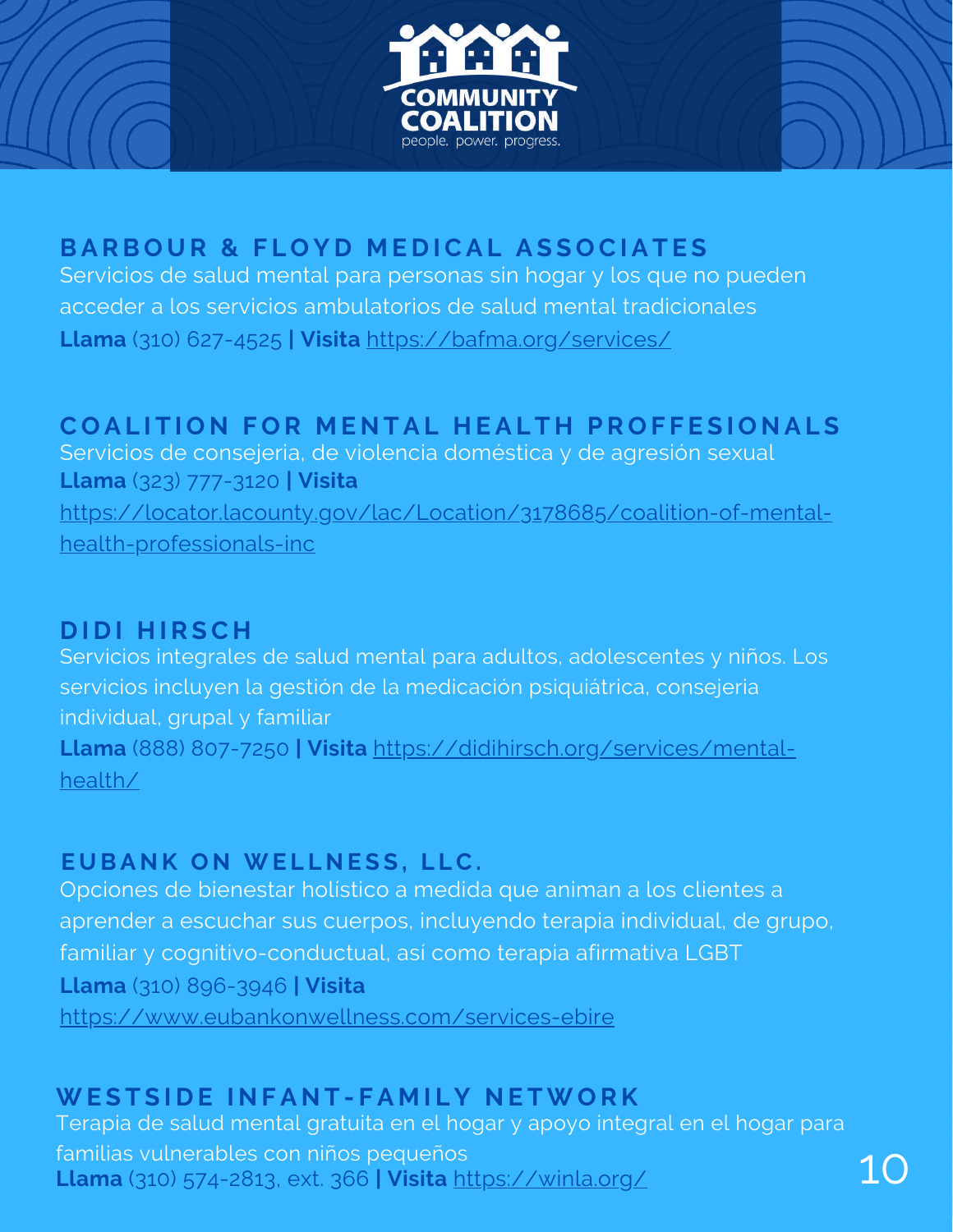

#### **P ACI F IC CL I N ICS**

Servicios de prevención e intervención temprana, tratamiento de la salud mental y del comportamiento y servicios de bienestar para niños, jóvenes, jóvenes en edad de transición, adultos y adultos mayores **Llama** (310) 574-2813, ext. 366 **| Visita** <https://www.pacificclinics.org/>

#### PSYCHOLOGICAL CARE & HEALING CENTER

Tratamientos psicoterapéuticos incluyendo el tratamiento psicológico, la evaluación y la terapia familiar para estados depresivos y bipolares, la ansiedad y el trastorno obsesivo-compulsivo, los problemas de personalidad y relacionales, los estados psicóticos, los traumas psicológicos y los problemas de consumo de sustancias concurrentes **Llama** (310) 574-2813, ext. 366 **| Visita** <https://www.pchtreatment.com/>

#### **S T . F R A N CI S M E D ICA L CE N T E R**

Servicios integrales de salud mental, incluyendo un plan de atención personalizado **Llama** (310) 574-2813, ext. 366 **| Visita** <https://www.stfrancismedicalcenter.com/services/behavioral-health/>

#### VIEW HEIGHTS CONVALESCENT HOSPITAL

Centro de cuidado especializado para adultos con trastornos mentales **Call** (310) 574-2813, ext. 366 **| Visita** <https://viewheights.com/>

#### **WE S T M O N T C O U N S E L I N G CE N T E R**

Servicios integrales de salud mental de bajo costo, que incluyen consejeria individual y de pareja y grupos de apoyo y terapia. El costo se basa en los ingresos y la capacidad de pago. Los grupos se ofrecen a base de donaciones. No se rechaza a nadie por falta de fondos

**Llama** 323-531-0565 **| Visita** <https://www.westmontcounseling.org/>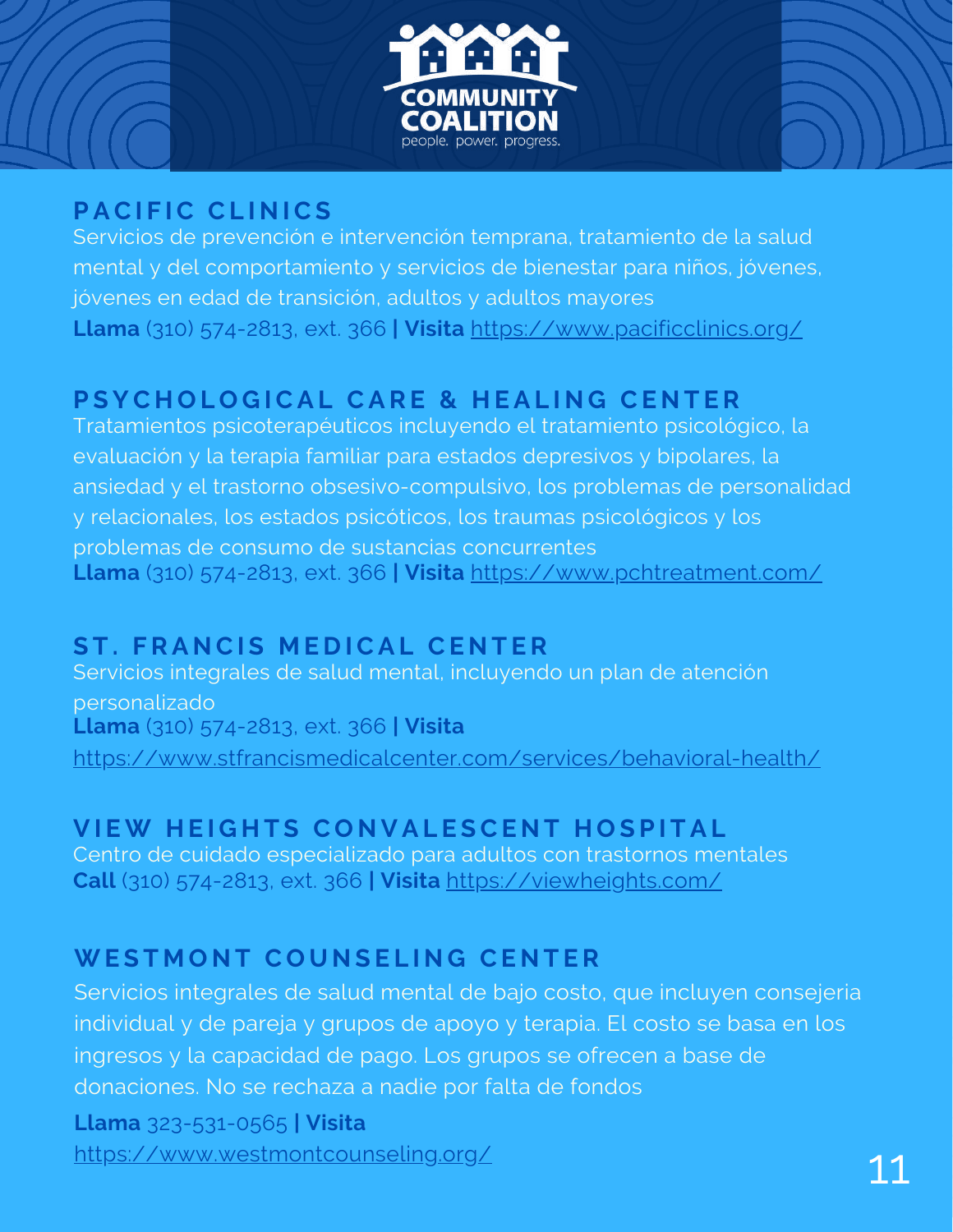

AUGUSTUS F. HAWKINS MENTAL HEALTH **CE N T E R** Centro integral de salud mental **Llama** (310) 668-4271 **| Visita** [https://locator.lacounty.gov/lac/Location/3181003/augustus-f-hawkins](https://locator.lacounty.gov/lac/Location/3181003/augustus-f-hawkins-mental-health-center)mental-health-center

#### **N A M I U RBA N L O S A N G E L E S**

Programas de educación en salud mental y línea de ayuda que responde personalmente a las solicitudes de servicios de salud mental proporcionando información y apoyo gratuitos **Llama** (Helpline) [800-950-NAMI](tel:1-800-950-NAMI) **| Visita** [https://nami.org/About-](https://nami.org/About-NAMI/What-We-Do)NAMI/What-We-Do

#### NATIONAL ALLIANCE ON MENTAL ILLNESS (NAMI):  $LOS$  ANGELES GUIDE

Una guía útil de diferentes recursos de salud mental en Los Ángeles **Visita** <https://www.namiurbanla.org/resources>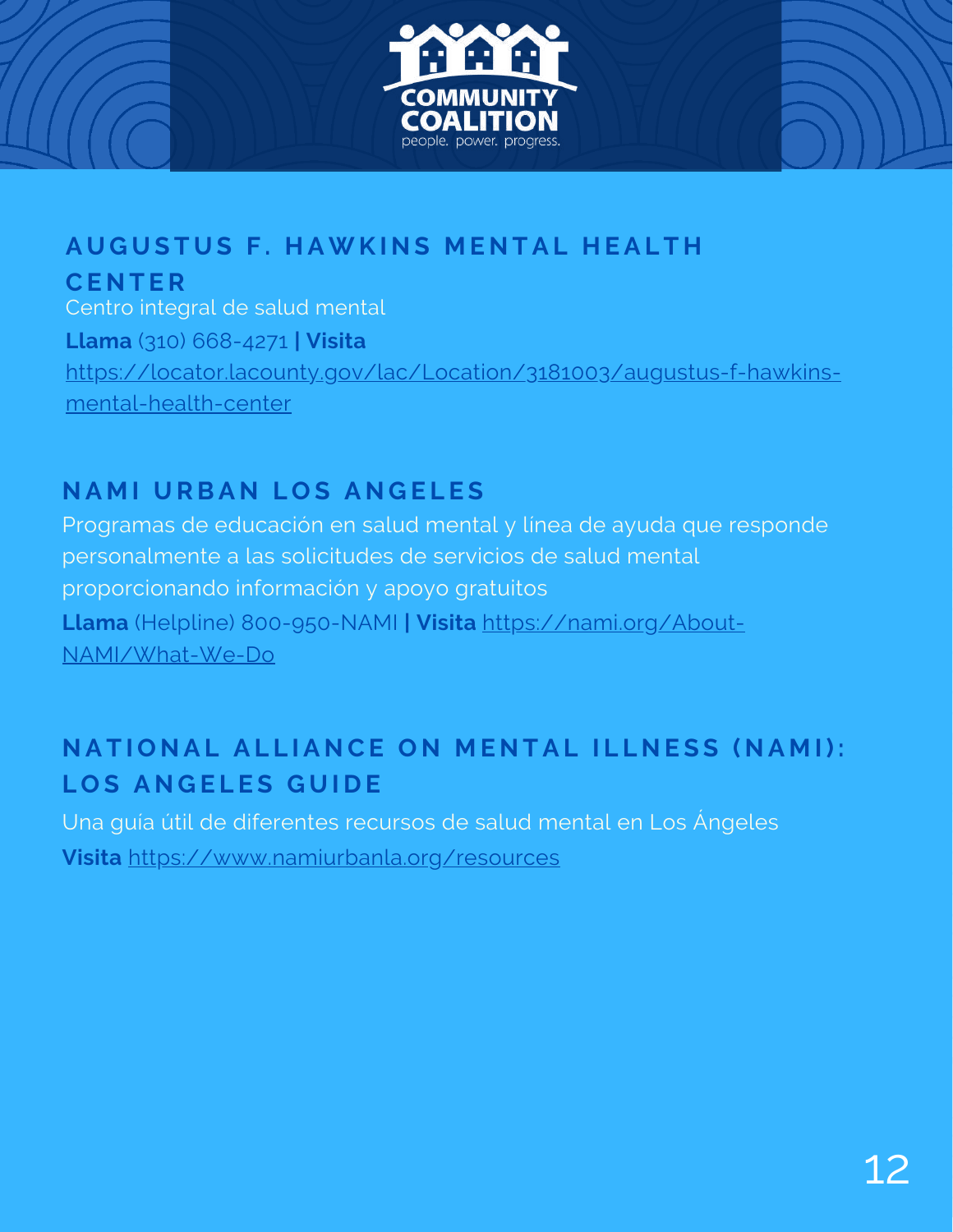

## RECURSOS DEL CONDADO DE LOS ÁNGELES

### **P R U EBA S Y V AC U N A S D E C O V I D - 1 9**

<https://covid19.lacounty.gov/>

#### DEPARTAMENTO DE SERVICIOS DE SALUD

Servicios sanitarios, atención especializada, servicios de urgencia y farmacia **Llama** (844) 804-0055 | **Visita** [https://dhs.lacounty.gov](https://dhs.lacounty.gov/)

#### $D$  **EPARTAMENTO DE SALUD MENTAL**

Exámenes de salud mental, evaluaciones, remisiones a proveedores de servicios y recursos **Llama** (800) 854-7771 | **Visita** <https://dmh.lacounty.gov/get-help-now/>

#### $DEPARTAMENTO DE SALUD PÚBLICA$

Servicios de clínica de salud pública y actualizaciones de COVID-19. **Llama** (213) 240-8040 | **Visita** <http://publichealth.lacounty.gov/chs/phcenters.htm>

#### DEPARTAMENTO DE SERVICIOS SOCIALES PÚBLICOS

Asistencia alimentaria, servicios para personas sin hogar, personas mayores y discapacitadas, y más **Llama** (866) 613-3777 | **Visita** <https://dpss.lacounty.gov/en.html>

#### **2 1 1 C O N D A D O D E L A**

información y derivaciones a servicios sanitarios, humanos y sociales **24/7** . **Llama** 2-1-1 | **Visita** [https://www.211la.org](https://www.211la.org/)

#### **PORTAL DE ALIMENTOS**

Encuentre una despensa local de alimentos, inscríbase en CalFresh o en las comidas calientes para personas mayores **Visita** <https://covid19.lacounty.gov/food/>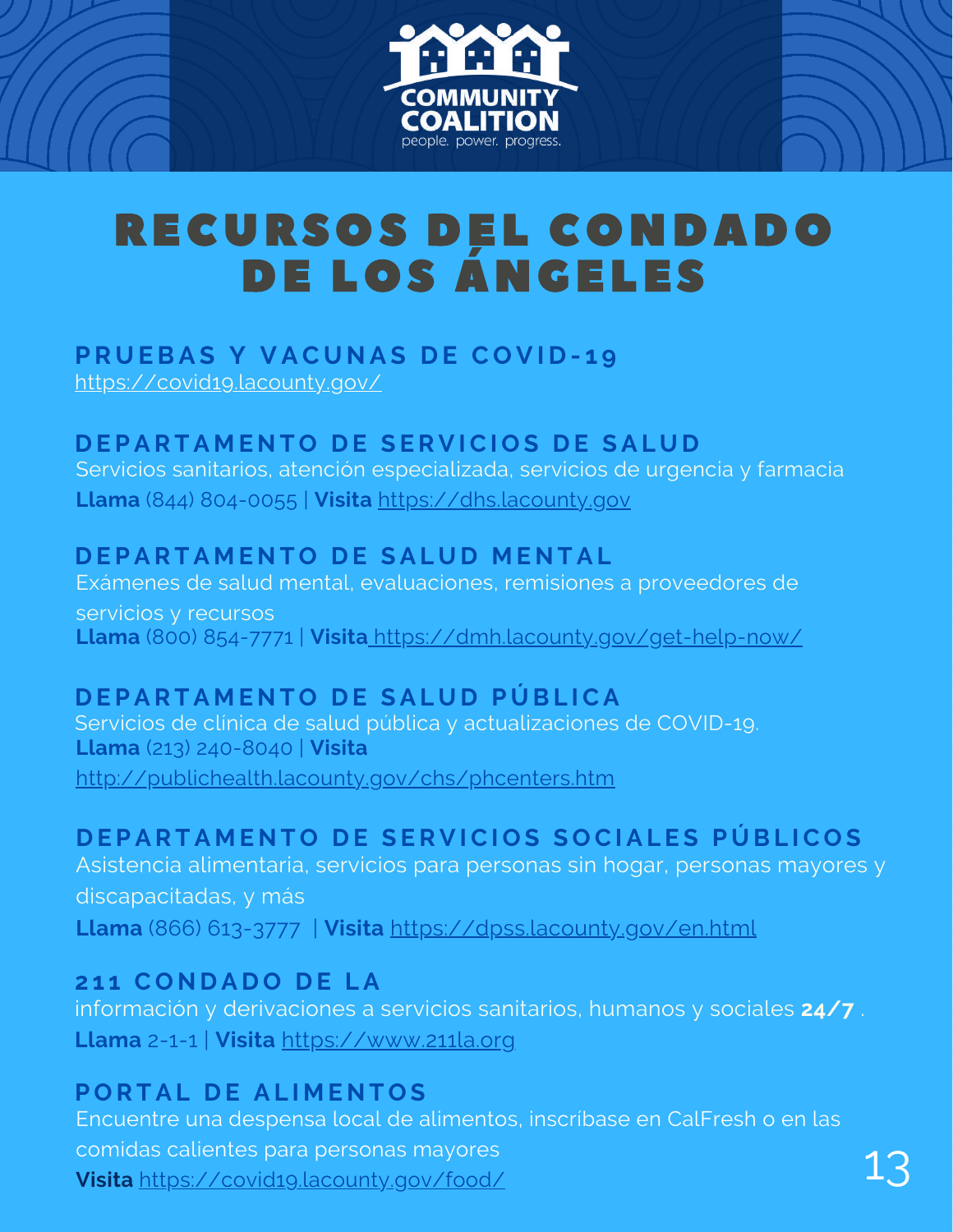

## SERVICIOS LEGALES

(incluye servicios de inmigración)

#### LEGAL AID FOUNDATION OF LOS ANGELES

Servicios legales para la violencia doméstica, el empleo, el derecho de familia, la eliminación de antecedentes penales, la inmigración, los veteranos y la defensa contra el desalojo **Llama** (800) 399-4529 **| Visita** <https://lafla.org/>

#### **P U BL IC C O U N S E L**

Servicios jurídicos de custodia, cuestiones de consumo, prestaciones gubernamentales, mujeres y niñas, inmigración, veteranos, uso de la tierra

**Llama** (213) 385-2977 **| Visita** <http://www.publiccounsel.org/home>

#### CARECEN (CENTRAL AMERICAN RESOURCE CENTER)

Servicios jurídicos de inmigración de bajo coste, organización comunitaria y defensa de la política de inmigración **Llama** (213) 385-7800 **| Visita** <https://www.carecen-la.org/>

#### CHIRLA (COALITION FOR HUMANE IMMIGRANT  $R$  **IGHTS LOS ANGELES**

Servicios legales para inmigrantes, defensa de la deportación y apoyo a **DACA** 

**Llama** (888) 624-4752 **| Visita** <https://www.chirla.org/>

#### CHILDREN'S LAW CENTER OF CALIFORNIA

Representación legal para niños de 0 a 21 años en el sistema de proteccion de niños **Llama** (323) 980-1700 **| Visita** <https://www.clccal.org/>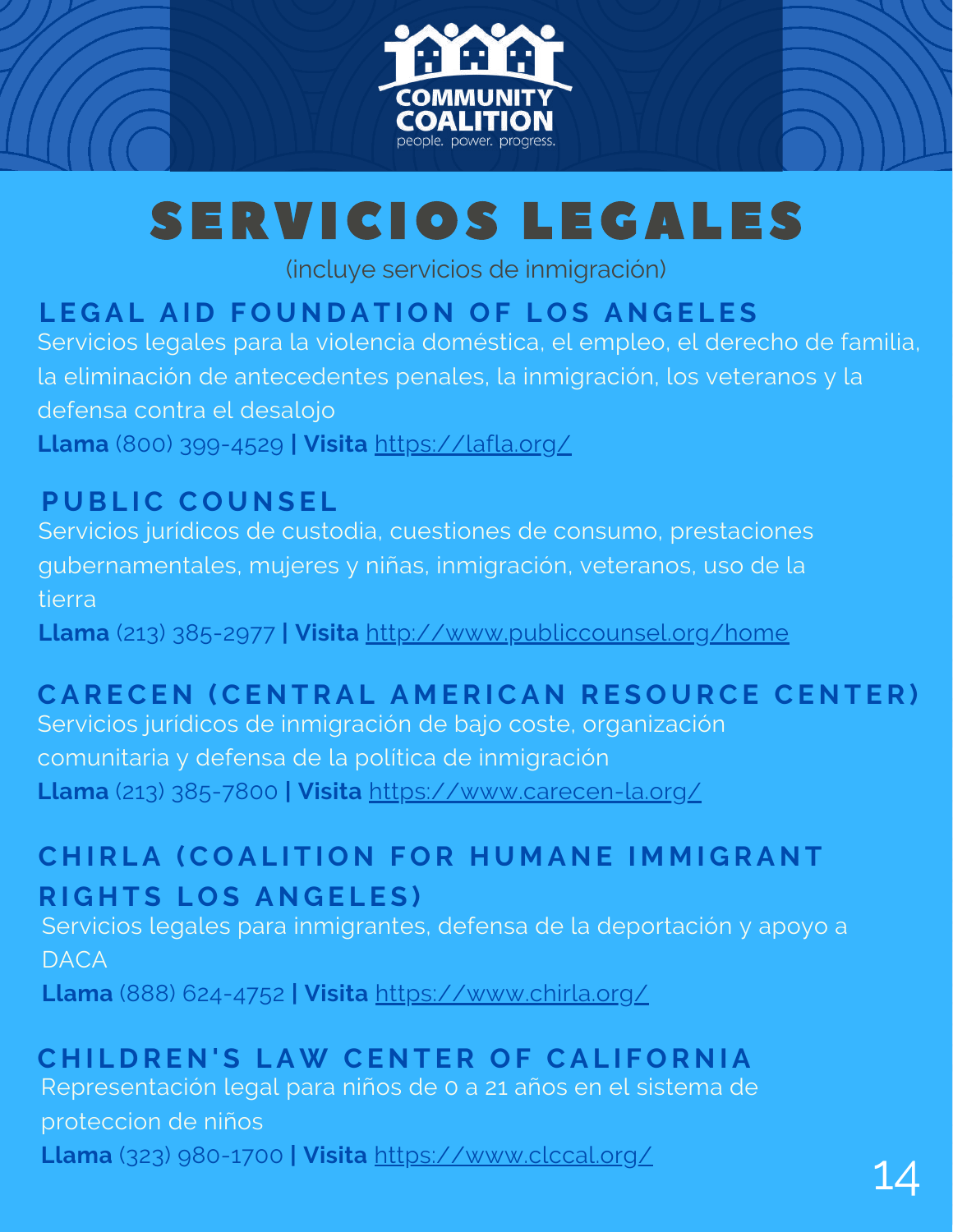



#### ALLIANCE FOR CHILDREN'S RIGHT

Servicios legales y sociales gratuitos para niños y jóvenes adultos afectados por foster care. Los servicios adicionales incluyen el acceso a la asistencia de salud mental y médica, servicios educativos, [prestaciones,](https://allianceforchildrensrights.org/programs) vivienda y adopción y tutela legal **Llama** (213)368-6010 **| Visita** <https://allianceforchildrensrights.org/>

#### **Y O U T H J U S T ICE C O A L I T I O N**

Defensa participativa y clínica jurídica. Cada segundo y cuarto sábado del mes

**Llama [\(](tel:+1-323-235-4243)**323) [235-4243](tel:+1-323-235-4243) **| Visita** <https://youthjusticela.org/legal-clinic/>

#### USC GOULD SCHOOL OF LAW IMMIGRATION **CL I N IC**

Servicio y representación legal gratuitos para casos relacionados con la inmigración

**Llama** (213) 821-9627 **| Visita** <https://uscimmigrationclinic.org/>

#### LOYOLA LAW SCHOOL IMMIGRATION CLINIC

Consultas gratuitas sobre inmigración el primer y tercer jueves de cada mes

**Llama** (213) 252-7409 **| Visita**

[https://www.lls.edu/academics/experientiallearning/clinics/loyolaimm](https://www.lls.edu/academics/experientiallearning/clinics/loyolaimmigrantjusticeclinic/) igrantjusticeclinic/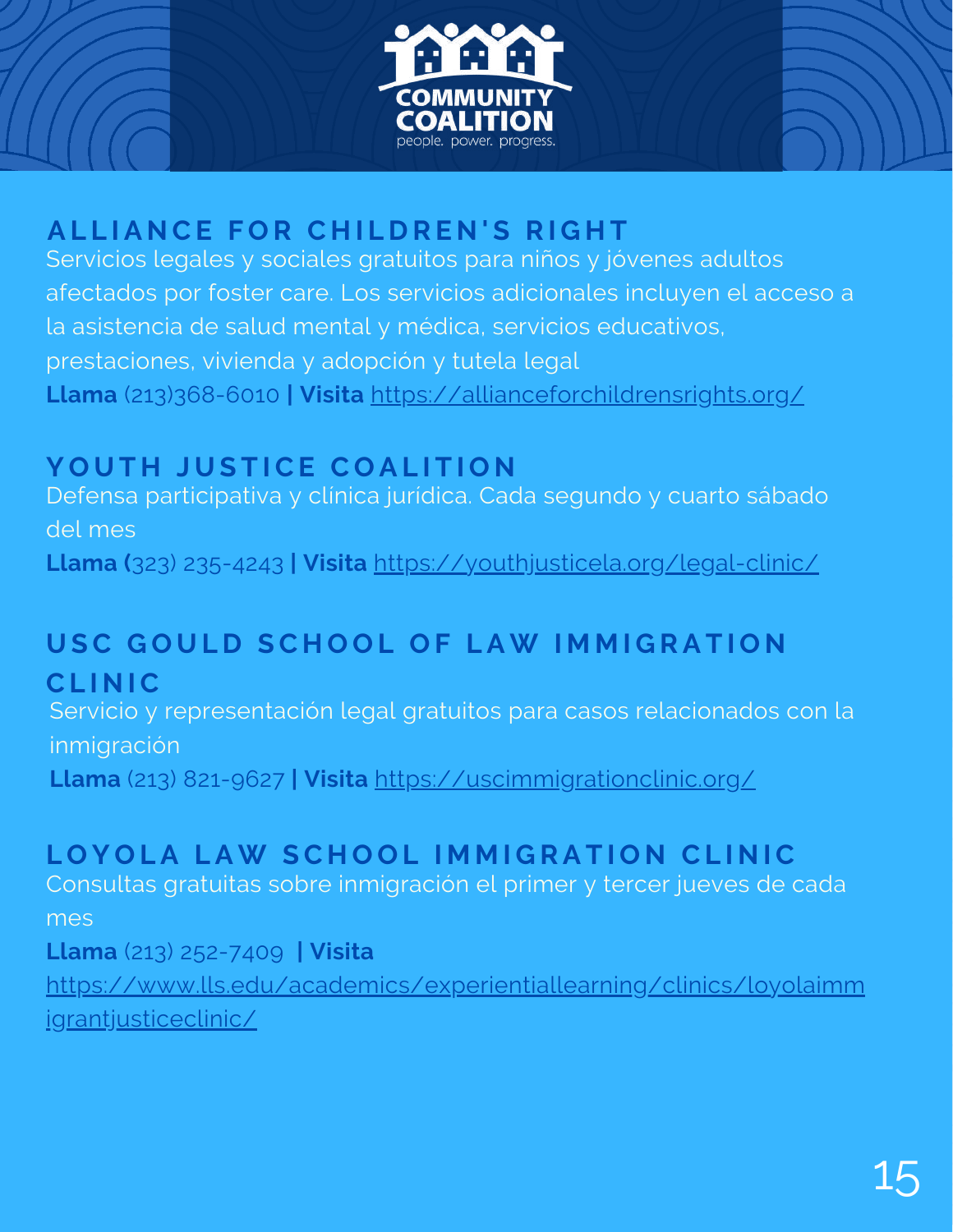

## PREVENCIÓN/TRATAMIENTO DEL CONSUMO DE DROGAS

#### **AVALON CARVER COMMUNITY CENTER**

Servicios de prevención del consumo de drogas, servicios de apoyo a la educación y más **Llama** (973) 622-2002 **| Visita** <https://www.avalon-carver.org/>

**L . A . CA D A** Tratamiento ambulatorio por consumo de drogas para jóvenes y adultos y servicios de tratamiento residencial **Llama** 562-777-7500 **| Visita** <https://www.lacada.com/>

#### SOUTH CENTRAL PREVENTION COALITION

Campañas/programas integrales de prevención del consumo de drogas, incluida la formación en habilidades para la vida para jóvenes y adultos jóvenes y la educación de los padres **Llama** [323-291-6212](tel:5555555555) **| Visita** <https://www.southcentralprevention.org/>

**VOLUNTEERS OF AMER[ICA](https://voala.org/)- POSITIVE ALTERNATIVES** 

Servicios de apoyo como la reincorporación, la recuperación, la vivienda y el desarrollo laboral para familias, jóvenes, adultos y veteranos

**Llama** (213) [389-1500](tel:213-389-1500) **| Visita** <https://voala.org/services/families/>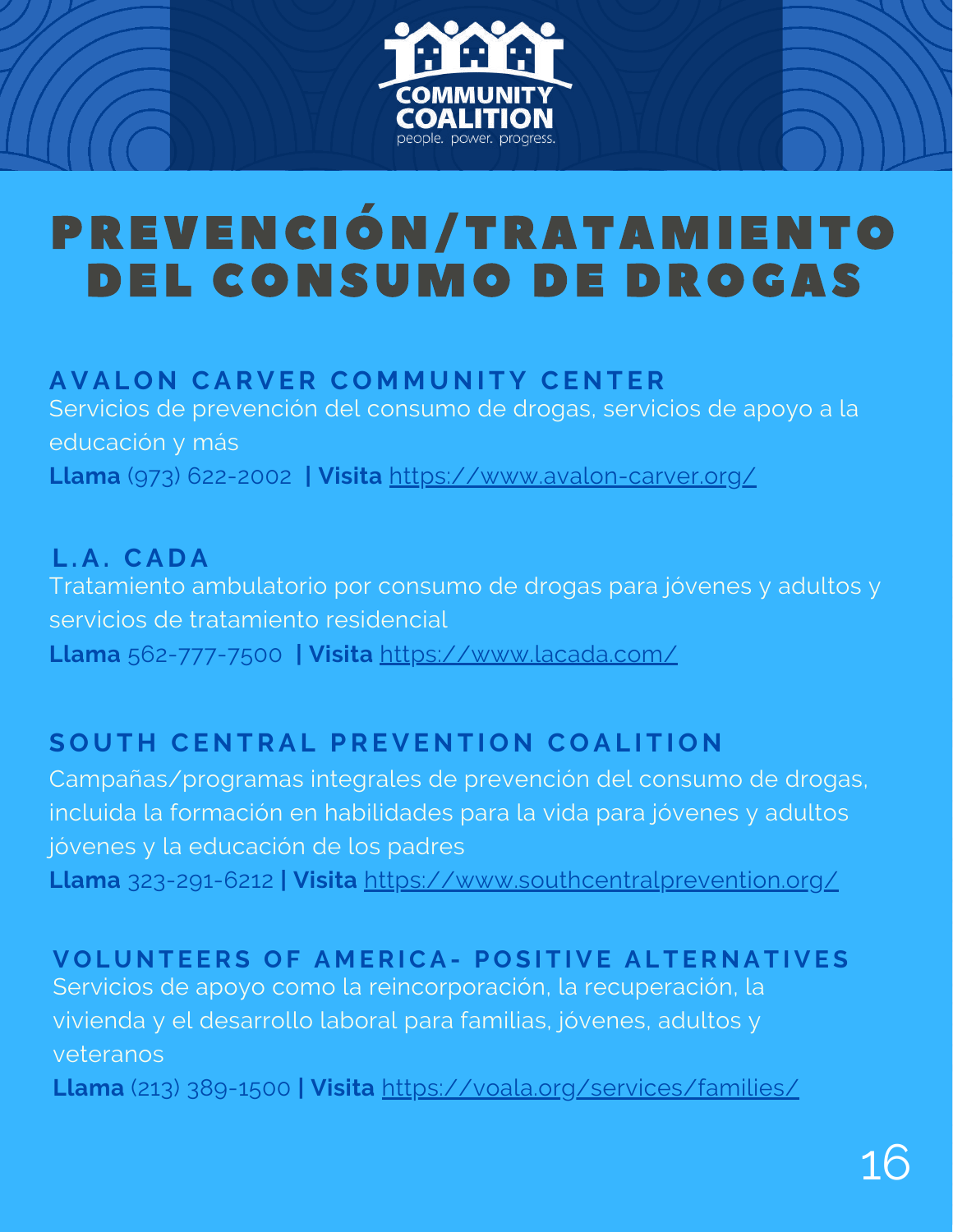

#### **E X O D U S R EC O V E R Y**

Servicios de tratamiento psiquiátrico y de dependencia química, incluyendo programas ambulatorios, de hospitalización y de salud mental **Llama** (310) [945-3350](tel:(310)%20945-3350) **| Visita** <https://www.exodusrecovery.com/>

#### $C$ ANON HUMAN SERVICES CENTER, INC.

Servicios de consejeria y rehabilitacion del uso de drogas, tanto en régimen ambulatorio como residencial. Los servicios ambulatorios están abiertos tanto a hombres como a mujeres. Los servicios residenciales están actualmente disponibles sólo para hombres solicitantes

**Llama** (323) [249-9097](tel:3232499097;) **| Visita** <https://canonhumanservices.com/>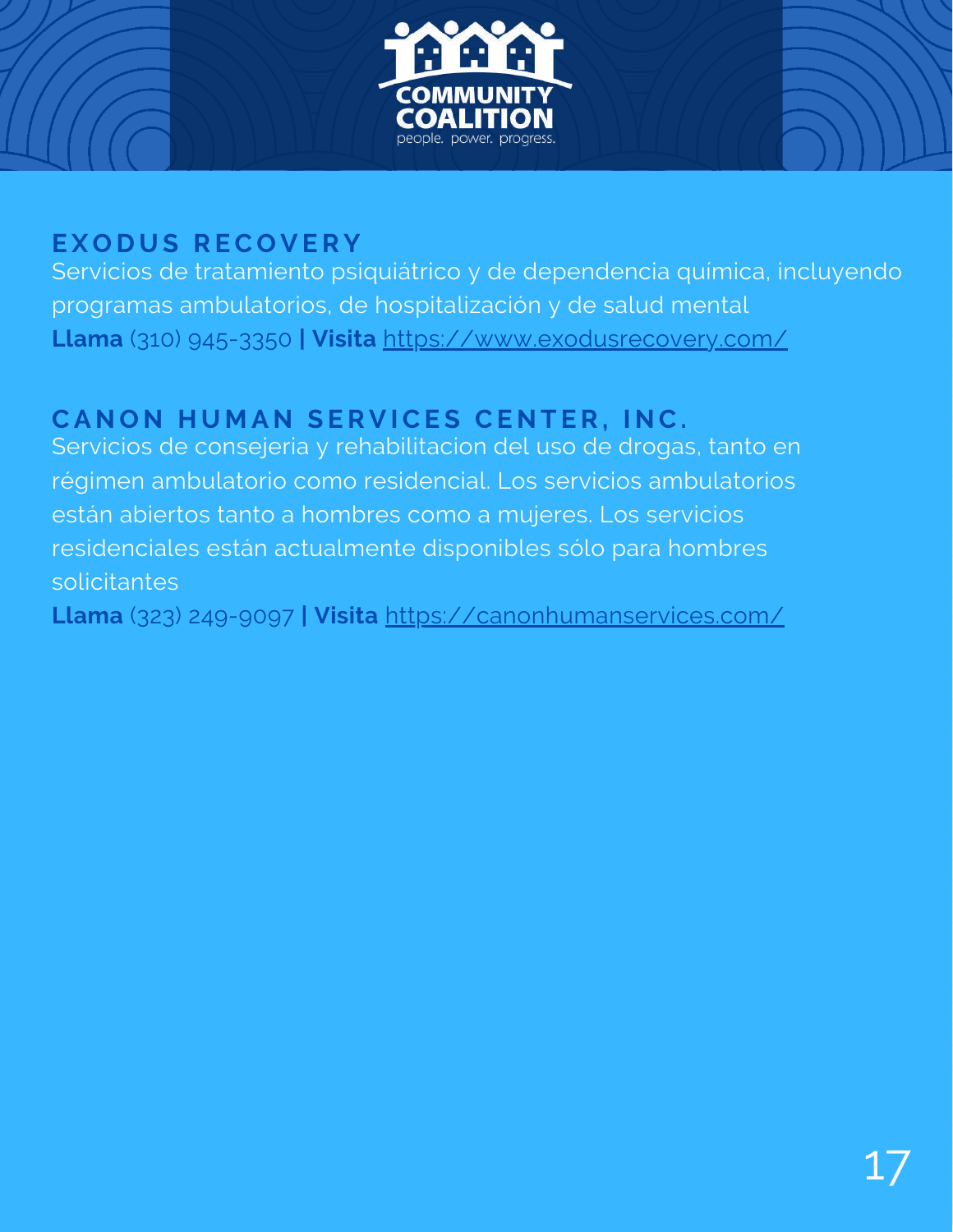

## RECURSOS DE VIVIENDA

#### **T H E G O O D S E E D**

Servicios para jóvenes sin hogar de entre 18 y 25 años o jóvenes adultos en transición **Llama [\(](tel:8559688452)**855) [YOUTH-LA](tel:8559688452) **| Visita** <https://goodseedcdc.org/>

#### $H$  **OUSING RIGHTS CENTER**

Servicios de vivienda que incluyen el asesoramiento a propietarios e inquilinos, la divulgación y la educación, y la investigación de la discriminación **Llama** 1 (800) 477-5977 **| Visita** <https://www.housingrightscenter.org/>

#### **VOLUNTEERS OF AMERICA- PATHWAYS TO HOME**

Viviendas de emergencia para familias, hombres y mujeres solteros, incluyendo servicios de case management, vivienda de bajo costo, programas de vivienda de transición, y viviendas permanentes **Llama** (323) 231-1711 **| Visita** https://www.lapl.org/stable[living/resource-centers/volunteers-america-pathway-home](https://www.lapl.org/stable-living/resource-centers/volunteers-america-pathway-home)

#### **A C O M M U N I T Y O F F R I E N D S**

Viviendas permanentes y de bajo costo con servicios de apoyo, incluyendo case management, referencias, clases de habilidades para la vida, asistencia para la recuperación del abuso de drogas, apoyo y programación familiar, asistencia para el cuidado de los niños, asistencia para el transporte y empleo

**Llama** (213) [480-0809](https://www.google.com/search?gs_ssp=eJzj4tFP1zc0MjOyKMjKtjRgtFI1qLAwSDZKsrAwSU4ySjG1tEiyMqgwTLRMNbOwMDQzSDS0SDM38RJLVEjOz80tzcssqVTIT1NIK8pMzUspBgAsfBar&q=a+community+of+friends&oq=a+comm&aqs=chrome.1.69i57j46i175i199i512j0i512l2j0i433i512j0i512j46i175i199i512j69i60.2421j0j4&sourceid=chrome&ie=UTF-8#) **| Visita** <https://www.acof.org/>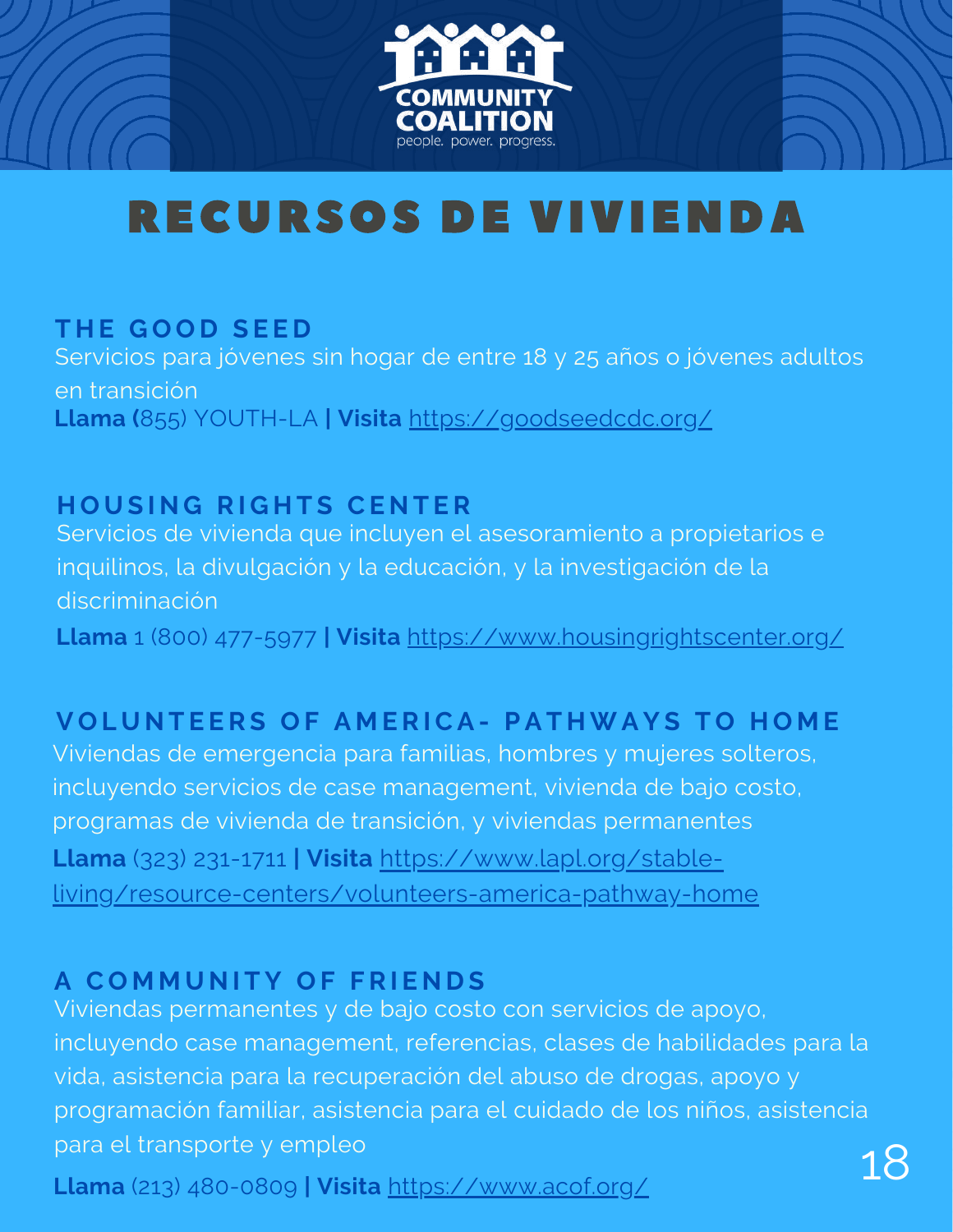



#### $B$  **GRATEFUL TO GIVE FOUNDATION**

Viviendas de transición en todo el sur de Los Ángeles y otras conexiones

de recursos sostenibles **Llama** (562) 280-9881

#### $HIS$  **SHELTERING ARMS**

Viviendas con servicios de salud mental y servicios medicos para mujeres y mujeres con hijos pequeños **Llama** (323) 755-3922 **| Visita** <https://www.hisshelteringarms.org/>

#### **L O V E H O M E I N C**

Vivienda para hombres y mujeres en rehabilitacion de uso de drogas mayores de 18 años **Llama** (855) [243-5683](tel:8559688452) **| Visita** <https://www.lovehomeinc.org/>

#### **S T . J O S E P H CE N T E R**

Servicios de [realojamiento](https://stjosephctr.org/program/housing/) rápido con ayuda para el alquiler a corto plazo, referencias y case management para ayudar a las familias a conseguir una vivienda permanente **Llama** (310) 396 6468 **| Visita** <https://stjosephctr.org/program/housing/>

#### $T$ *DD* **SUPPORTIVE LIVING INC.**

Servicios de alojamiento para personas en rehabilitacion de drogas, personas anteriormente encarceladas, y vivienda familiar.

**Visita** <https://tddsupportivelivinginc.org/>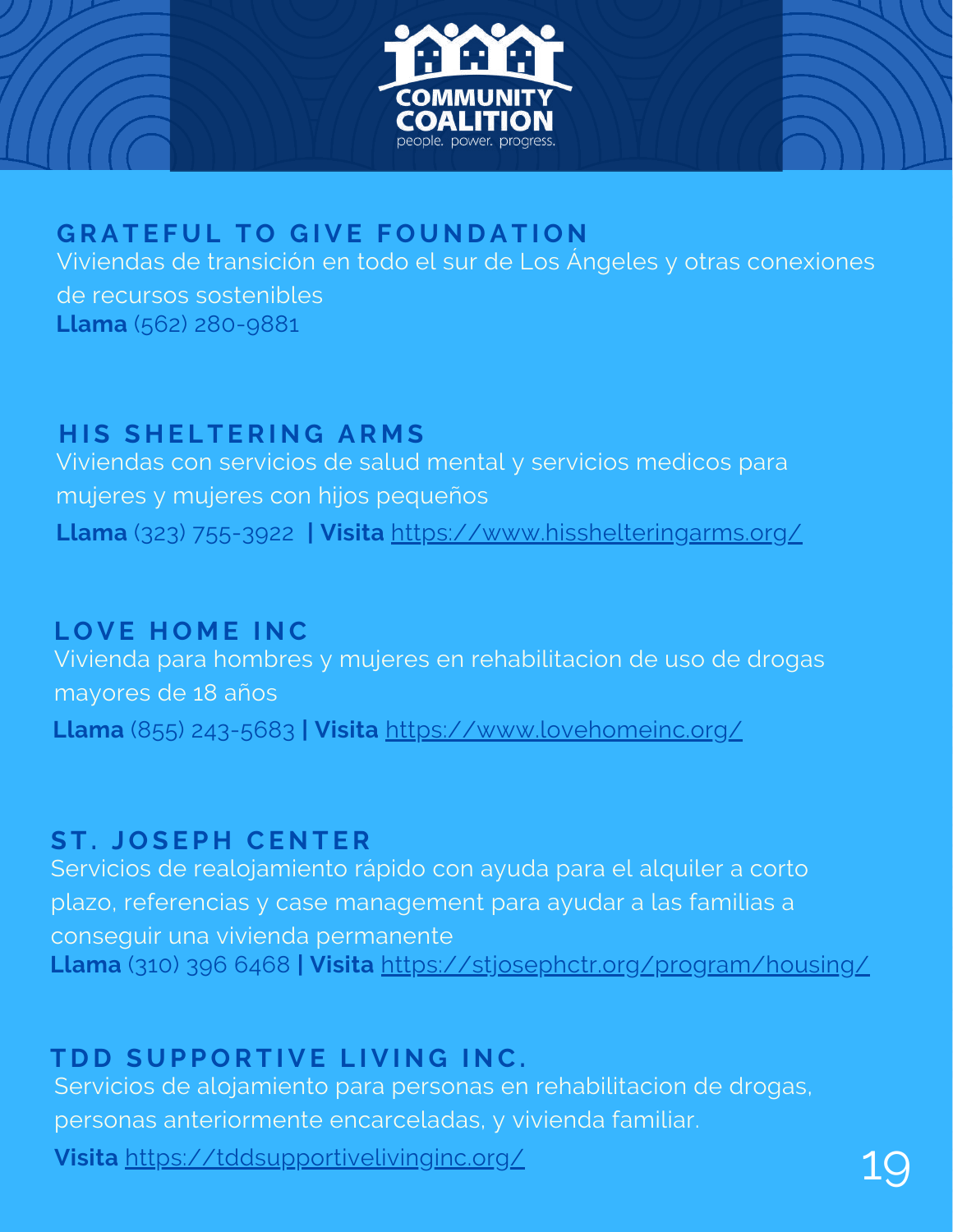

#### **U N I T E A N A T I O N**

Vivienda de bajo costo y a plazo corto **Llama** (323) 403-8112 **| Visita** <https://uniteanation.org/>

#### WATTS LABOR COMMUNITY ACTION COMMITTEE

Viviendas de bajo costo para personas y familias con bajos ingresos, personas mayores, personas y familias sin hogar y personas anteriormente encarceladas.

**Llama** (323) 563-5639 **| Visita** [http://www.wlcac.org/community](http://www.wlcac.org/community-development.htm)development.htm

#### **H O U S I N G I S K E Y**

Recursos de vivienda para inquilinos, propietarios y dueños de casas. Los recursos incluyen asistencia para el alquiler, información sobre la protección contra el desalojo y asistencia para la ejecución hipotecaria para los propietarios de viviendas

**Llama (**833) 430-2122 **| Visita** <https://housing.ca.gov/>

#### LOS ANGELES HOMELESS SERVICES AUTHORITY

Información relacionada con la vivienda y conexiones de recursos para las personas sin hogar, incluyendo individuos, familias y jóvenes **Llama (Hotline)** (213) [225-6581](tel:+12132256581) **| Visita** <https://www.lahsa.org/get-help>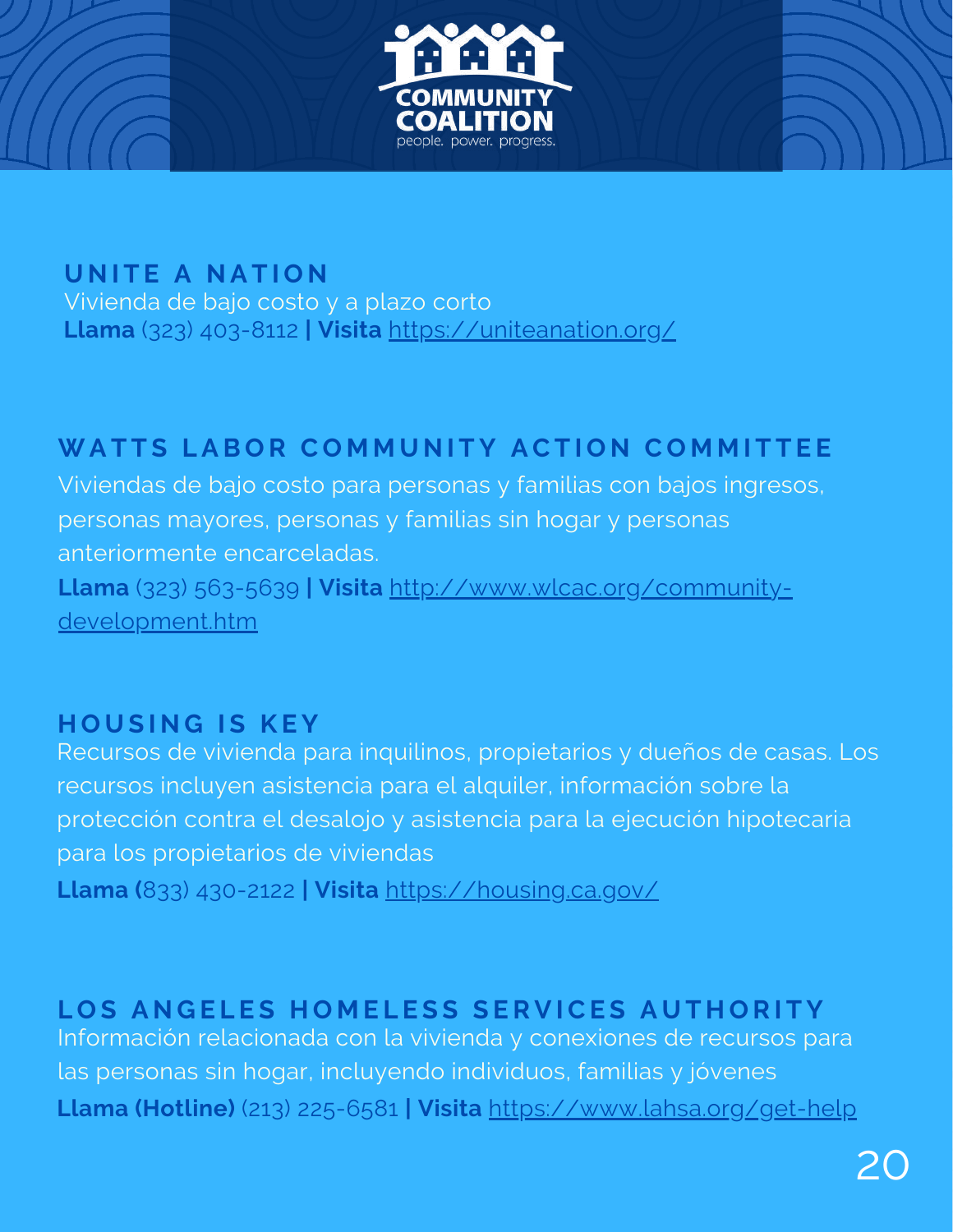



#### **S A F E P A R K I N G - L O S A N G E L E S**

Servicios de estacionamiento seguro para quienes no tienen vivienda y duermen en sus vehículos por la noche. Todas las ubicaciones incluyen un baño y un guardia de seguridad. Debe tener una licencia de conducir válida y aplicar en línea

**Llama /Text (**323) 210-3375 **| Visita** <https://www.safeparkingla.org/>

#### **2 1 1 L A H O U S I N G R E S O U RCE S**

Recursos de vivienda incluyendo viviendas y refugios de emergencia, ayuda para gastos de vivienda, mejora de la vivienda/accesibilidad, refugios de crisis, etc

**Llama** 211 **| Visita**

<https://www.211la.org/resources/subcategory/housing>

#### COVID 19 RENTER PROTECTIONS - CITY OF LOS **A N G E L E S**

Información y recursos de vivienda para inquilinos y propietarios, centrada en los problemas de vivienda debidos al COVID-19

**Visita** <https://coronavirus.lacity.org/Rent>

#### UNION STATION HOMELESS SERVICES

Servicios y programas integrales de vivienda, refugios, vivienda provisional y permanente, y servicios de empleo para adultos y familias

**Llama** (626) 240-4550 **| Visita** <https://unionstationhs.org/>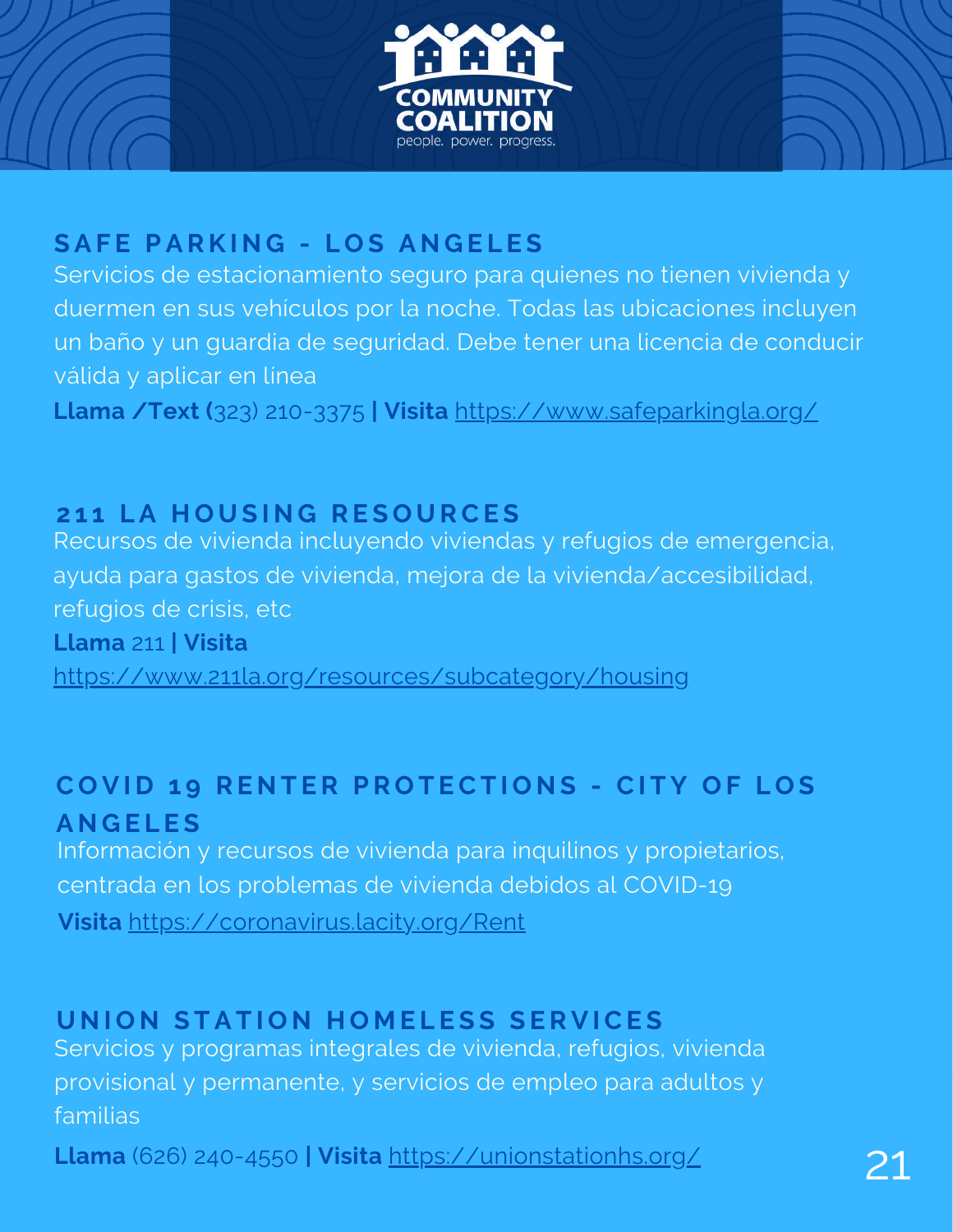



#### NEIGHBORHOOD HOUSING SERVICES OF LOS **A N G E L E S C O U N T Y ( N H S )**

Oportunidades y servicios asequibles para la compra de vivienda, como clases de educación financiera, fondo de ayuda hipotecaria y asesoramiento para la prevención de ejecuciones hipotecarias **Call (**888) 895-2647 **| Visit** <https://nhslacounty.org/>

#### **I N N E R CI T Y L AW CE N T E R**

Representación legal relacionada con la vivienda y la falta de hogar, incluyendo una vivienda digna para inquilinos de bajos ingresos, familias trabajadoras pobres, veteranos, personas que viven con VIH/SIDA, inmigrantes y personas que viven con discapacidades o que experimentan la falta de hogar. Los servicios jurídicos son gratuitos **Call /Text (**323) 210-3375 **| Visit** [https://innercitylaw.org//](https://innercitylaw.org/)

#### THE COUNTRYWIDE BENEFITS ENTITLEMENTS **S E R V ICE S T E A M (C. B . E . S . T )**

Servicios integrales de defensa de las prestaciones para personas sin hogar o en riesgo de no tenerlo. Los servicios incluyen asistencia para el proceso de solicitud de SSI/SSDI, consulta legal para reclamaciones complejas, revisiones internas de garantía de calidad, y más

**Call** (323) 432-4363 **| Visit** https://dhs.lacounty.gov/juvenile-court[health-services/our-services/jchs/homeless-high-risk-2/countywide](https://dhs.lacounty.gov/juvenile-court-health-services/our-services/jchs/homeless-high-risk-2/countywide-benefits-entitlement-services-team-cbest-program/)benefits-entitlement-services-team-cbest-program/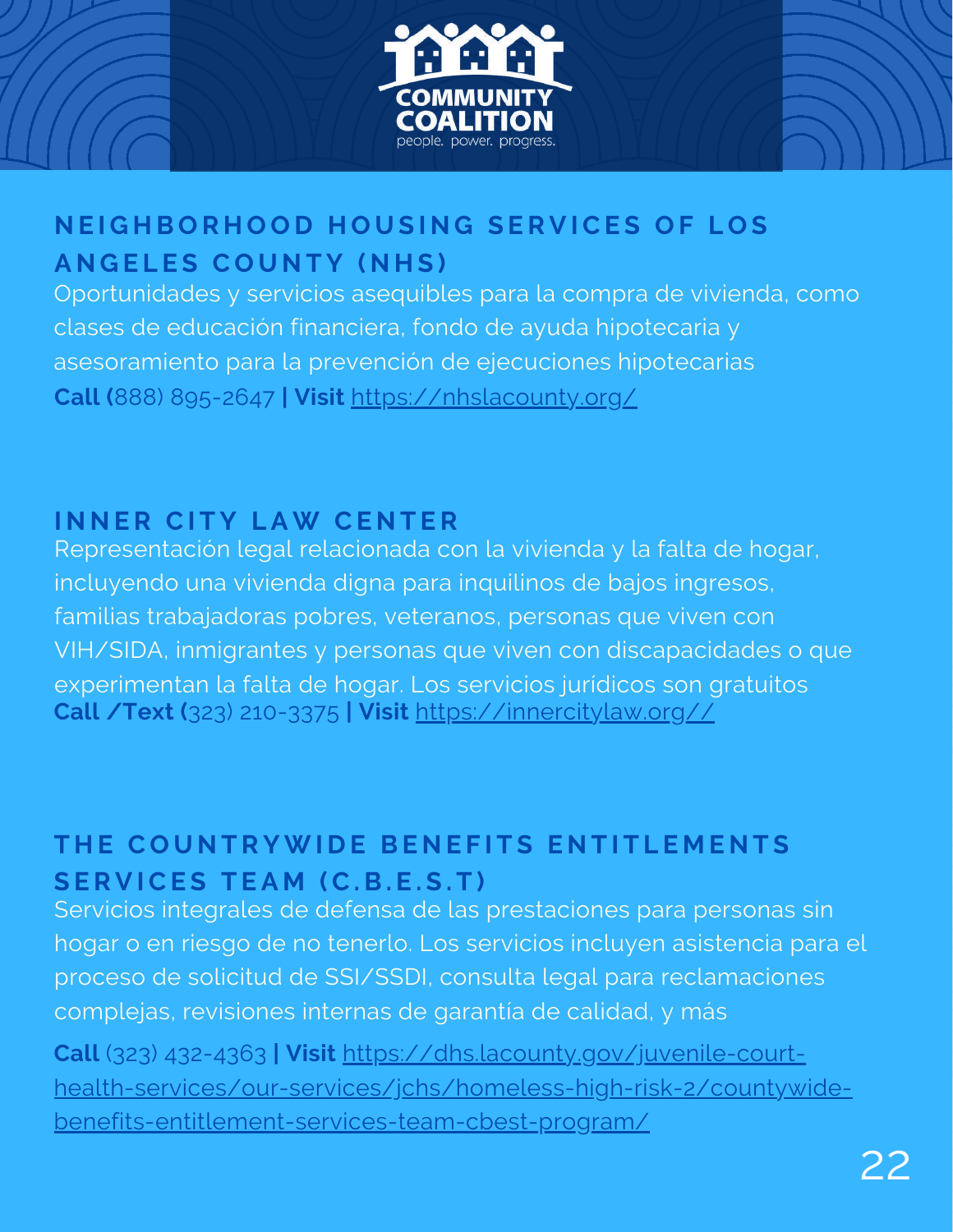

### SERVICIOS PARA PERSONAS ANTERIORMENTE ENCARCELADAS

#### **2 N D CA L L**

Servicios para el desarrollo personal de personas de alto riesgo, ex delincuentes, personas en libertad condicional **Llama** (323) 763-2888 **| Visita** <https://www.2ndcall.org/>

#### **T H E F R A N CI SC O H O M E S**

Servicios integrales de apoyo de reincorporación y viviendas de transición para ex reclusos en libertad condicional **Llama** (323) 293-1111 **| Visita** <http://thefranciscohomes.org/>

#### FRIENDS OUTSIDE IN LOS ANGELES COUNTY

Servicios de apoyo a la reincorporación para personas encarceladas o excarceladas, así como para familias afectadas por los efectos inmediatos y a largo plazo del encarcelamiento **Llama** (626) 795-7607 **| Visita** <http://www.friendsoutsidela.org/>

#### **A N EW WA Y O F L I F E**

Vivienda, case management, servicios jurídicos gratuitos, defensa y desarrollo de liderazgo para mujeres que reconstruyen su vida después de la cárcel

**Llama** (323) 563-3575 **| Visita** <https://anewwayoflife.org/>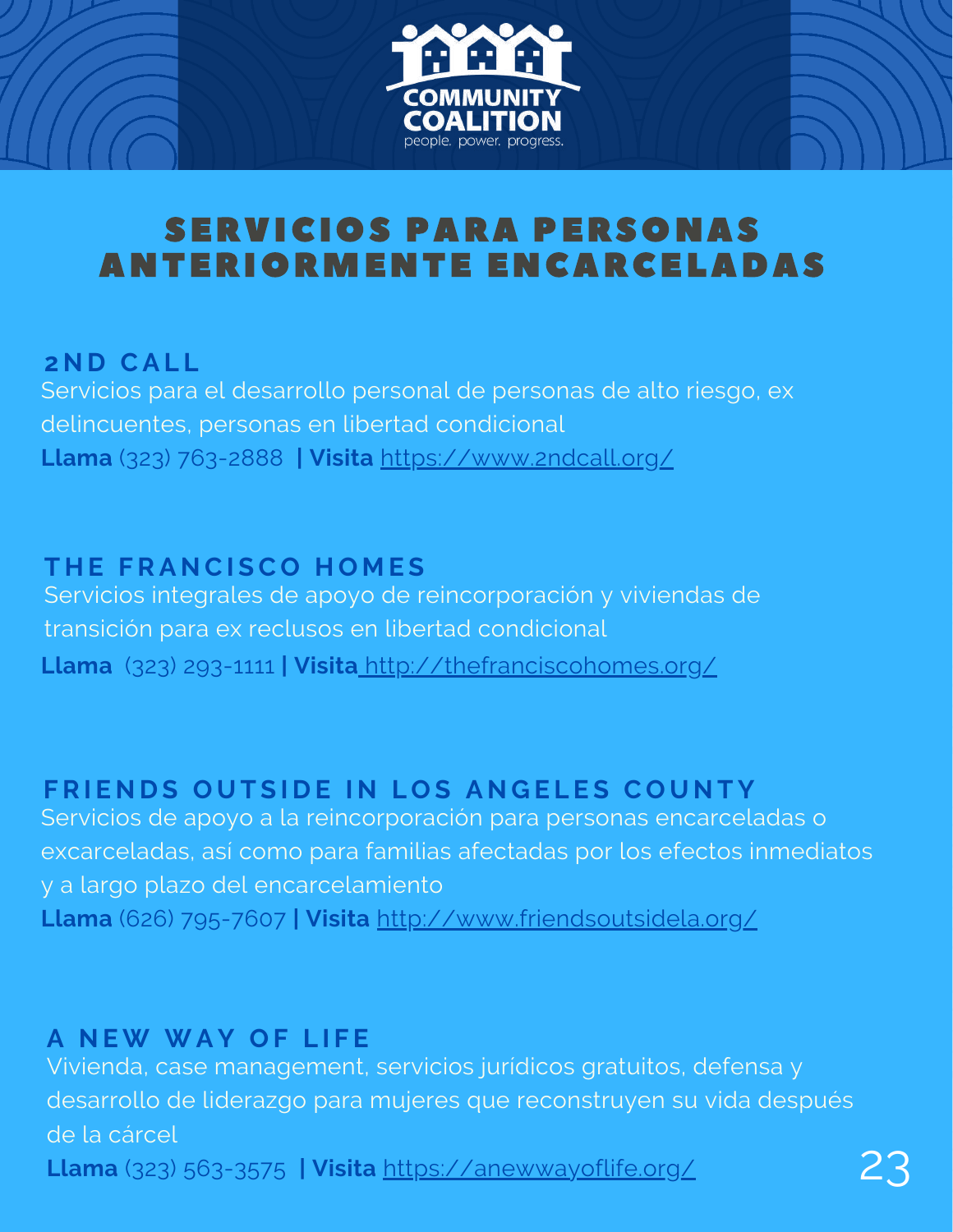

#### **P R O J ECT 1 8 0 ( S O U T H )**

Consejeria en grupo, apoyo de empleo y otros recursos de salud para los angelinos implicados en el sistema de justicia penal **Llama** (213) 223-5922 **| Visita** <https://www.project180la.com/>

#### YOUNG WOMEN'S FREEDOM CENTER (IFFY)

Apoyo y servicios de oportunidades económicas para las mujeres jóvenes cis y trans, los hombres jóvenes trans y los jóvenes de género expansivo que se han visto desproporcionadamente afectados por el encarcelamiento, los sistemas de justicia juvenil y penal. **Llama** (415) 703-8800 ext 215 **| Visita** <https://www.youngwomenfree.org/>

#### AFILLIATES AND OFFENDERS RECOVERY **P R O G R A M**

Programa de autoayuda para los reclusos que no pueden recibir los programas básicos del Departamento de Correcciones y Rehabilitación de California (CDCR) en el interior. Los cursos son aceptables por la Junta de Audiencias Penitenciarias (BPH). El programa cubre los 12 pasos de Criminal Gang Anonymous (CGA)

**Llama** (323)736-1183/ 626-239-8310 **| Visita** <https://affiliatesandoffendersrecoveryprogram.com/>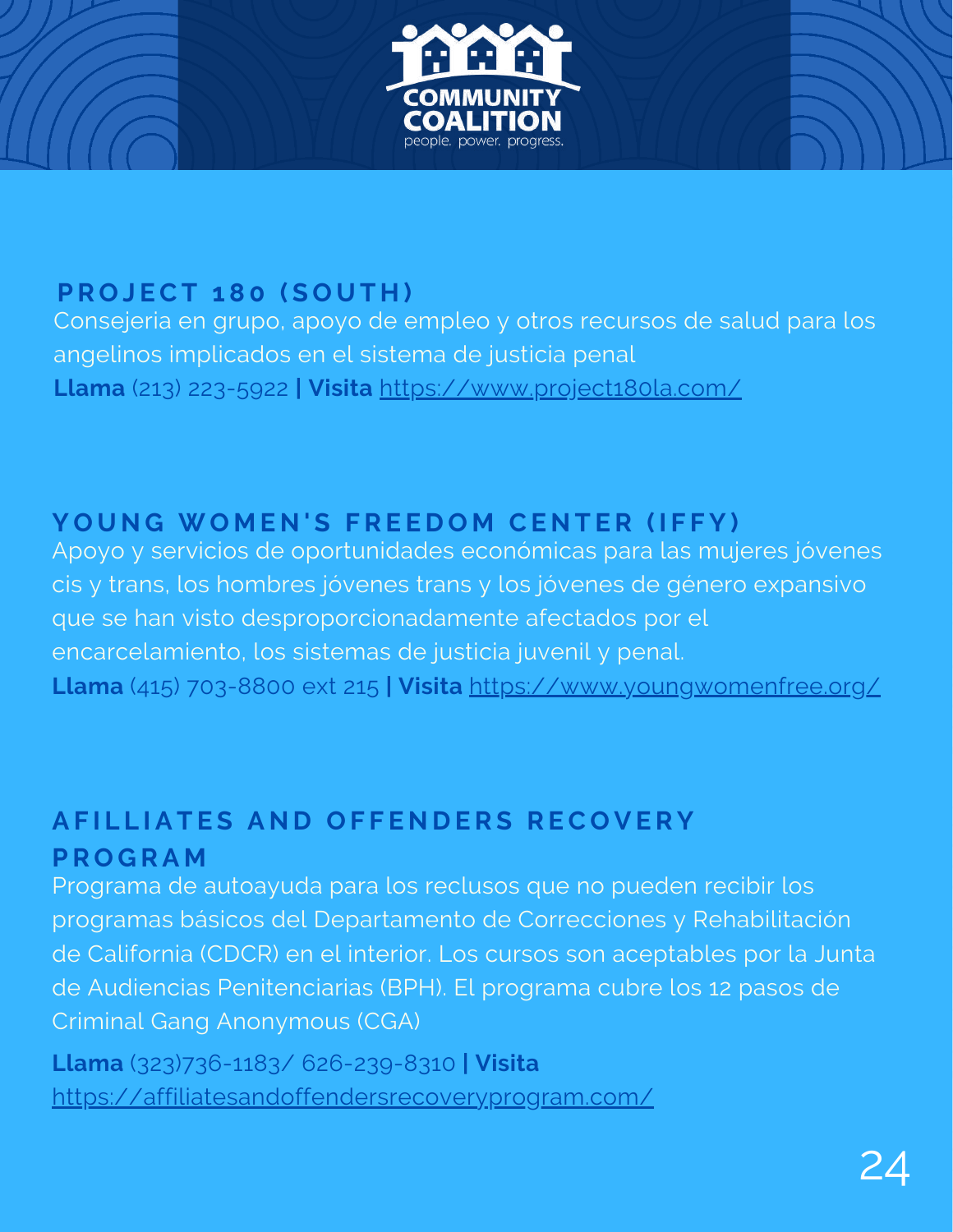



#### WOMEN'S COMMUNITY REINTEGRATION & **E D U CA T I O N CE N T E R**

Servicios de reingreso, desviación y reintegración para mujeres adultas diagnosticadas con una enfermedad mental que salen de la cárcel o corren el riesgo de ser encarceladas. Los servicios incluyen tratamiento de salud mental, empleo, vivienda y prestaciones económicas **Llama** (323) 525-6400 **| Visita** [https://locator.lacounty.gov/dmh/Location/3181371/womens](https://locator.lacounty.gov/dmh/Location/3181371/womens-community-reintegration-and-education-center)community-reintegration-and-education-center

#### **H O M EB O Y I N D U S T R I E S**

Programa de rehabilitación para pandilleros. Los servicios incluyen salud mental, educación, legal, desarrollo de la fuerza de trabajo, eliminación de tatuajes, y más

**Llama** (323) [526-1254](https://www.google.com/search?q=homeboyindustries&oq=homeboyindustries&aqs=chrome..69i57j46i10i175i199i512j0i10l2j46i10i175i199j69i60l3.258j0j4&sourceid=chrome&ie=UTF-8#) **| Visita** <https://homeboyindustries.org/>

#### **F L I N T R I D G E CE N T E R**

Servicios de reintegración y apoyo. El servicio incluye apoyo individualizado para conectar a las personas con el tratamiento de salud mental y el uso de sustancias, la vivienda, el transporte, el apoyo legal, las habilidades para la vida etc.

**Llama** (626)449-0839 **| Visita** <https://www.flintridge.org/>

#### **I N V E S T P R O G R A M (WD ACS )**

Programas de oportunidades de empleo para adultos en libertad condicional en el condado de Los Ángeles. Los servicios incluyen servicios integrales de carrera y formación **Llama** ([866.931.2222](tel://18669312222) **| Visita** [https://probation.lacounty.gov/invest](https://probation.lacounty.gov/invest-program/)program/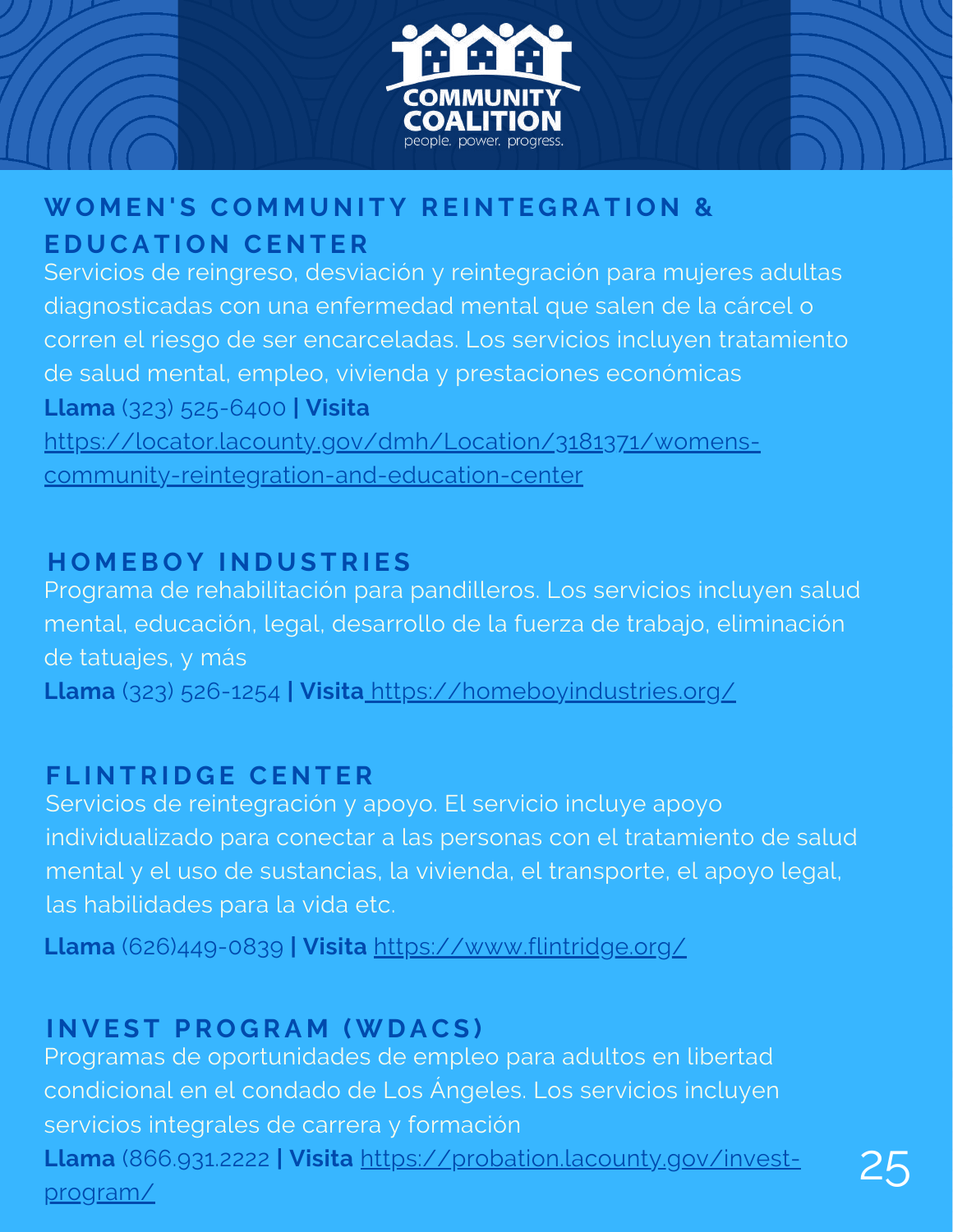

#### **CE N T E R F O R E M P L O Y M E N T** OPPORTUNITIES(CEO) - L.A OFFICES

Los servicios integrales de empleo y formación para las personas que acaban de regresar a casa después de haber sido encarceladas o que están en libertad condicional a conectarse con un trabajo y una carrera **Llama** [\(323\)](tel:+12137447000) 357 - 6305 **| Visita** [https://ceoworks.org/locations/los](https://ceoworks.org/locations/los-angeles)angeles

#### DEVELOPING OPPORTUNTIES AND OFFERING **REENTRY SOLUTION (D.O.O.R.S)**

Servicios para personas anteriormente encarceladas. Los servicios incluyen vivienda, empleo, asistencia jurídica, apoyo educativo, evaluación y vinculación de la salud mental, asesoramiento sobre el uso de sustancias, y salud y curación a través del arte **Llama** (323) 730-4442 **| Visita** https://dhs.lacounty.gov/office-of[diversion-and-reentry/our-services/office-of-diversion-and](https://dhs.lacounty.gov/office-of-diversion-and-reentry/our-services/office-of-diversion-and-reentry/reentry-division/community-reentry-center-doors/)reentry/reentry-division/community-reentry-center-doors/

#### **T H E BA I L P R O J ECT - C O M P T O N**

Pagar la fianza de las personas necesitadas sin coste alguno para ellas o sus seres queridos. Los servicios son gratuitos. El Proyecto de Fianza - Compton sólo puede aceptar referencias del Defensor Público de Compton en este momento **Llama** (323) [366-0799](tel:+12137447000) **<sup>|</sup> Visita** <https://bailproject.org/> 26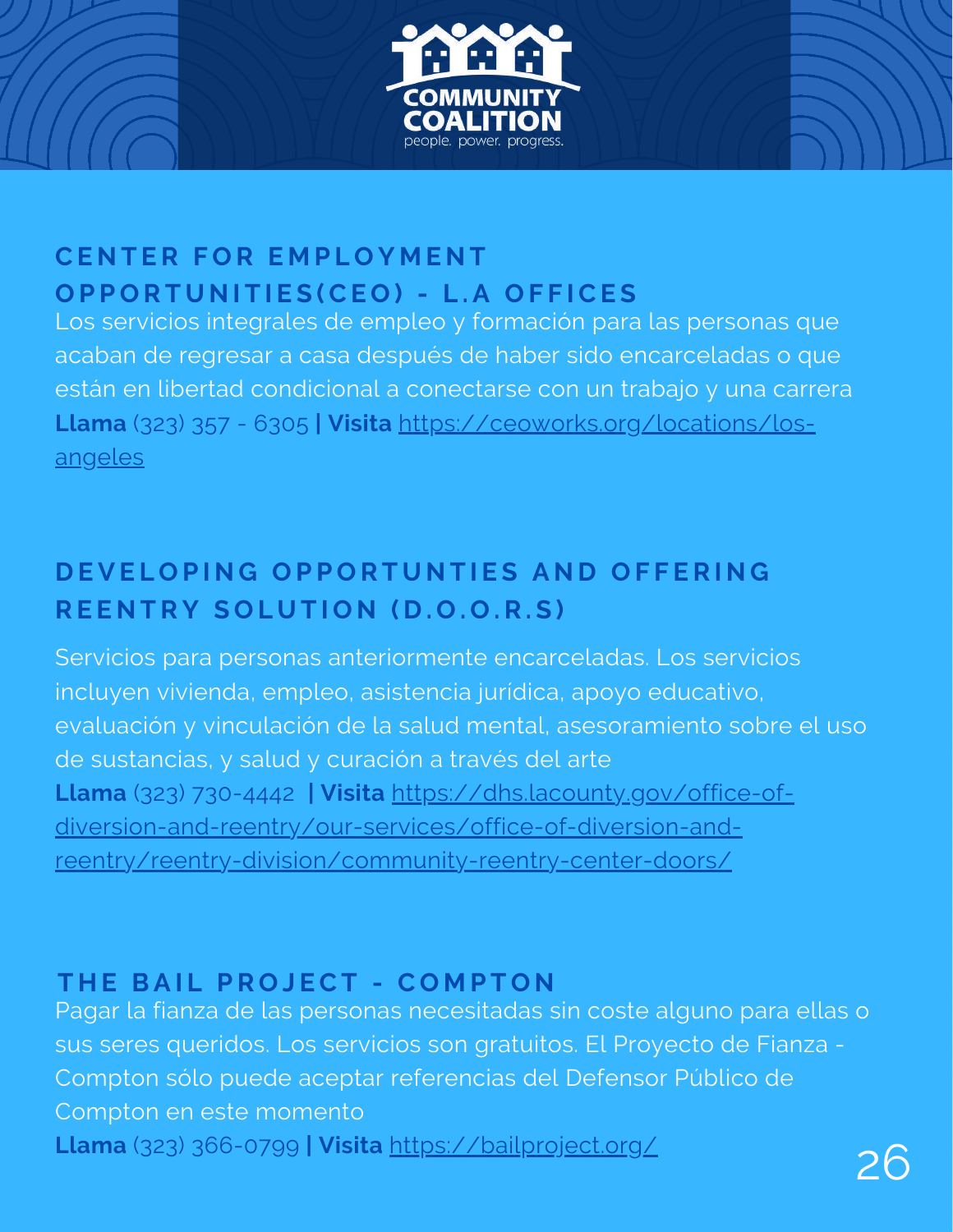



## RECURSOS DE EMPLEO

#### **C H R Y S A L I S** Programa de preparación para el empleo y acceso a una serie de servicios de apoyo **Llama** (213) 394-2390 **| Visita** <https://www.changelives.org/>

#### ARCHDIOCESAN YOUTH EMPLOYMENT SERV[ICE](https://ayela.org/)S Servicios y programas integrales de empleo para jóvenes y adultos **Llama** (323) 241-5016 **| Visita** <https://ayela.org/>

**WI L L OWB R O O K A JCC** Formación laboral gratuita, preparación de entrevistas y apoyo al empleo **Llama** (888) 226 - 6300 **| Visita**

[www.ajcc.lacounty.gov/ajcc/willowbrook-ajcc](http://www.ajcc.lacounty.gov/ajcc/willowbrook-ajcc)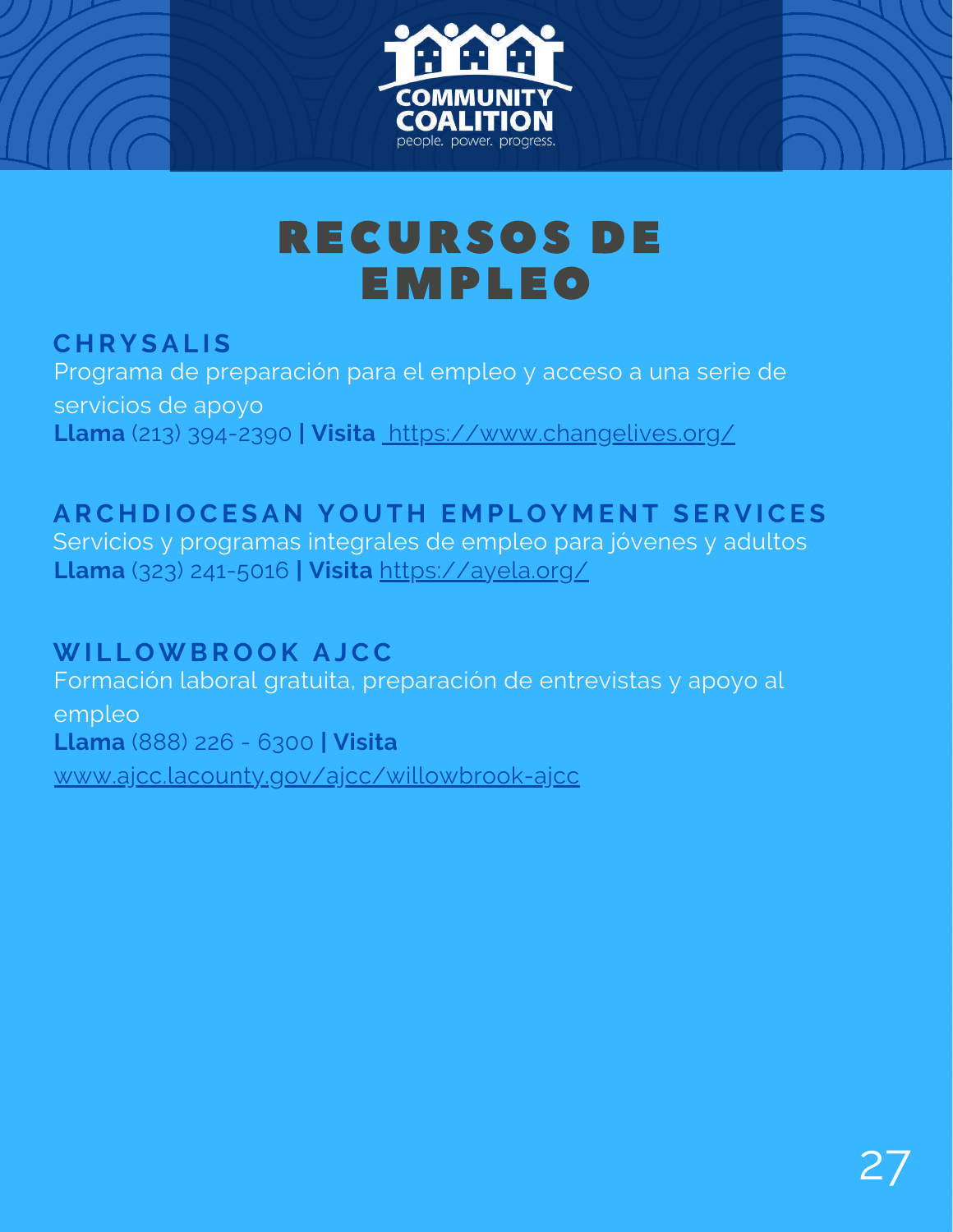



## DESARROLLO JUVENIL

#### **C H A P T E R TWO**

Servicios de prevención e intervención contra las pandillas para jóvenes y adultos jóvenes de entre 14 y 25 años. El personal certificado trabaja con jóvenes y adultos jóvenes **Llama** (323) [750-8585](https://www.google.com/search?q=chapter+two+inc&oq=chapter+two+inc&aqs=chrome.0.0i355i512j46i175i199i512j0i22i30j0i10i22i30l2j69i60l2.2235j0j4&sourceid=chrome&ie=UTF-8#) **| Visita** <http://chaptertwoinc.org/>

#### **BR O T H E R H O O D CR U S A D E**

Múltiples programas de desarrollo juvenil, educación financiera y enriquecimiento empresarial para jóvenes con bajos ingresos **Llama (**323)846-1649 **| Visita** <https://brotherhoodcrusade.org/>

#### **D E V E L O P I N G O P T I O N S**

Programas de formación y desarrollo para jóvenes con el fin de disminuir la actividad de las bandas y la violencia **Llama** (323) [875-2444](https://www.google.com/search?sxsrf=AOaemvKdqHIaTME6RgtTTPDUnM4ZbtfktA:1636501455664&q=developing+options+developing+options+los+angeles+phone&ludocid=5596998455209983192&sa=X&ved=2ahUKEwjlp8H_uoz0AhViNn0KHVQJCxoQ6BN6BAg_EAI&biw=908&bih=969&dpr=2#) | **[Visita](http://www.developingoptions.org/)** <http://www.developingoptions.org/>

#### **C O M M U N I T Y B U I L D**

Programas integrales de reducción de pandillas y de desarrollo juvenil para jóvenes involucrados en pandillas, jóvenes de acogida y población juvenil en general

**Llama (**323) 290-6560 **| Visita** <https://www.communitybuildinc.org/>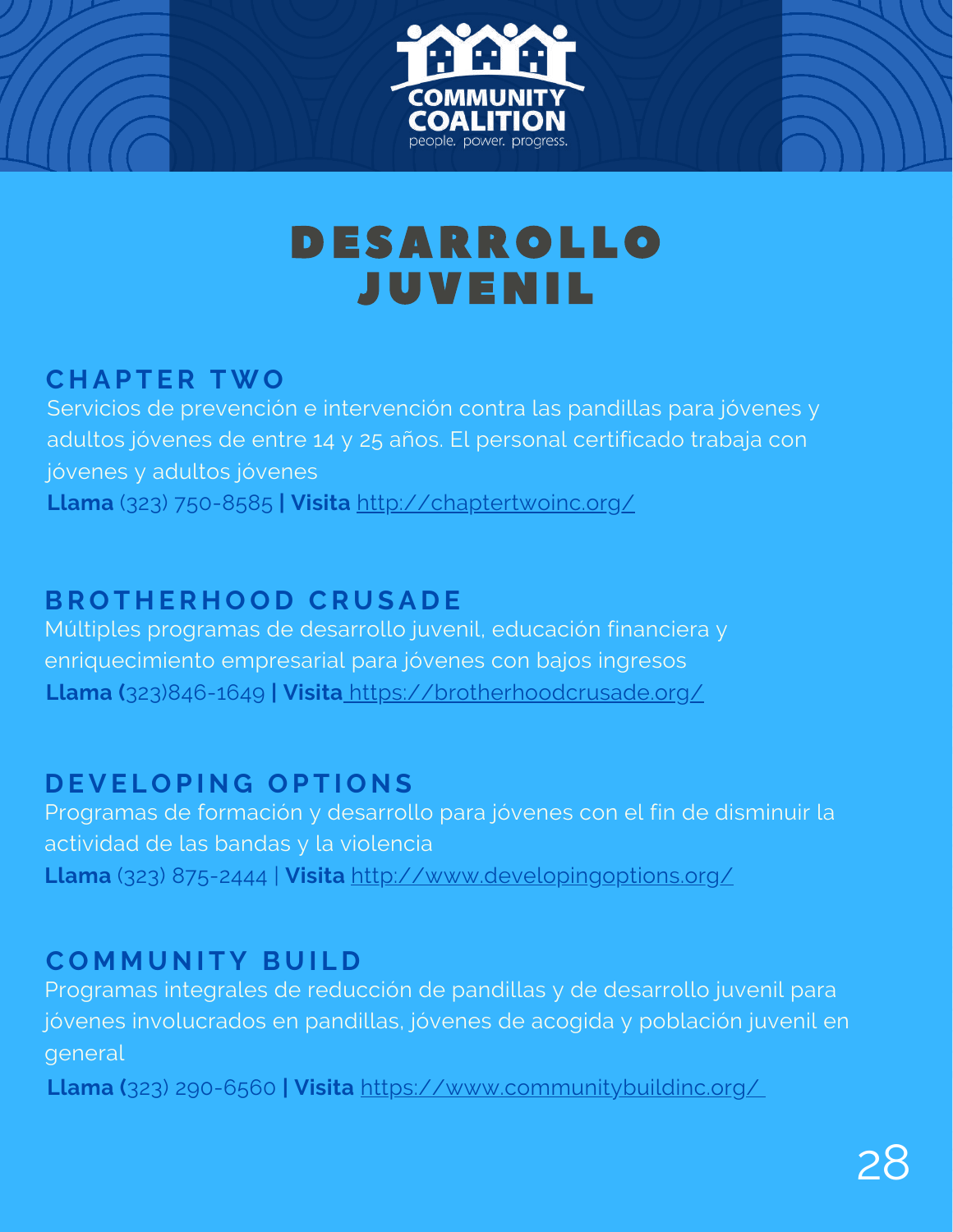



#### **A P L ACE CA L L E D H O M E**

Recursos y servicios integrales de apoyo para los jóvenes y sus familias. Los servicios incluyen servicios educativos, asesoramiento en salud mental, programas de arte, alimentación, programas de preparación para la universidad y mucho más **Llama** (323) 232-7653 **| Visita** <https://apch.org/>

#### **BR I D G E B U I L D E R S F O U N D A T I O N**

Programas integrales gratuitos centrados en la tutoría y la educación de los jóvenes, becas y educación STEM (ciencia, tecnología, ingeniería y matemáticas) para niños de 8 a 14 años **Llama** (888) 355-0917 **| Visita** <https://www.bridgebuildersla.org/>

#### **WO O T E N CE N T E R**

Programas gratuitos extraescolares y de verano de bajo coste para estudiantes de 3 a 12 años. Los servicios incluyen tutoría privada, STEM, cultura con cocina, artes escénicas y visuales, liderazgo y desarrollo de habilidades para la vida, deportes y recreación, visitas a universidades y becas, excursiones

**[Llama](http://www.developingoptions.org/)** (323) [756-7203](http://www.developingoptions.org/) **| [Visita](http://www.developingoptions.org/)** <https://www.wootencenter.org/>

#### YMCA OF METROPOLITAN LOS ANGELES

Programas y servicios recreativos para todas las edades, incluyendo equipos de última generación, piscinas, educación, alimentación, centros de distribución, becas para adolescentes e iniciativas de equidad y justicia **Llama** (213) [380-6448](https://www.google.com/search?q=ymca+of+metropolitan+los+angeles&oq=YMCA+OF+METROPOLITAN+LOS+ANGELES&aqs=chrome.0.0i355i512j46i175i199i512j0i512l2j0i22i30l2j69i60.287j0j4&sourceid=chrome&ie=UTF-8#) **| Visita** <https://www.ymcala.org/>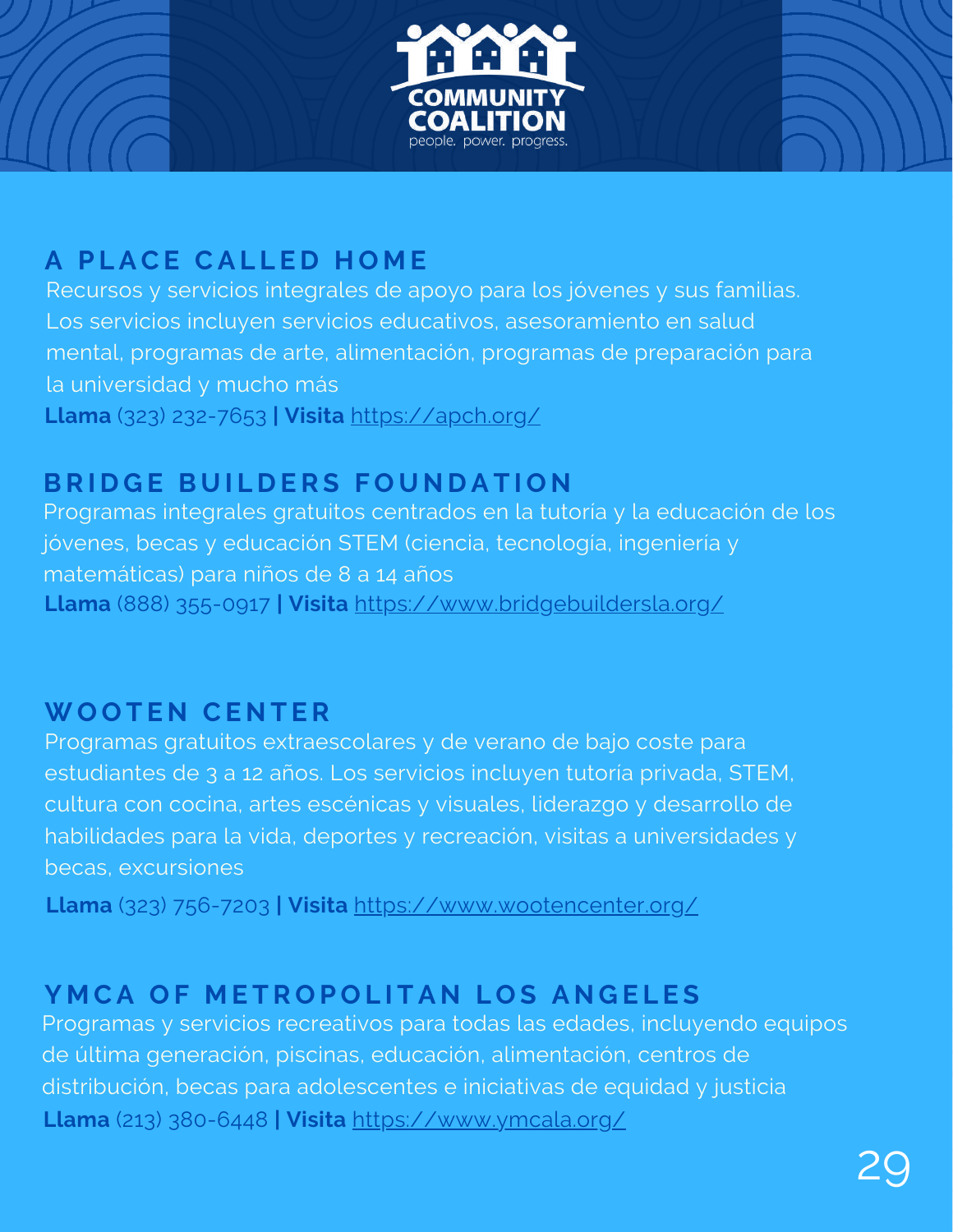

#### **U N I T E A N A T I O N**

Servicios integrales de apoyo a la educación, incluyendo la preparación para la universidad y la carrera, oportunidades de prácticas, habilidades para la vida, educación financiera, tutoría y desarrollo profesional mentoring, and professional development **Visita** <https://uniteanation.org/>

#### **G I R L S CL U B L A**

Programas integrales para jóvenes que se centran en la educación temprana, el desarrollo de los jóvenes, la participación de la comunidad, la formación y la defensa, y las conexiones de recursos. Los programas incluyen el bienestar, la preparación para el trabajo, y más **[Llama](http://www.developingoptions.org/)** (323) [754-2122](http://www.developingoptions.org/) **| [Visita](http://www.developingoptions.org/)** <https://girlsclubla.org/>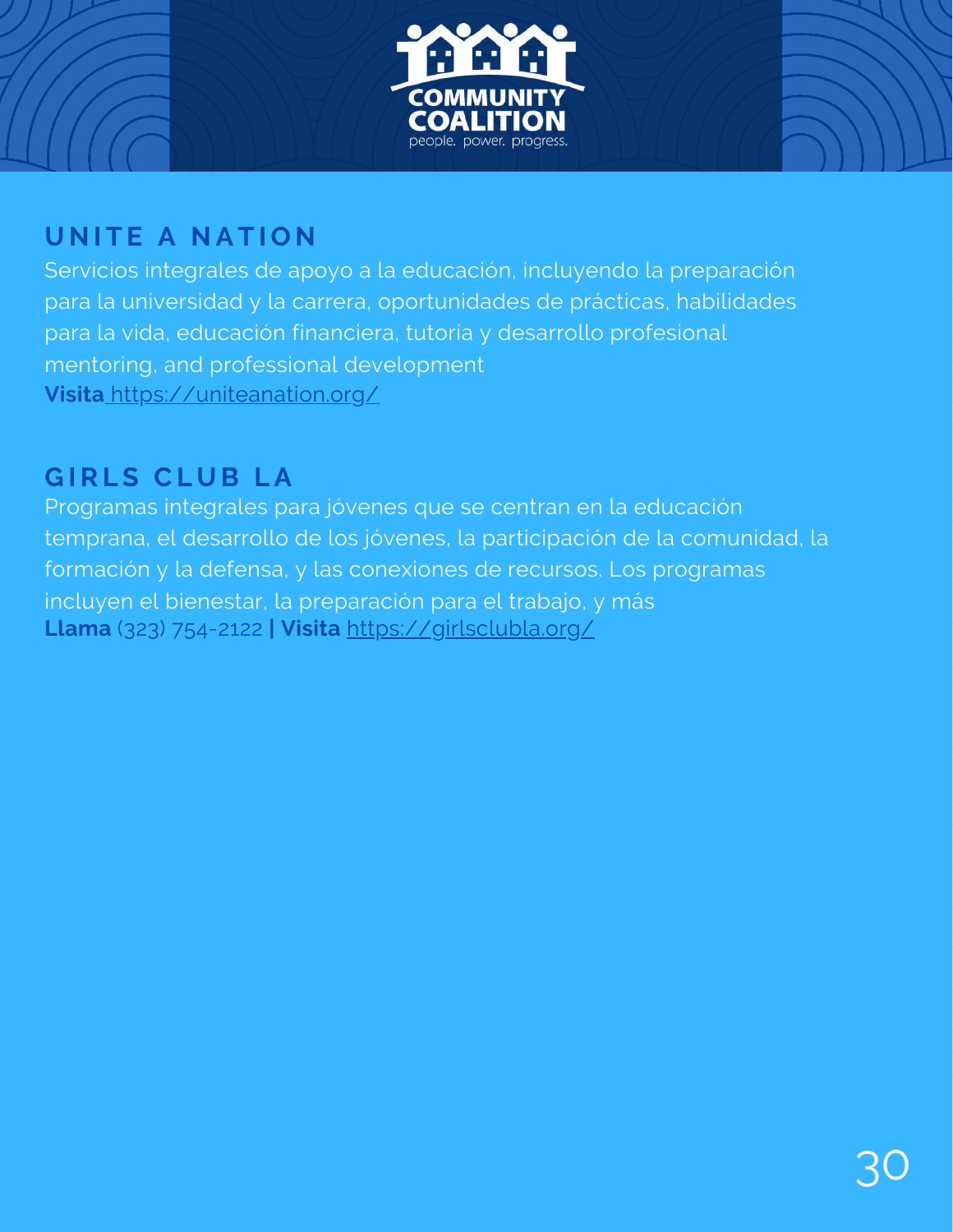

## APOYO PARA VIOLENCIA DOMÉSTICA

#### **J E N E S S E CE N T E R**

Intervención contra la violencia y servicios integrales, culturalmente sensibles y holísticos para los supervivientes y las familias afectadas por la violencia doméstica y sexual **Llama** (HOTLINE) 800-479-7328 **| Visita** <https://jenesse.org/>

#### **1 7 3 6 F A M I L Y CR I S I S CE N T E R**

Refugio de emergencia gratuito y refugio de transición que incluye el desarrollo de un plan de servicio integral e individualizado **Llama** (213) 745-6434 **| Visita** <https://1736familycrisiscenter.org/>

#### SU CASA DOMESTIC VIOLENCE SHELTER

Servicios de acogida y ambulatorios para supervivientes de la violencia doméstica, que incluyen alojamiento, asesoramiento en caso de crisis y asistencia financiera a corto plazo **Llama** (562) 402-4888 **| Visita** <https://sucasadv.org/>

#### **PEACE OVER VIOLENCE**

Servicios de emergencia, intervención y prevención dedicados a eliminar la violencia sexual y doméstica, incluyendo equipos de respuesta de emergencia, gestión de casos, asesoramiento y otros servicios gratuitos

**Llama** (310) 392-8381 **| Visita** <https://www.peaceoverviolence.org/>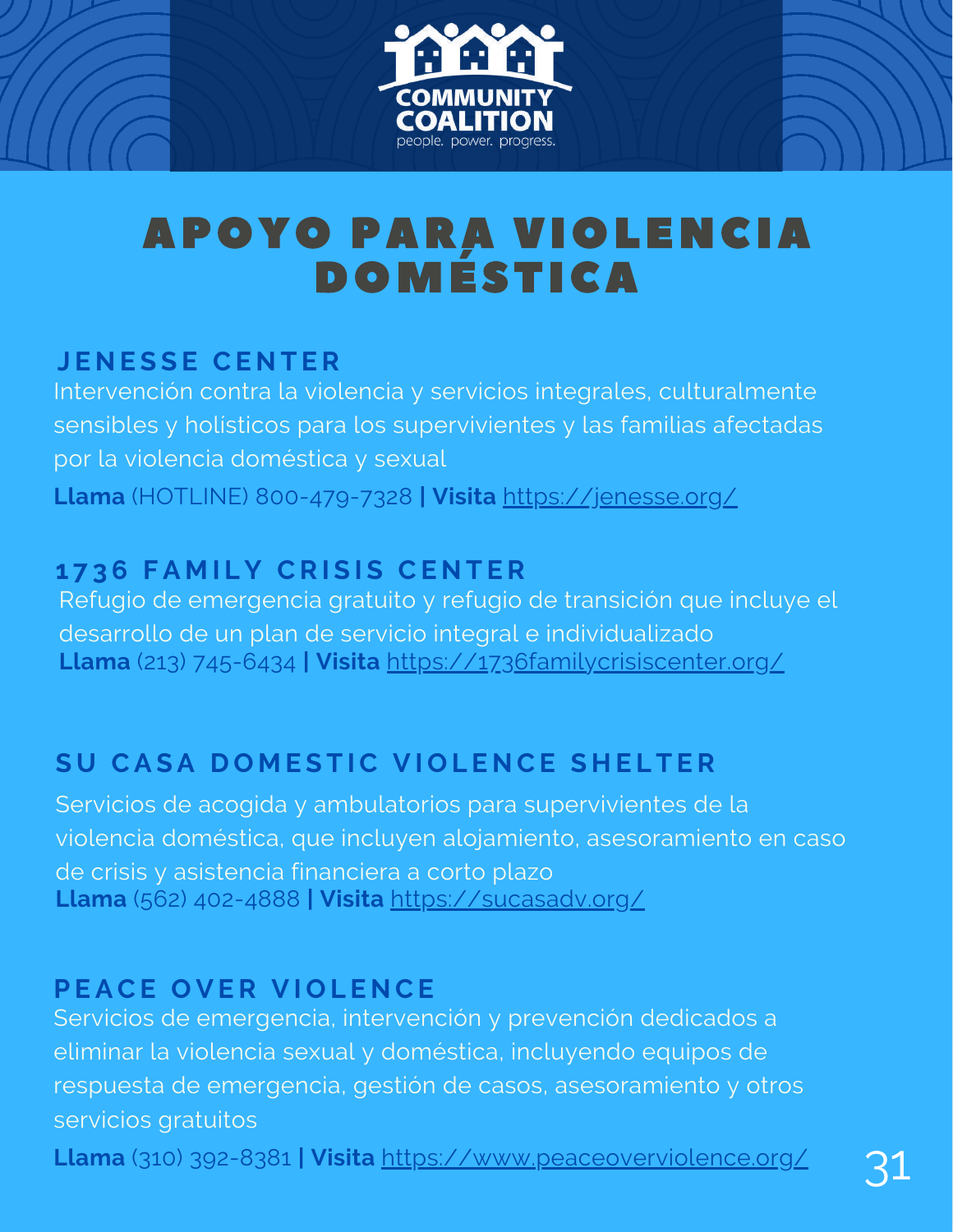



#### **BI E N E S T A R**

Servicios medicos y sociales que atienden principalmente a la población latina/LGBTQ, incluyendo atención médica completa, tratamiento y prevención del VIH/SIDA, salud sexual, servicios de salud mental, asesoramiento sobre el uso de sustancias y tratamiento asistido con medicamentos

**Llama** (866) [590-6411](tel:8665906411) **| Visita** <https://www.bienestar.org/>

#### **L A L G BT CE N T E R**

Programas y servicios integrales para lesbianas, gays, bisexuales y transexuales, que incluyen atención medica, vivienda, recursos legales, y mucho más

**Visita** <https://lalgbtcenter.org/>

#### **P F L A G**

Reuniones comunitarias, educación, defensa e intercambio de recursos para personas LGBTQ y sus familias **Llama** (888) 735-2488 **| Visita** <https://www.pflagla.org/>

#### **T H E WA L L L A S M E M O R I A S P R O J ECT**

Organización comunitaria de salud y bienestar dedicada a servir a las poblaciones latinas, LGBTQ y otras poblaciones desatendidas a través de servicios de salud, defensa, educación, prevención del uso de sustancias y liderazgo juvenil

**Llama** (323) 257-1056 **| Visita** <https://www.thewalllasmemorias.org/>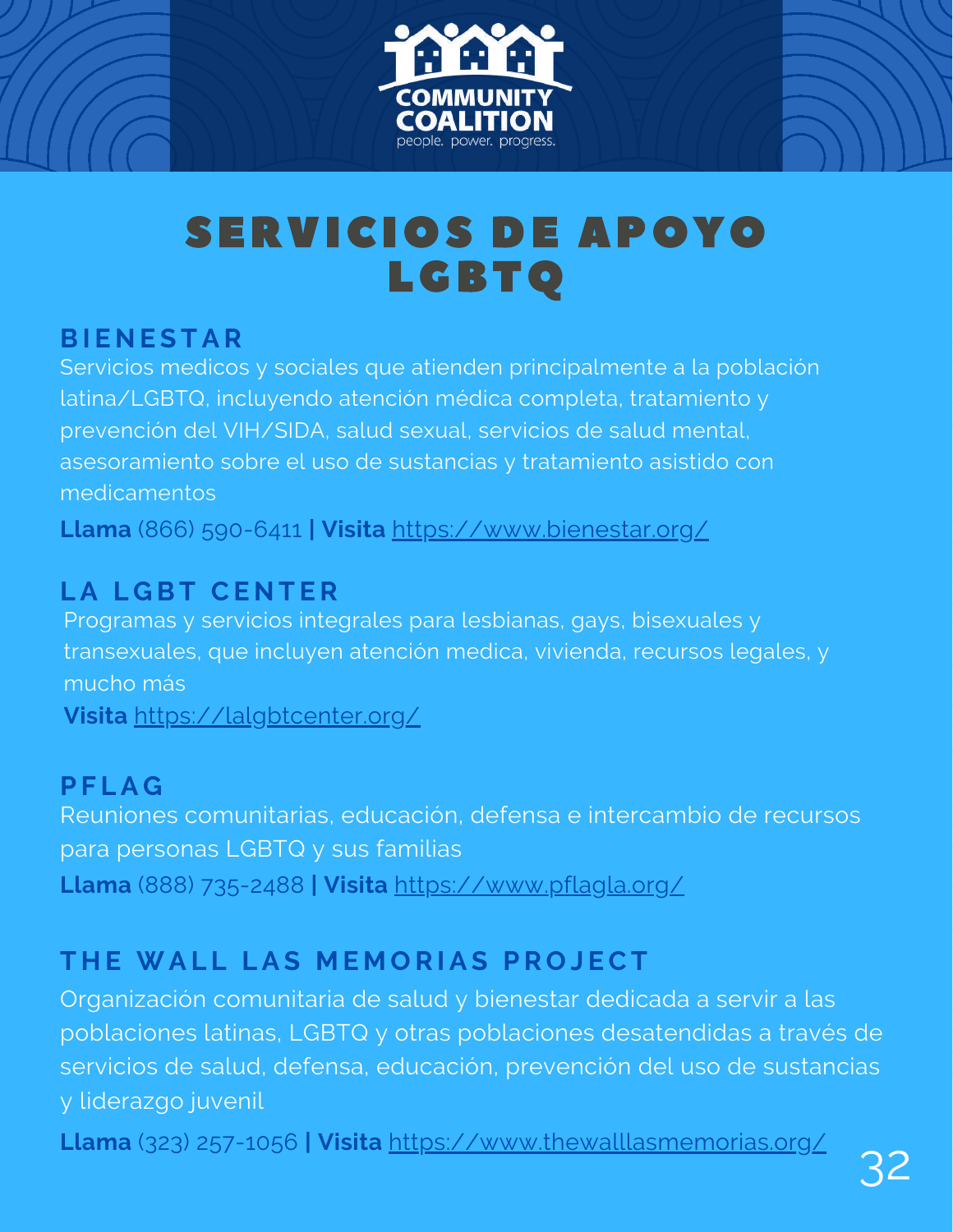

## LÍNEAS DIRECTAS DE AYUDA

**Línea directa de abuso de sustancias:** 1-844-804-7500

**Línea directa para la prevención del suicidio:** 1-800-273-8255

**Línea directa de violencia doméstica:** 1-800-978-3600

**Línea directa de salud mental:** 1-800-854-7771

**Línea de recursos del condado de Los Ángeles:** 211